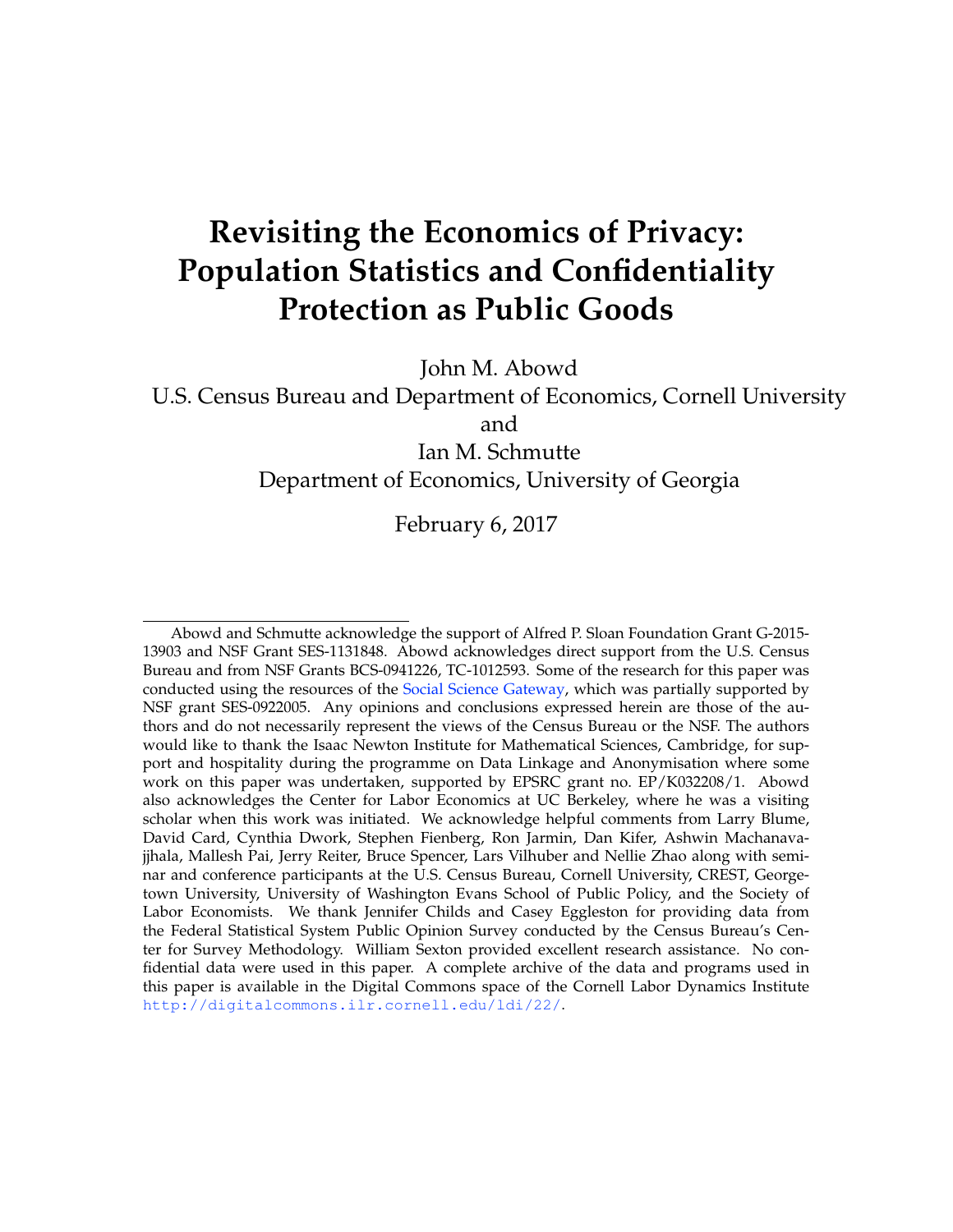#### **Abstract**

We consider the problem of the public release of statistical information about a population–explicitly accounting for the public-good properties of both data accuracy and privacy loss. We first consider the implications of adding the public-good component to recently published models of private data publication under differential privacy guarantees using a Vickery-Clark-Groves mechanism. We show that data quality will be inefficiently under-supplied. Next, we develop a standard social planner's problem using the technology set implied by  $(\varepsilon, \delta)$ -differential privacy with  $(\alpha, \beta)$ -accuracy for the Multiplicative Weight Exponential Mechanism query release system to study the properties of optimal provision of data accuracy and privacy loss when both are public goods. Using the production possibilities frontier implied by this technology, explicitly parameterized interdependent preferences, and the social welfare function, we display properties of the solution to the social planner's problem. Our results directly quantify the optimal choice of data accuracy and privacy loss as functions of the technology and preference parameters. Some of these properties can be quantified using population statistics on marginal preferences and correlations between income, data accuracy preferences, and privacy loss preferences that are available from survey data. Our results show that government data custodians should publish more accurate statistics with weaker privacy guarantees than would occur with purely private data publishing. Our statistical results using the Federal Statistical System Public Opinion Survey combined with the American Community Survey and the National Health Interview Survey indicate that the welfare losses from under-providing data accuracy while over-providing privacy protection can be substantial.

*Keywords:* Demand for public statistics; Technology for statistical agencies; Optimal data accuracy; Optimal confidentiality protection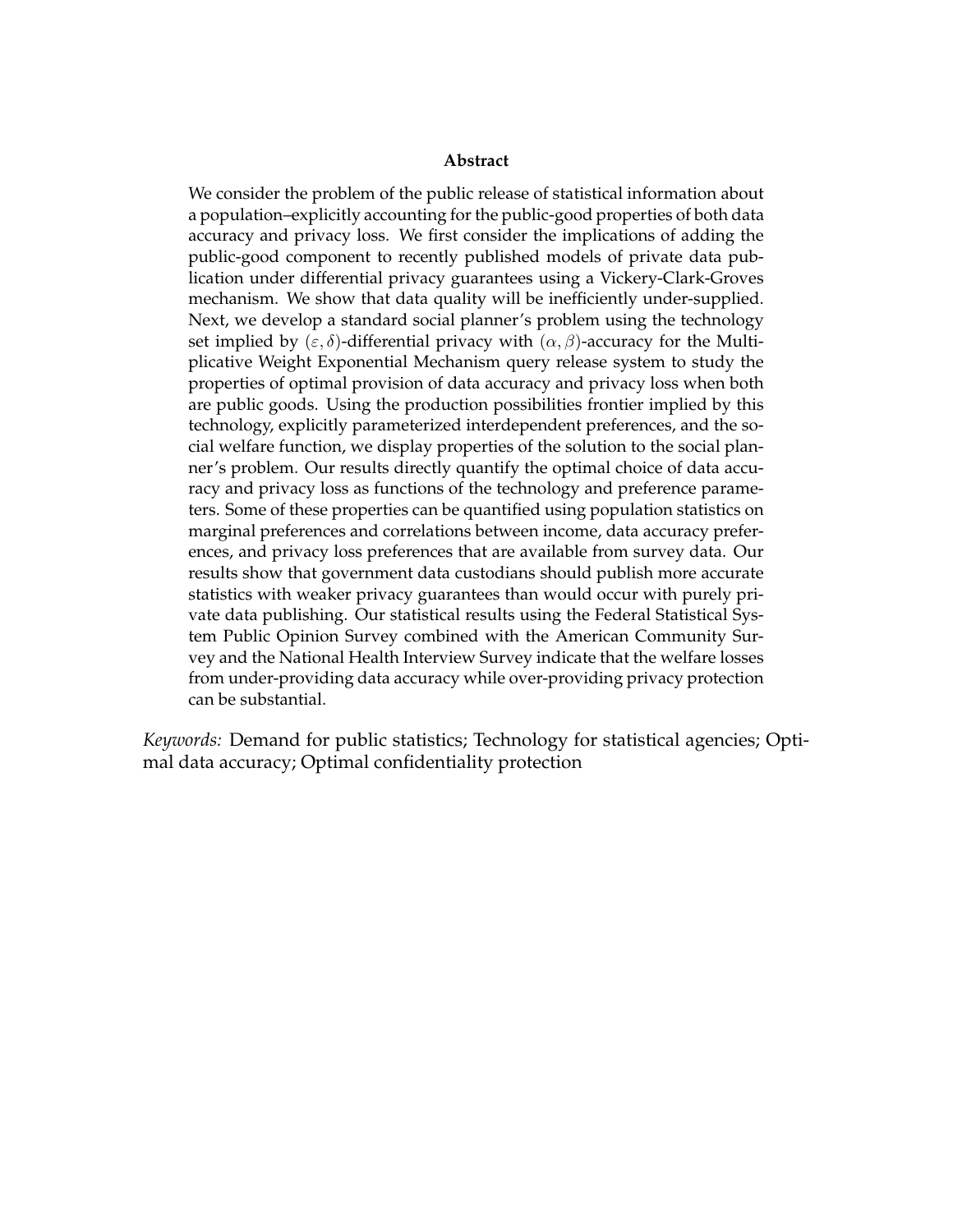## <span id="page-2-0"></span>**1 Introduction**

Like so many other ideas in information economics, George [Stigler](#page-60-0) [\(1980\)](#page-60-0) began the analysis of the economics of privacy. That analysis emerged alongside the observation by [Posner](#page-59-0) [\(1981\)](#page-59-0), drawn from contemporary legal analyses, of privacy as the right to conceal details about one's life from others, including the government. While most of Stigler's treatment addresses the origin of the demand for privacy by individuals, he identified the source of angst driving the public discussions in the 1970s by focusing squarely on the observation that: "[g]overnments (at all levels) are now collecting information of a quantity and in a personal detail unknown in history" (p. 623). And this more than a decade before the birth of the Internet. Stigler correctly predicted that the problem would be how to properly constrain the use of this information rather than how to defend against its acquisition in the first place.

As [Acquisti and Varian](#page-55-0) [\(2005\)](#page-55-0) note, the privileged informational position of sellers in this market allows individual-level price discrimination on a massive basis. Consumers may have a strong interest in concealing the data that allow this price customization. [Acquisti et al.](#page-55-1) [\(2013\)](#page-55-1) experimentally evaluate individuals' willingness-to-pay to protect otherwise public information and their willingnessto-accept payment for permitting the disclosure of otherwise private information. These experiments are explicitly set in the context of commercial enterprises that seek to acquire these private data as part of a mutually beneficial exchange with well-informed consumers. The prototypical example is online shopping. In the extensive literature that they review, the consumer's benefit from increased privacy is a direct consequence of the value of her private information to the counterparty in a commercial transaction. Specifically, they studied differences in consumer behavior when choosing between a \$10 anonymous loyalty card and a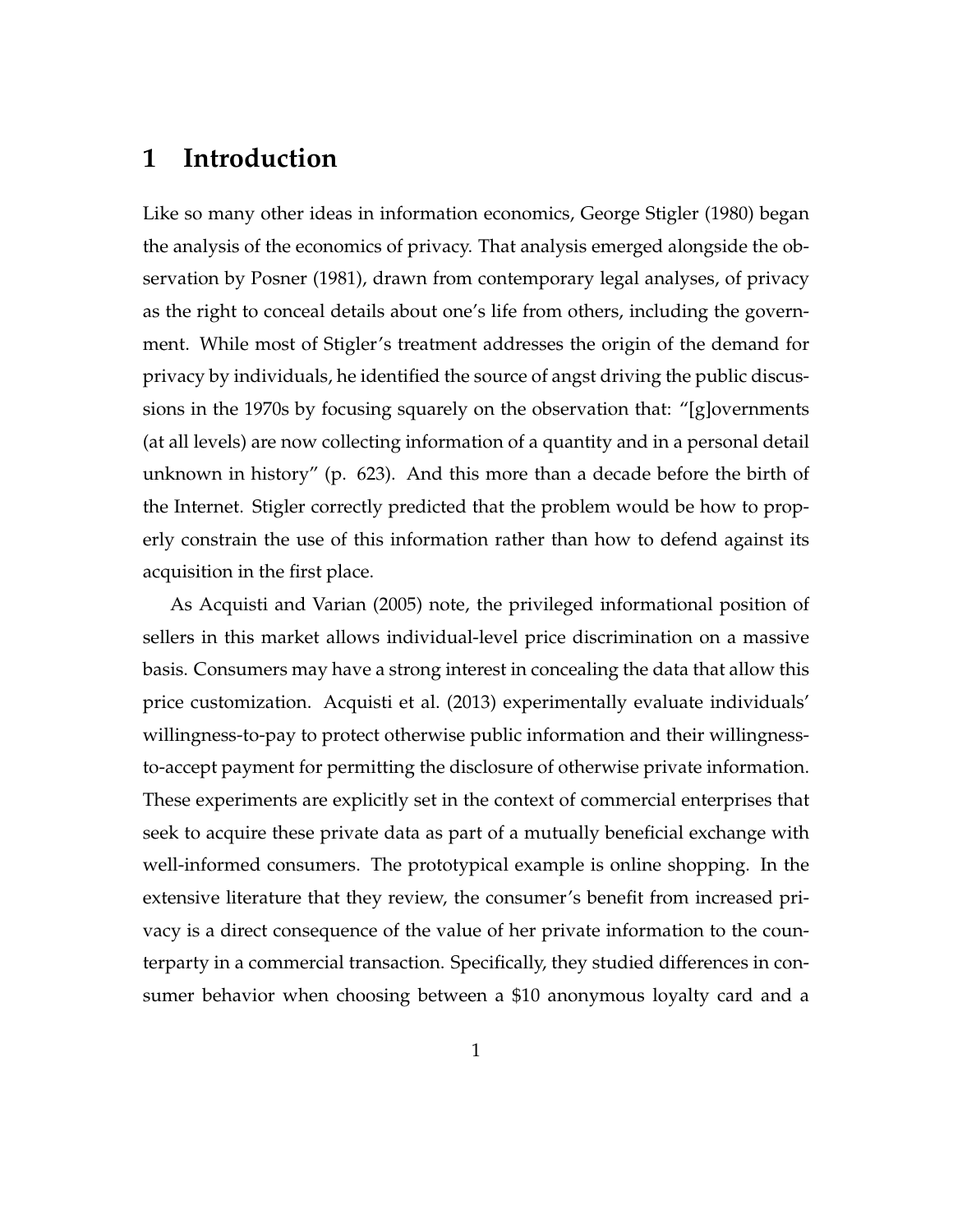\$12 identifiable card (transactions could be linked to the actual consumer). Acquisti et al. find that their experimental subjects displayed, for monetarily equivalent transactions: (1) unequal willingness-to-pay to protect private data versus willingness-to-accept payment to disclose the same private data and (2) order effects in their choices. Because of these endowment and order effects, they reject the normative conclusion that consumers value privacy very little based on their observed willingness to part with these data for very little compensation when shopping online. In this paper, we recognize such a behavioral effect by using explicit formulations of the payment systems and interdependent preferences to reason about the economic value of the privacy loss from statistical summaries.

In its current form, the economics of privacy focuses primarily on the economic value of information about the habits and characteristics of consumers that are known to the curators of databases produced by intermediating commercial transactions and social networks on the Internet. The information is known to these providers because it was either shared voluntarily or harvested without explicit notice during an interaction of the consumer with the Internet site. [Acquisti](#page-55-2) [et al.](#page-55-2) [\(2016\)](#page-55-2) survey the informational asymmetries that result from this shared information. While they focus almost exclusively on the private value of the information, their survey also covers aspects of the externalities produced by these information exchanges. In the final section of their paper, they discuss some aspects of the scientific value of these databases, including those held by government agencies, noting that "[h]ow to balance researchers' and society's needs to access granular data with the need to protect individuals' records is a question that simultaneously involves economists and scholars in other disciplines, such as statisticians and computer scientists" (p. 43). That challenge is the core of our paper.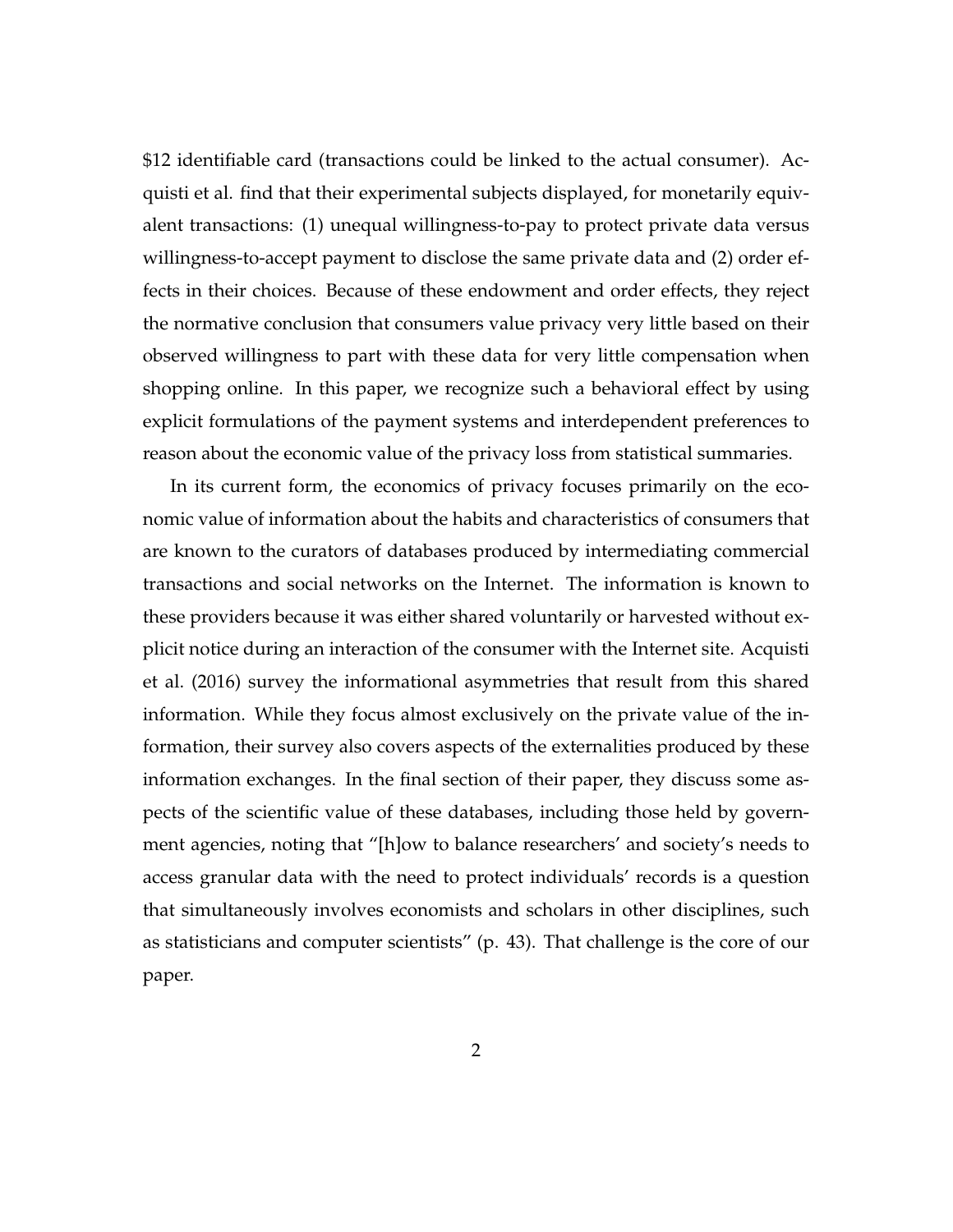#### **The Role of Statistical Agencies**

What does the economics of privacy have to say about Stigler's Orwellian governmental databases? For agencies that enforce laws with criminal and civil penalties, the citizen/consumer's interest in concealing certain private information is apparent and amenable to study using the private valuation models we just introduced. But what would Stigler have said about the appropriate way to think about constraining the government's use of private personal information when that information is collected by an agency whose sole statutory purpose is to publish statistical summaries based on those personal data?

Stigler explicitly acknowledged the public-good nature of these publications, and, of course, he applied the Coase Theorem to make the following argument. The private information will be collected and disseminated efficiently if the property rights are fully assigned and the transactions costs of acquisition and dissemination are minimized. He recognized that dissemination was a very low marginal cost activity, even in 1980, and that using markets to control the re-use of the information after it had been acquired in a voluntary transaction between informed adults might remain very difficult. There is an important insight here for modeling statistical agencies. If one wishes to study their optimal use of private data, one must understand the derived demand for the statistical information those data convey to the citizens. In order to apply the Coase Theorem, one must understand both the social costs of the use of private information by agencies that collect it and the social benefits derived from its dissemination in statistical summaries. Whether or not there is a market failure to analyze, understanding efficient breaches of privacy requires modeling their full social cost and benefit.

In this paper we focus on the public-good properties of the statistical information disseminated by government agencies and the public-good properties of the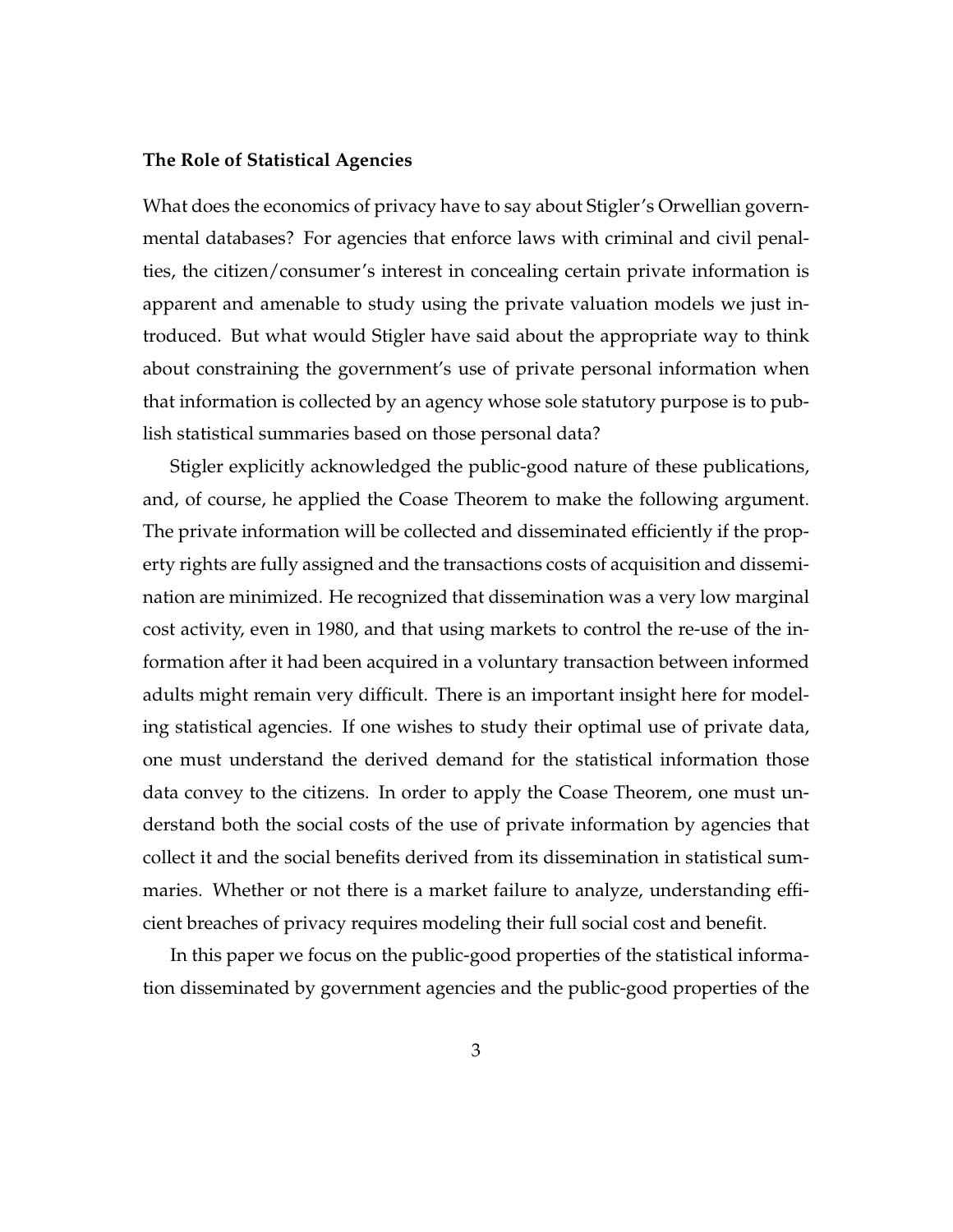privacy protections they provide. We use techniques from economics, computer science, and statistics to make our arguments, but our main goal is to demonstrate that using methods from all three disciplines permits a more complete understanding of both the privacy protection technologies and the sources of the citizen/consumer's interest in accurate public data.

This is not a trivial proposition. Around the world, national statistical offices exist for the primary purpose of collecting and publishing data about their citizens and the businesses that operate within their jurisdictions. Since these are costly functions, and since most statistical agencies are prohibited from performing law enforcement functions using the data that they collect for statistical purposes, we need to model how the business of data provision directly relates to citizen demand for particular kinds of information. In our model, this demand arises because utility depends upon properties of the population that require statistical data to assess. This is not a new idea. [Akerlof](#page-55-3) [\(1997\)](#page-55-3) posited essentially the same interdependent preferences that we use when he hypothesized that utility might depend upon the deviation of the individual's choice from the average in the economy. How can one evaluate such preferences without data on the population averages? The literature that grew out of Akerlof's work took the existence of fully accurate population statistics as given, and assumed that they could be collected without any privacy loss.

Our consumers also display preference interdependence. Specifically, we assume that individuals care about their place in the income distribution and their relative health status within the population. They cannot evaluate these relative preferences without statistical information. They explicitly recognize that such data can have varying quality. If they acquire statistical information of known quality from a private provider who acquires data-use rights through a Vickery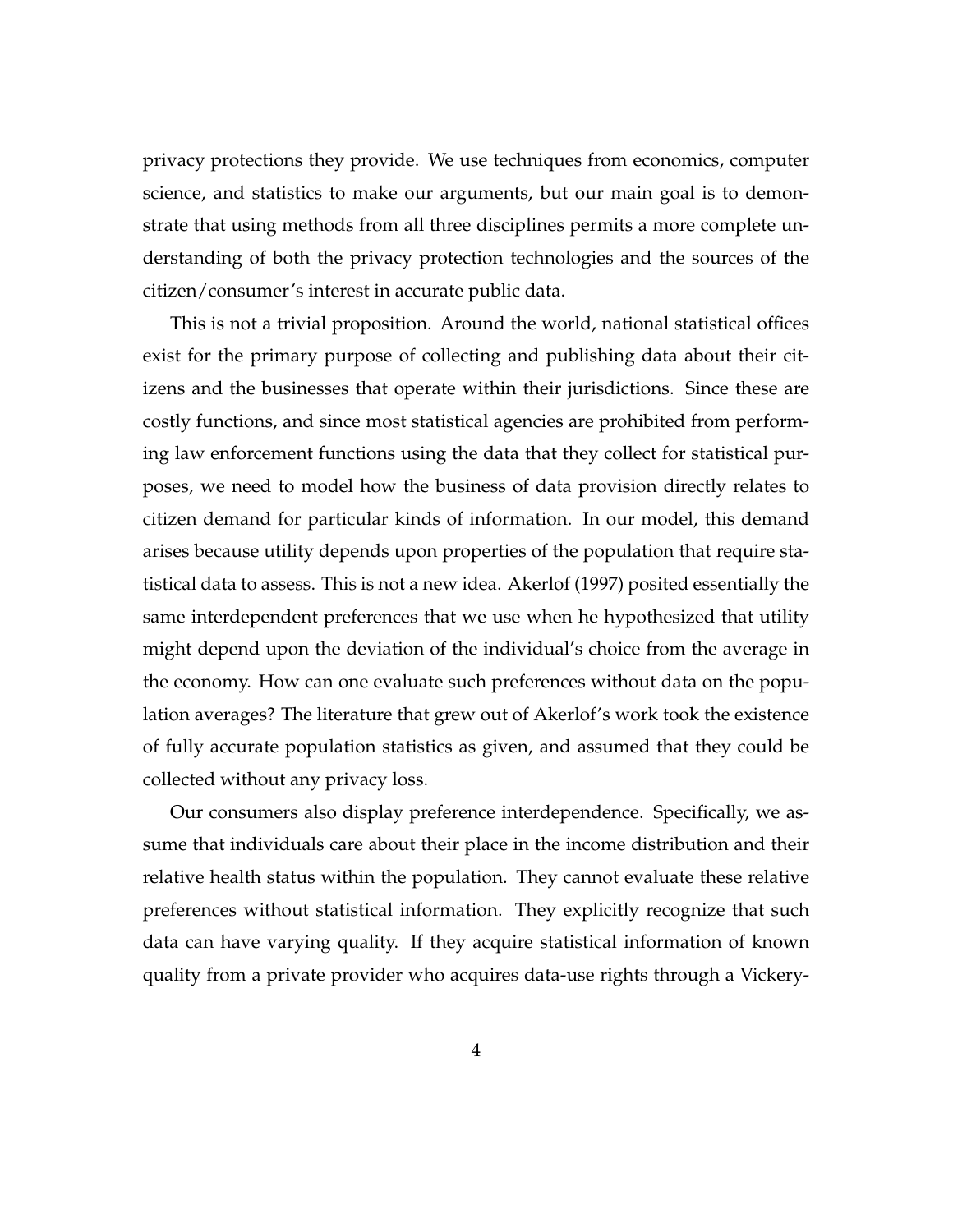Clark-Groves (VCG) auction, the consumers won't buy accurate enough data because their private demand will not reflect the benefit that others in the population get from knowing that same information with given quality. We solve the complete social planner's problem when the accuracy of the published statistical data and the privacy loss from providing the confidential inputs are both public goods. We prove that the socially optimal data accuracy exceeds the VCG levels and the socially optimal privacy losses are greater than those generated by private data suppliers using the VCG mechanism.

Our work is thus related to a burgeoning literature in public economics on the role of preference interdependence in the provision of public goods. It can be difficult to show that relative status affects individual behavior because models of interdependent preferences are not usually identified without restrictive assumptions [\(Postlewaite](#page-59-1) [1998;](#page-59-1) [Luttmer](#page-59-2) [2005\)](#page-59-2). Preference interdependence is also important for explaining discrepancies between macroeconomic and microeconomic outcomes [\(Futagami and Shibata](#page-58-0) [1998\)](#page-58-0) and for the design of public policy. [Aronsson and Johansson-Stenman](#page-55-4) [\(2008\)](#page-55-4) show that preference interdependence affects the optimal provision of public goods, but the direction is theoretically ambiguous. Their work also shows that preference interdependence will affect the optimal tax schedule–an aspect of the public goods problem we ignore in our formulation in order to focus on the optimal trade-off between privacy loss and data accuracy. We think that our use of preference interdependence to generate the demand for accurate statistical data is an important contribution to this literature.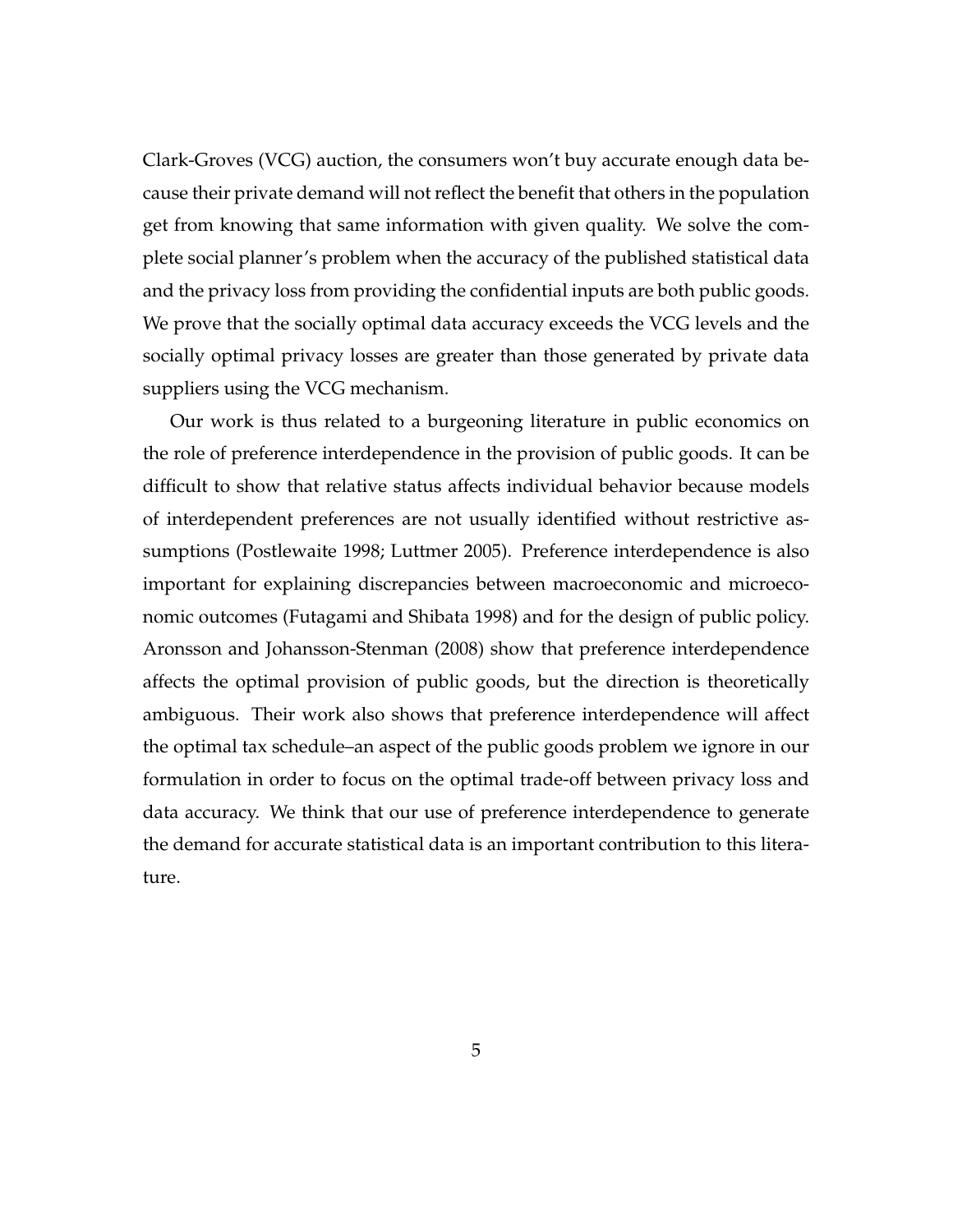## **1.1 Technologies for Privacy Protection**

Like so many other ideas in the efficient operation of statistical agencies, Ivan [Fel](#page-58-1)[legi](#page-58-1) [\(1972\)](#page-58-1) initiated the statistical analysis of data confidentiality. Fellegi understood that ensuring the confidentiality of individual data collected by the agency, an essential obligation, was most likely to be threatened by what he called "residual disclosure"–what would now be called a "subtraction attack" in computer science or a "complementary disclosure" in statistical disclosure limitation (SDL). This breach of privacy occurs when the statistical agency releases so much summary information that a user can deduce with certainty some of the private identities or attributes by subtracting one tabular summary from another. Fellegi established the properties of what became the workhorse of SDL–primary and complementary suppression of items in the published statistical tables. Risky items–ones that reveal a citizen's private data–are suppressed–not published in the public table–and just enough non-risky items are also suppressed so that the table is provably secure from a subtraction attack. Armed with this tool, statistical agencies around the world adopted this practice and a large literature, nicely summarized in [Duncan et al.](#page-57-0) [\(2011\)](#page-57-0), emerged with related techniques. The choice of primary suppressions is usually based on one of several risk measure (see, for example, [Federal Committee on Statistical Methodology](#page-58-2) [\(2005\)](#page-58-2)). The choice of complementary suppressions is inherently *ad hoc* in the sense that many sets of complementary suppressions meet the criteria for protecting the risky items but the methods provide limited guidance for choosing among them.

To help assess the trade-off between privacy loss and data quality, statisticians developed another important disclosure limitation tool that is immediately accessible to economists–the risk-utility  $(R - U)$  confidentiality map. The  $R - U$ confidentiality map first appeared in [Duncan and Fienberg](#page-57-1) [\(1999\)](#page-57-1), who used it to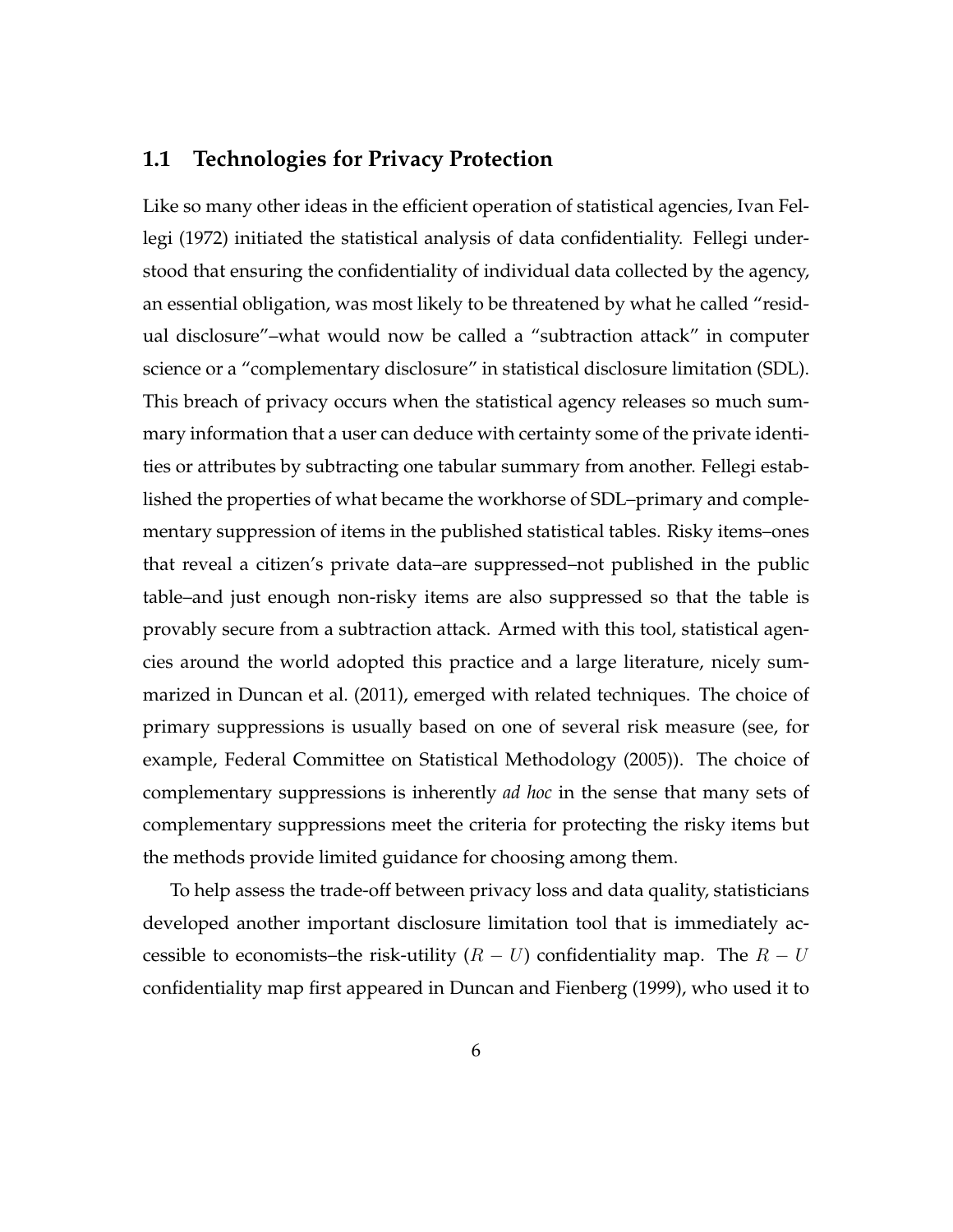characterize three different SDL strategies for publishing tabular count data. They did not label the graph an  $R - U$  confidentiality map. [Duncan et al.](#page-56-0) [\(2001\)](#page-56-0) named the  $R-U$  confidentiality map. They used it to model the trade-off between the disclosure risk associated with a particular privacy protection method and the accuracy of the released statistical summaries, which they called "data utility." A full treatment can be found in [Duncan et al.](#page-57-0) [\(2011,](#page-57-0) p. 125-135). Economists will instantly recognize the  $R - U$  confidentiality map as the production possibilities frontier for the data publication technology when it is constrained by the requirement to protect against privacy loss. In this paper, we complete the formalization of this idea by deriving the exact PPF for our privacy-preserving publication technology as part of our public-goods model. In what follows, we will reserve the term "utility" for its usual role in economic theory.

It was another seminal contributor to the methodology of statistical agencies, though, who first posed the SDL problem in the form that has become the dominant methodology in computer science. Tore [Dalenius](#page-56-1) [\(1977\)](#page-56-1) hypothesized that it was insufficient for a statistical agency to protect against direct disclosures of the type studied by Fellegi. In Dalenius' model, the statistical agency also had to protect against providing so much information that a user could "determine the value" of a confidential item "more accurately than is possible without access to" the publicly released statistical summary (p. 433). This definition of a statistical privacy breach is now called *inferential disclosure*. In statistics, [Duncan and Lam](#page-57-2)[bert](#page-57-2) [\(1986\)](#page-57-2) completed the mathematical formalization of inferential disclosure by showing that the appropriate tool for studying such privacy losses was the posterior probability of the confidential item given the released statistical summaries. In cryptography, [Goldwasser and Micali](#page-58-3) [\(1982;](#page-58-3) [1984\)](#page-58-4) defined a semantically secure encryption as one in which the posterior probability of any cleartext message,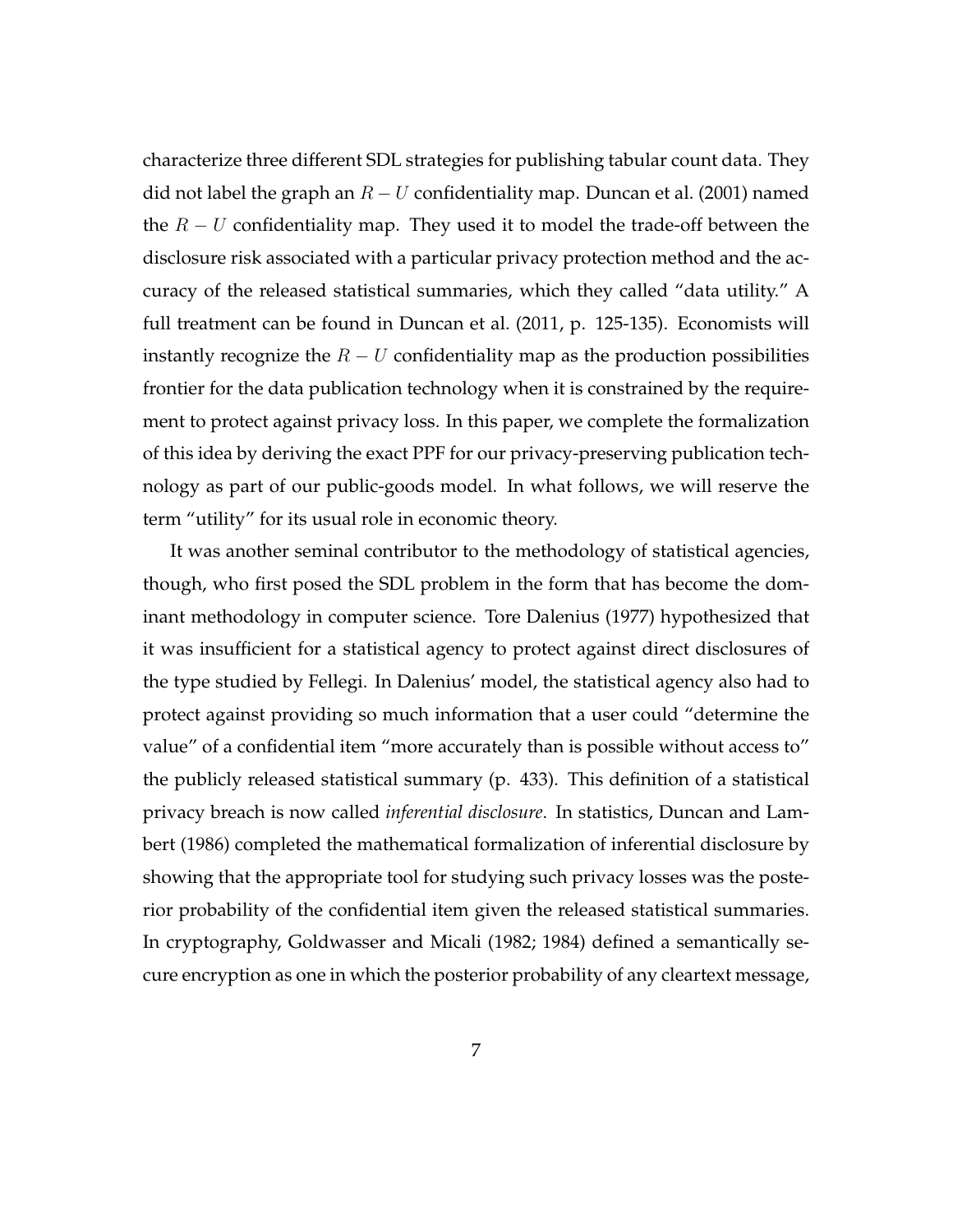given the cyphertext, equals the prior probability of the same message.<sup>[1](#page-9-0)</sup> Thus, bounding the posterior odds of an inferential disclosure, the conceptual analog of an unauthorized decryption, became the formalization at the heart of the modern data privacy literature.

### **1.2 The Emergence of the Differential Privacy Paradigm**

Cryptographers know how to protect secrets. In the early 2000s, a group of cryptographers led by Cynthia [Dwork](#page-57-3) [\(2006\)](#page-57-3) and including [Dwork et al.](#page-57-4) [\(2006\)](#page-57-4) formalized the privacy protection associated with SDL in a model called  $\varepsilon$ -differential privacy. Using this framework, [Dwork and Naor](#page-57-5) [\(2008\)](#page-57-5) proved that it was impossible to deliver full protection against inferential disclosures because a privacy protection scheme that provably eliminated all such disclosures was equivalent to a semantically secure encryption of the confidential data, and therefore use-less for data publication.<sup>[2](#page-9-1)</sup> She proposed developing a privacy protection method that "captures the increased risk to one's privacy incurred by participating in a database" (p. 1), which she parameterized with  $\varepsilon \geq 0$ , where  $\varepsilon = 0$  is full protection.

[Dwork](#page-57-6) [\(2008,](#page-57-6) p. 3) foreshadowed our view that the differential privacy parameter is a public good when she wrote: "[t]he parameter  $\varepsilon$  ... is public. The choice of  $\varepsilon$  is essentially a social question." We begin our own analysis using the electronic commerce view of [McSherry and Talwar](#page-59-3) [\(2007\)](#page-59-3), which closely resembles the framework that grew out of Stigler's "incentive to conceal" notion of personal privacy. Data custodians may purchase data-use rights from individuals whose information was collected for legitimate but unrelated business purposes in order

<span id="page-9-1"></span><span id="page-9-0"></span><sup>&</sup>lt;sup>1</sup>We thank Cynthia Dwork for drawing our attention to the work of Goldwasser and Micali. <sup>2</sup>[Evfimievski et al.](#page-57-7) [\(2003\)](#page-57-7) prove a similar result using a related definition of privacy.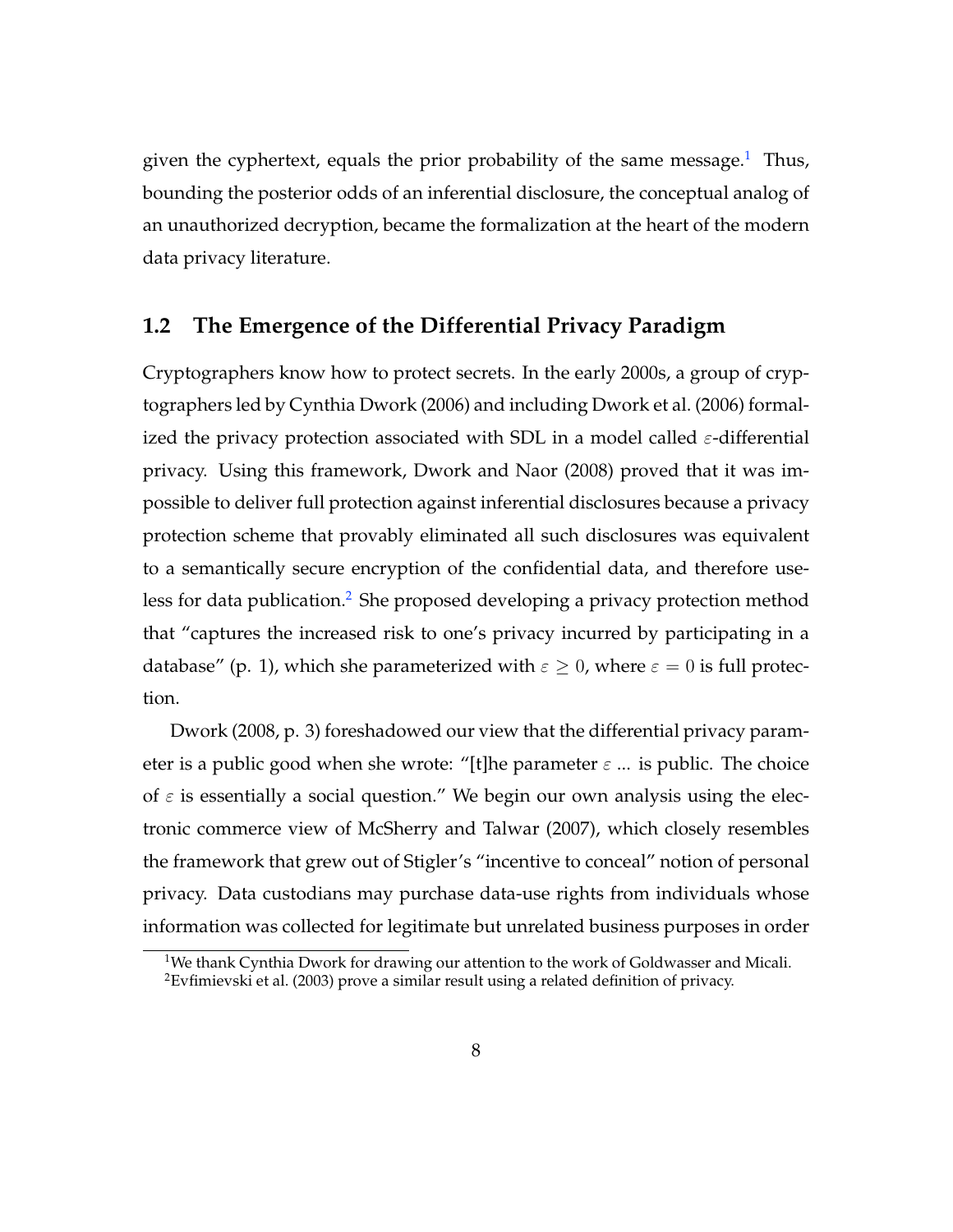to compute and release an additional statistical summary that was not originally planned. The purchase is a private transaction between informed agents. However, a direct consequence of the electronic commerce privacy work, as proven by [Ghosh and Roth](#page-58-5) [\(2011\)](#page-58-5), is that privacy protection for this type of statistical data release has a public good character–it is non-rival [\(Mas-Colell et al.](#page-59-4) [1995,](#page-59-4) p. 359)– just as Dwork originally noted.

The amount of privacy an individual sacrifices by participating in an  $\varepsilon$ -differentially private mechanism neither exacerbates nor attenuates the expected sacrifice of privacy for any other individual in the database. The protection provided by differential privacy (our Definition [2,](#page-19-0) which is identical to the one found in [Dwork and](#page-57-8) [Roth](#page-57-8) [\(2014\)](#page-57-8)) bounds the supremum across all individuals of the privacy loss–it is worst-case protection for the entire database. Thus, differential privacy is inherently non-rival. Any improvement in privacy protection is enjoyed by all entities in the database, and any reduction in privacy is suffered by all entities.

A subtle distinction emerges when considering the difference between voluntary and compulsory systems for participation in the database versus participation in the statistical summaries. Specifically, when an opt-in system is used for producing the summaries, all those who elect to participate get  $\varepsilon$ -differential privacy by construction of the payment system. Those who opt out get 0-differential privacy. In compulsory participation systems, all entities in the database get  $\varepsilon$ differential privacy. In either case, all members of the population receive at least  $\varepsilon$ -differential privacy because  $\varepsilon > 0$ . For statistical agencies using population censuses and administrative record systems, participation in the database and in the statistical summaries is usually compulsory. Our analysis of the suboptimality of private provision permits opting out of the statistical summaries but not the database. Our analysis of optimal public provision assumes compulsory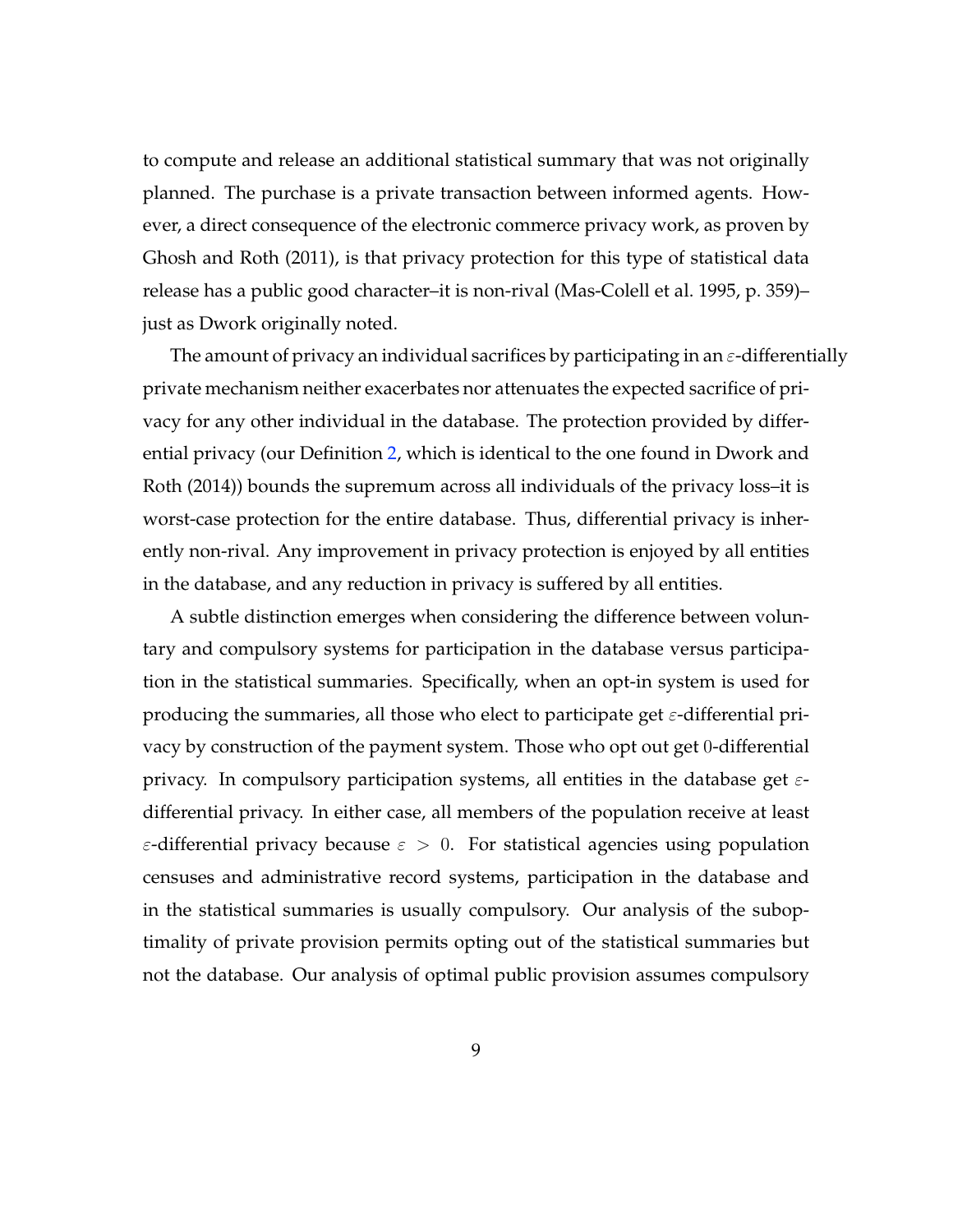participation in the both the database and the statistical summaries. The opt-in method, which is a private provider's only feasible technology, may produce biased summaries–a possibility that we do not analyze in this paper because it was already recognized by [Ghosh and Roth](#page-58-5) [\(2011\)](#page-58-5), who carefully defined the target level of accuracy to control self-selection bias.<sup>[3](#page-11-0)</sup>

There were precursors to the differential privacy paradigm. [Denning](#page-56-2) [\(1980\)](#page-56-2) studied the security risks of releasing summaries based on samples from a confidential database. [Agrawal and Srikant](#page-55-5) [\(2000\)](#page-55-5) coined the phrase privacy-preserving datamining and analyzed some preliminary ways to accomplish it. [Sweeney](#page-60-1) [\(2002\)](#page-60-1) formalized the protection provided by SDL methods that guard against identity disclosure with a model known as  $k$ -anonymity. [Machanavajjhala et al.](#page-59-5) [\(2007\)](#page-59-5) formalized SDL methods that guard against attribute disclosure with a model known as  $\ell$ -diversity. [Evfimievski et al.](#page-57-7) [\(2003\)](#page-57-7) explicitly modeled privacy breaches based on posterior predictive distributions in a formal setting very similar to differential privacy. But it is the differential privacy algorithms, and their explicit formalization of inferential disclosure protection, that have become the workhorse of the computer science data-privacy literature. We base much of our modeling on the methods in [Dwork and Roth](#page-57-8) [\(2014\)](#page-57-8). For economists, [Heffetz and Ligett](#page-59-6) [\(2014\)](#page-59-6) is a very accessible introduction.

## **1.3 Current Economic Uses of Differential Privacy**

It isn't just statistical agencies that release data as a public good. The standard definition of a public good is that its use by one individual does not preclude its use by another–non-rivalry in consumption. Sometimes a second condition

<span id="page-11-0"></span> $3$ They nevertheless acknowledge that bias in the privately-provided summary statistics may still exists in their solution [\(Ghosh and Roth](#page-58-5) [2011,](#page-58-5) Remark 5.2).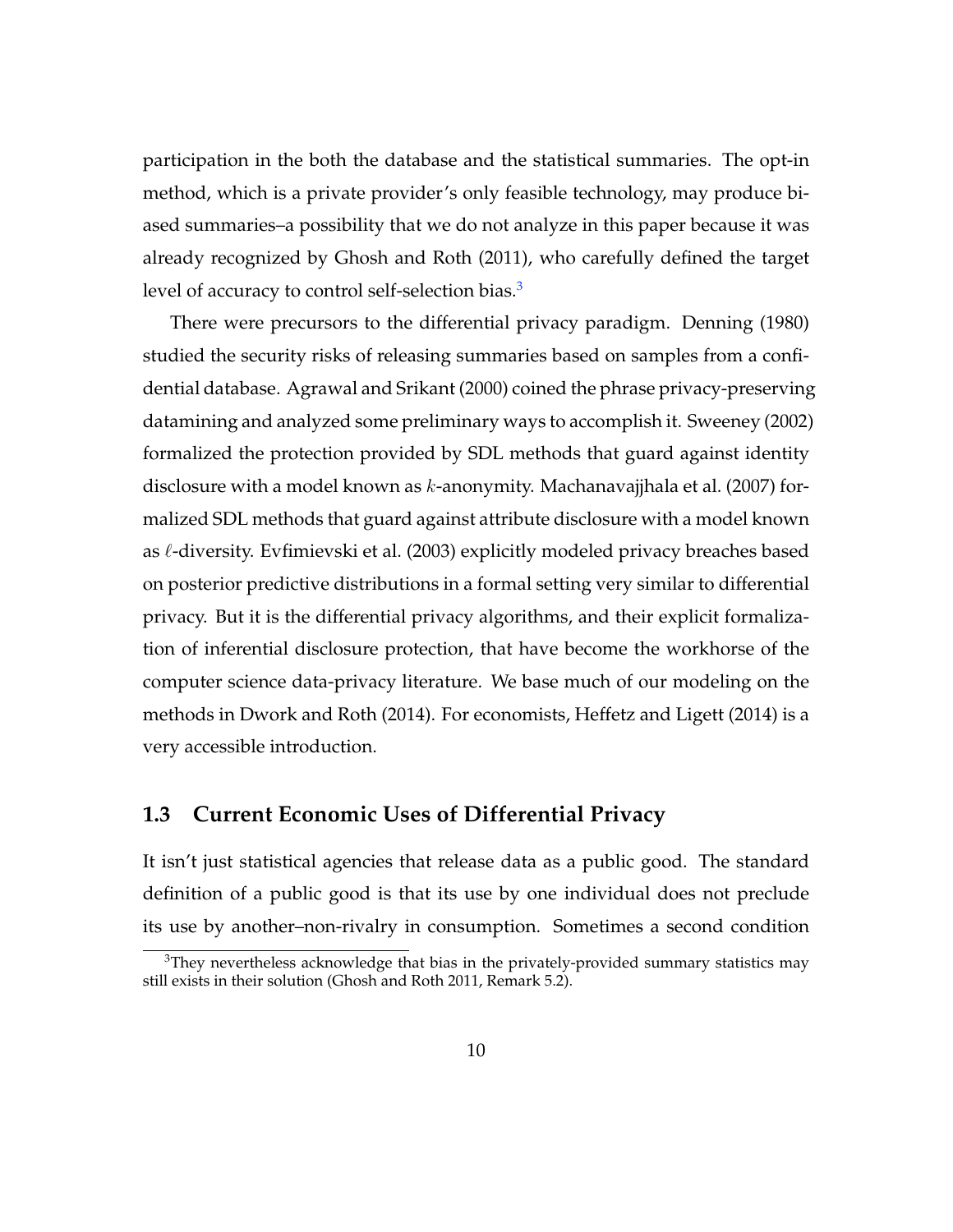is added that one person's use of the public good does not exclude another's use–non-exclusion in consumption. The second condition is not essential, and governments often expend resources to allow exclusive use of otherwise public data when they enforce patents and copyrights. It is easy to see how a statistical agency's publication of data on the distribution of income in the society, the cost of living, incidence of diseases, or national income accounts satisfies the non-rivalry and non-exclusivity conditions. It is perhaps less obvious, but equally true, that the release of statistics about users, searches, "likes," or purchases associated with businesses like Amazon, Facebook and Google also satisfies these conditions. In addition, the publication of a scientific article based on confidential information provided by a statistical agency or proprietary information provided by a business satisfies these conditions.

Our work builds on the very thorough analysis in [Ghosh and Roth](#page-58-5) [\(2011\)](#page-58-5), who study the specific problem of compensating a sample of individuals for the right to use their data to compute a statistic from a private database already containing those data–think: tabulations using Facebook friend networks. Each individual who agrees to sell her data-use right is included in the published statistic, which has a specific level of accuracy and is computed using an auction-determined level of differential privacy protection. Their central contribution is to characterize the properties of a VCG mechanism that achieves a specified query accuracy for the population statistic with the least-cost acquisition of data-use rights (privacy  $loss).<sup>4</sup>$  $loss).<sup>4</sup>$  $loss).<sup>4</sup>$ 

We build on the Ghosh and Roth problem by allowing the privacy-preserving answer to the query to be a public good. This is clearly within the spirit of their

<span id="page-12-0"></span><sup>&</sup>lt;sup>4</sup>The electronic commerce applications of differential privacy begin with the work of [McSherry](#page-59-3) [and Talwar](#page-59-3) [\(2007\)](#page-59-3), which studied mechanism design using differential privacy. They showed that mechanisms designed using  $\varepsilon$ -differential privacy limit the players' incentive to lie because they bound the expected gain from any coalition of size t deviating from truth-telling by  $(\exp (tz) - 1)$ .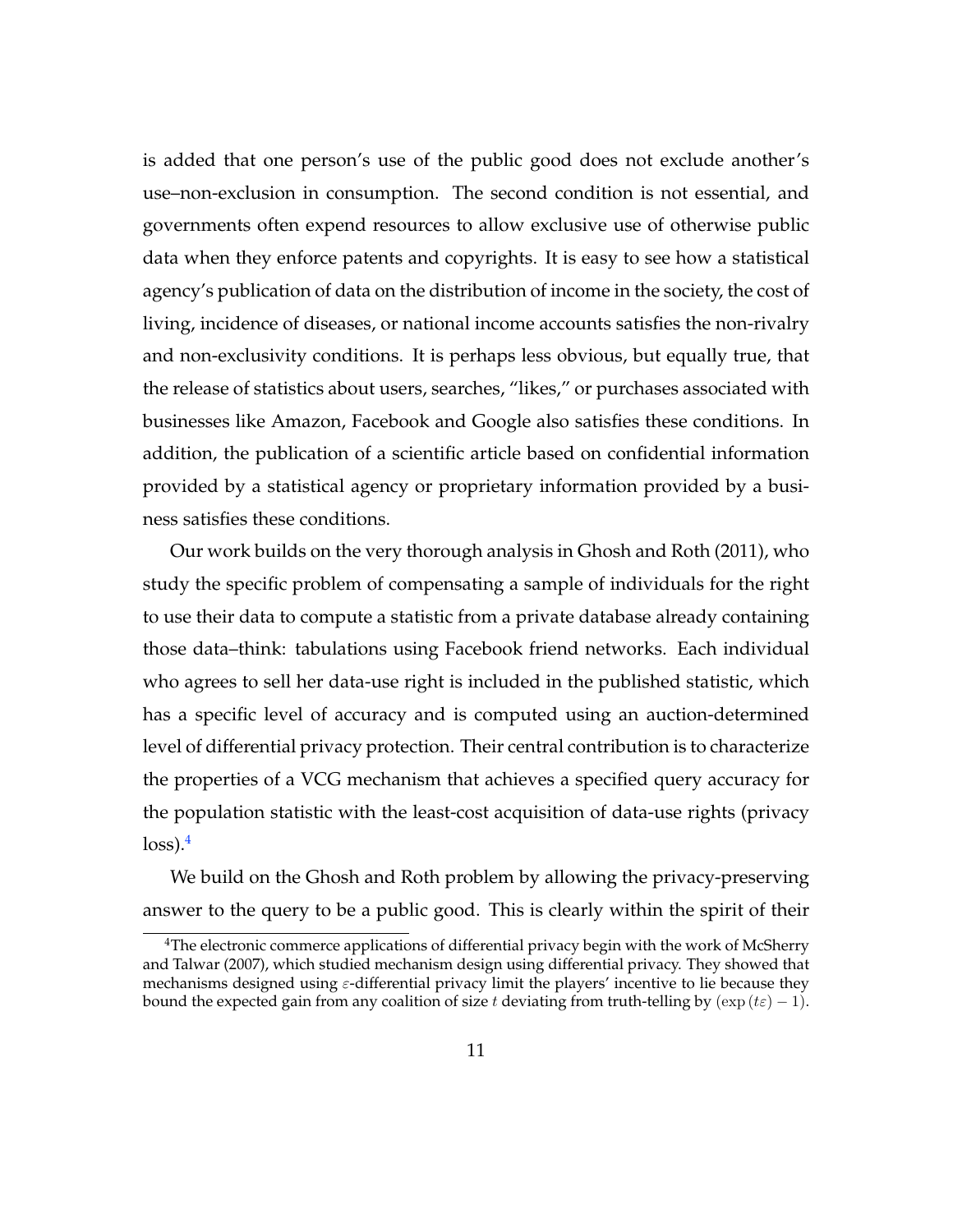work since they motivate their problem by modeling a data analyst who wishes to obtain the most accurate estimate of a statistic within the constraints of a grant budget. Most sponsored research is published in open-access scientific journals, making the statistic under study by Ghosh and Roth a classic public good. Although the scientist elicits data for the study, and subsequently publishes the results in an open journal, the individuals who sell their data-use rights to the scientist are presumed to get no utility from the published results in the Ghosh and Roth framework. We let the subjects care about the quality of the scientific paper. As noted above, we also consider whether it is reasonable to treat privacy loss itself as a fully-private good, especially since the Ghosh-Roth mechanism implies that privacy loss is non-rival. Privacy-preserving publication by statistical agencies treats all citizens as equally protected under the relevant confidentiality laws. Our paper is therefore the first use of the differential privacy paradigm to compare the economic implications of public and private provision of privacy-preserving statistical data in which both data quality and privacy loss are public goods.

## **1.4 Plan of This Paper**

Section [2](#page-14-0) provides a concise summary of the privacy and confidentiality models we use that is accessible to readers familiar with the computer science dataprivacy literature. We also provide sufficient detail on the legal, economic and statistical underpinnings of our work so that readers can understand the relevance of our arguments. Section [3](#page-16-0) lays out the formal definitions of databases, histogram representations, query release mechanisms,  $(\varepsilon, \delta)$ -differential privacy, and  $(\alpha, \beta)$ accuracy. This section is self-contained and includes a brief restatement of the impossibility proof for eliminating inferential disclosures. Section [4](#page-21-0) proves the result that data accuracy is under-provided and privacy loss is too low when a private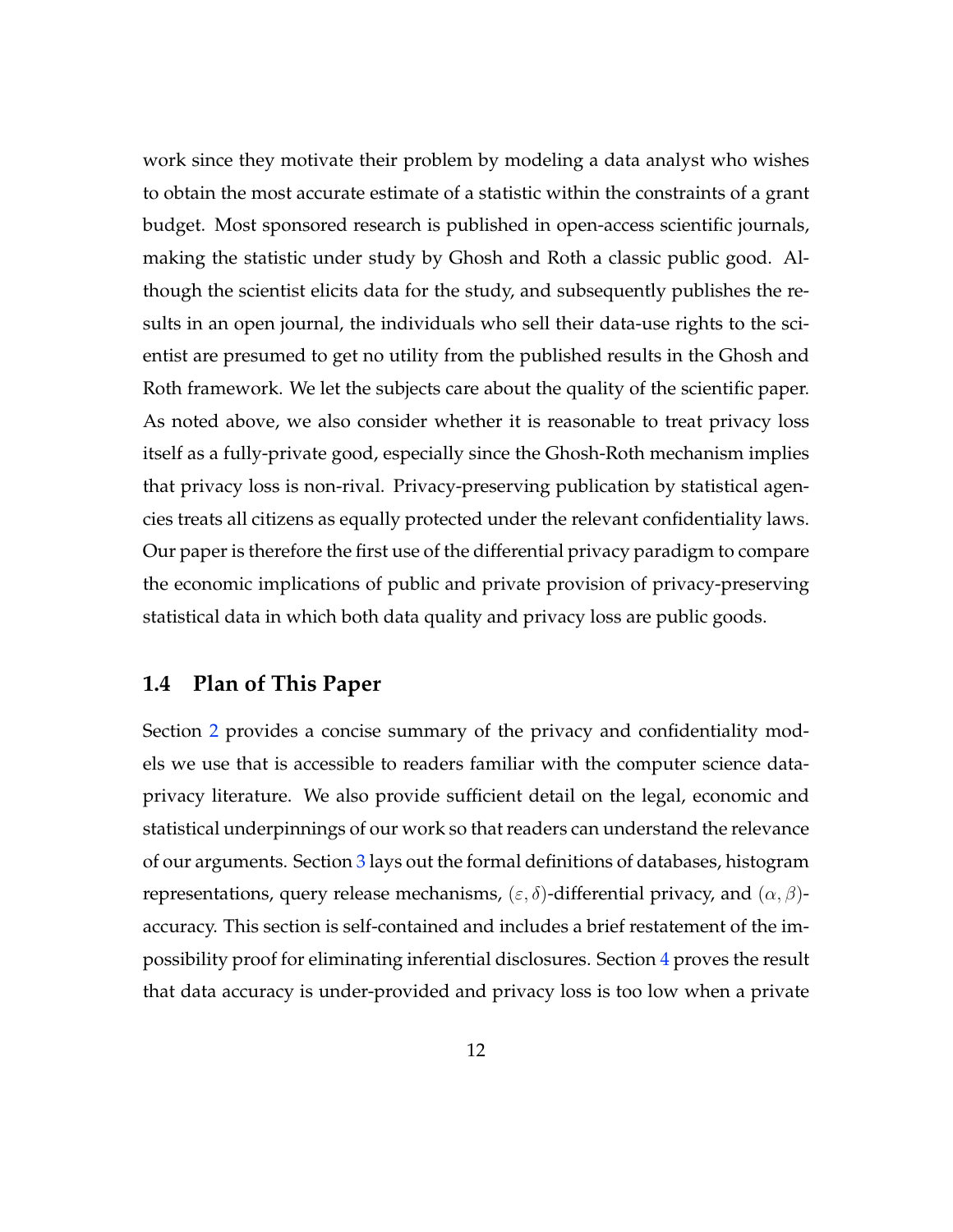data supplier uses the VCG data-use rights acquisition mechanisms as compared to the social optimum implied by the full public-goods model. Section [5](#page-30-0) develops an efficient technology for providing accurate public data and differentially private protection that admits a proper PPF. Using this technology and well-defined interdependent preferences we solve the social planner's problem for the optimal data accuracy and privacy loss. Section  $6$  uses data to quantify the parameters of the social planner's problem. We consider the publication of income distribution and relative health status statistics for the population. We quantify the welfare loss from suboptimal overprovision of privacy protection and underprovision of data accuracy. Section [7](#page-52-0) concludes.

## <span id="page-14-0"></span>**2 Background**

### <span id="page-14-1"></span>**2.1 Differential Privacy and Statistical Disclosure Limitation**

We work with the concept of differential privacy introduced by [Dwork](#page-57-3) [\(2006\)](#page-57-3). To reduce confusion, we note that the SDL literature defines confidentiality protection as the effort to ensure that a respondent's exact identity or attributes are not disclosed in the published data. Computer scientists define data privacy as limits on the amount of information contained in the published data about any person in the population, respondent or not. The two literatures have much in common but the main point of commonality that we use here are definitions of inferential disclosure, due to [Dalenius](#page-56-1) [\(1977\)](#page-56-1), and differential privacy, due to [Dwork](#page-57-3) [\(2006\)](#page-57-3).

Inferential disclosure parameterizes the confidentiality protection afforded by a particular SDL method using the ratio of the posterior odds of correctly assigning an identity or a sensitive attribute to a particular respondent, given the newly released data, to the prior odds, given all previously released data. Differ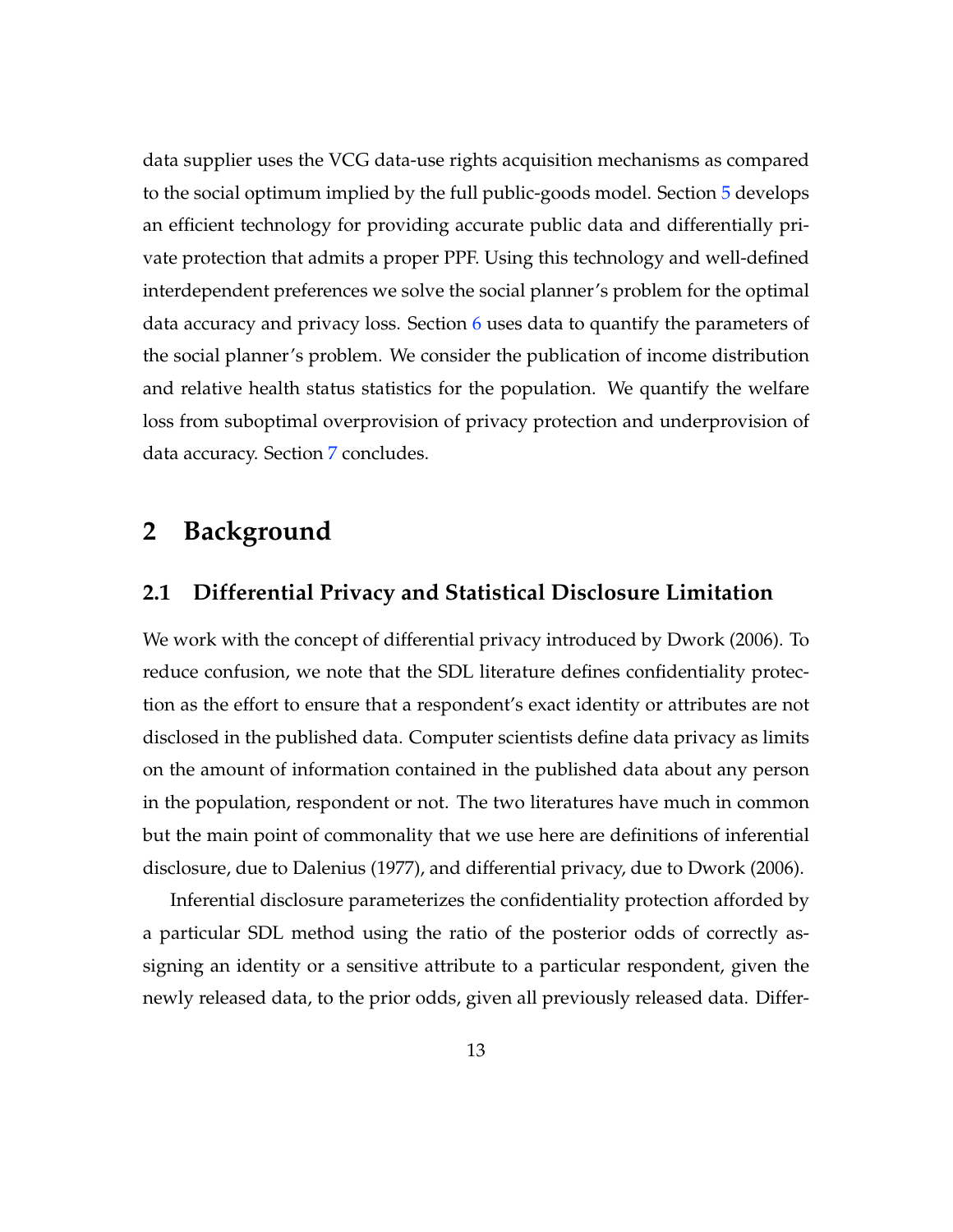ential privacy parameterizes the privacy protection in a data publishing system by bounding the same posterior odds ratio for all potential respondents in all potential configurations of the confidential data.

# **2.2 Statistical Data Releases and Privacy Protection Are Both Public Goods**

Publishing statistical data, whether the output of a government agency or of a open scientific study, involves making statistical summaries of the information that has been collected from the population under study available for anyone to use. Consistent with this principle, we formalize publishing statistical data as applying a query release mechanism with given privacy and accuracy properties to a confidential database. Formally, in terms of the differential privacy model sum-marized in Section [2.1,](#page-14-1) the answers to a fixed set of queries with  $(\alpha, \beta)$ -accuracy from the MWEM query release mechanism with  $(\varepsilon, \delta)$ -differential privacy are published by the agency. Any individual may, therefore, use these statistics for any purpose. Hence, they are public goods because their use is both non-rival and non-exclusive.

We also assume that the  $\varepsilon$  parameter of the  $(\varepsilon, \delta)$ -differential privacy guarantee is a public good. Such an assumption means that all citizens are protected by the same  $(\varepsilon, \delta)$ -differential privacy parameters even though they may place different utility values on  $\varepsilon$ . This is our interpretation of the "equal protection under the law" confidentiality-protection constraint that most national statistical agencies must provide. See, for example, U.S. Code Title 13 and Title 44 for an explicit statement of this provision for the American data laws that govern the U.S. Census Bureau [\(U.S. Code](#page-60-2) [1954\)](#page-60-2) and American statistical agencies in general [\(U.S. Code](#page-60-3) [2002\)](#page-60-3).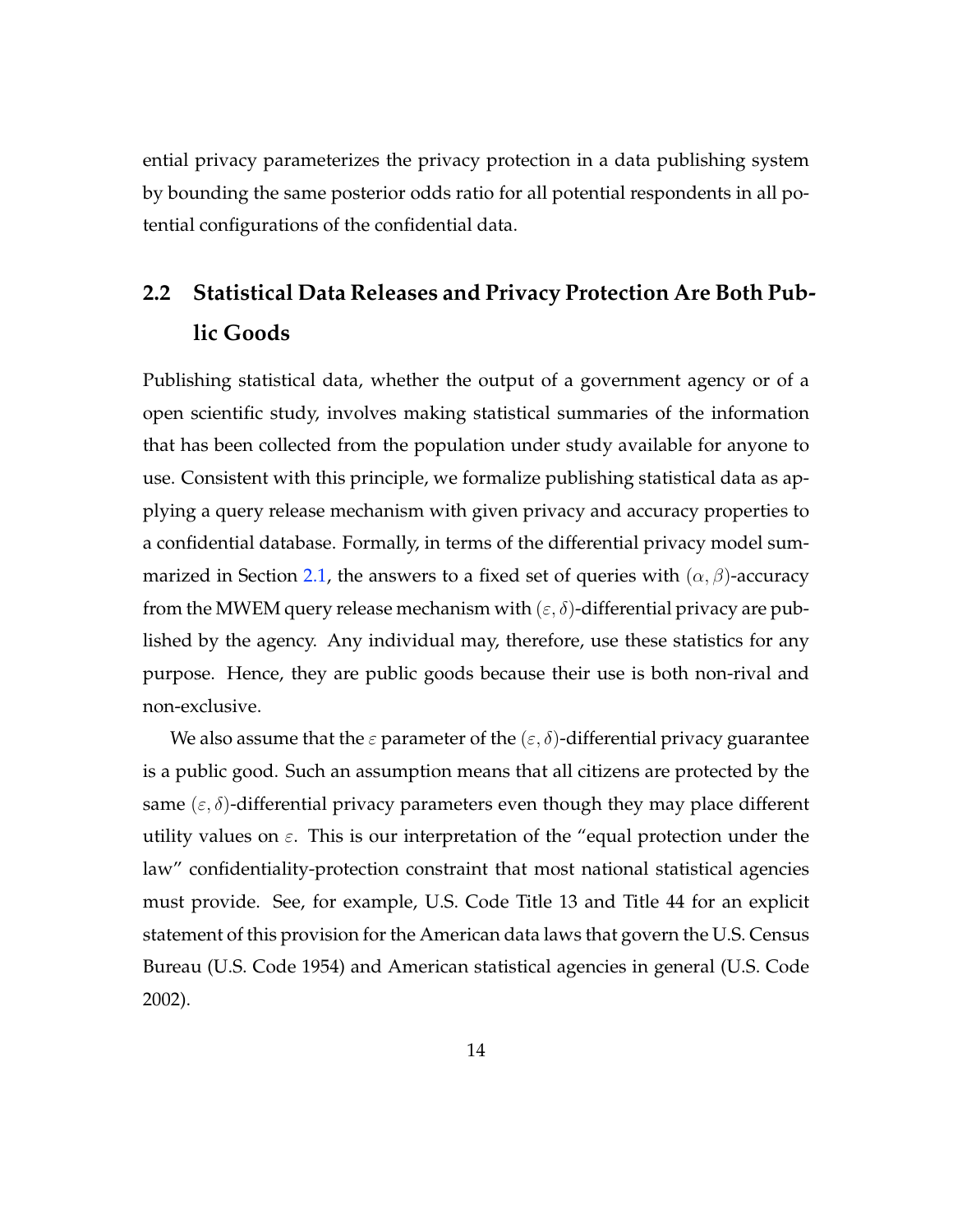In this equal-protection sense, privacy protection is non-exclusive in consumption in the same manner as access to legal recourse through the courts is nonexclusive–it is a right of citizenship. But unlike access to the courts, where there is rivalry in consumption because one party's litigation congests the access of an unrelated party's litigation, statutory privacy protection is non-rival when it is provided via differential privacy. The reason for the non-rivalry is that the differential privacy protection is "worst case" protection. If the query release mechanism's worst possible breach is limited by the differential privacy bounds, then every citizen's protection is increased or decreased when the bounds are tightened or loosened, respectively. Alice can have more privacy in this sense if and only if Bob also enjoys the same increment. There is no crowding out of one party's privacy protection when privacy protection is provided to another party.

In our formal setup, only the published-data accuracy parameter  $\alpha$  and the privacy protection parameter  $\varepsilon$  are considered explicit objects of production and consumption. These are the formal public goods. We hold the other parameters of the data publication process constant. It is a subject for future work to make these choices endogenous.

## <span id="page-16-0"></span>**3 Preliminaries**

This section provides all formal definitions used in our application of differential privacy. The goal is to highlight the important tools that may be unfamiliar to economists and statisticians. Our summary draws on several sources to which we refer the reader who is interested in more details [\(Hardt and Rothblum](#page-58-6) [2010;](#page-58-6) [Dwork and Roth](#page-57-8) [2014;](#page-57-8) [Wasserman and Zhou](#page-60-4) [2010\)](#page-60-4). Our notation follows [Dwork](#page-57-8) [and Roth](#page-57-8) [\(2014\)](#page-57-8).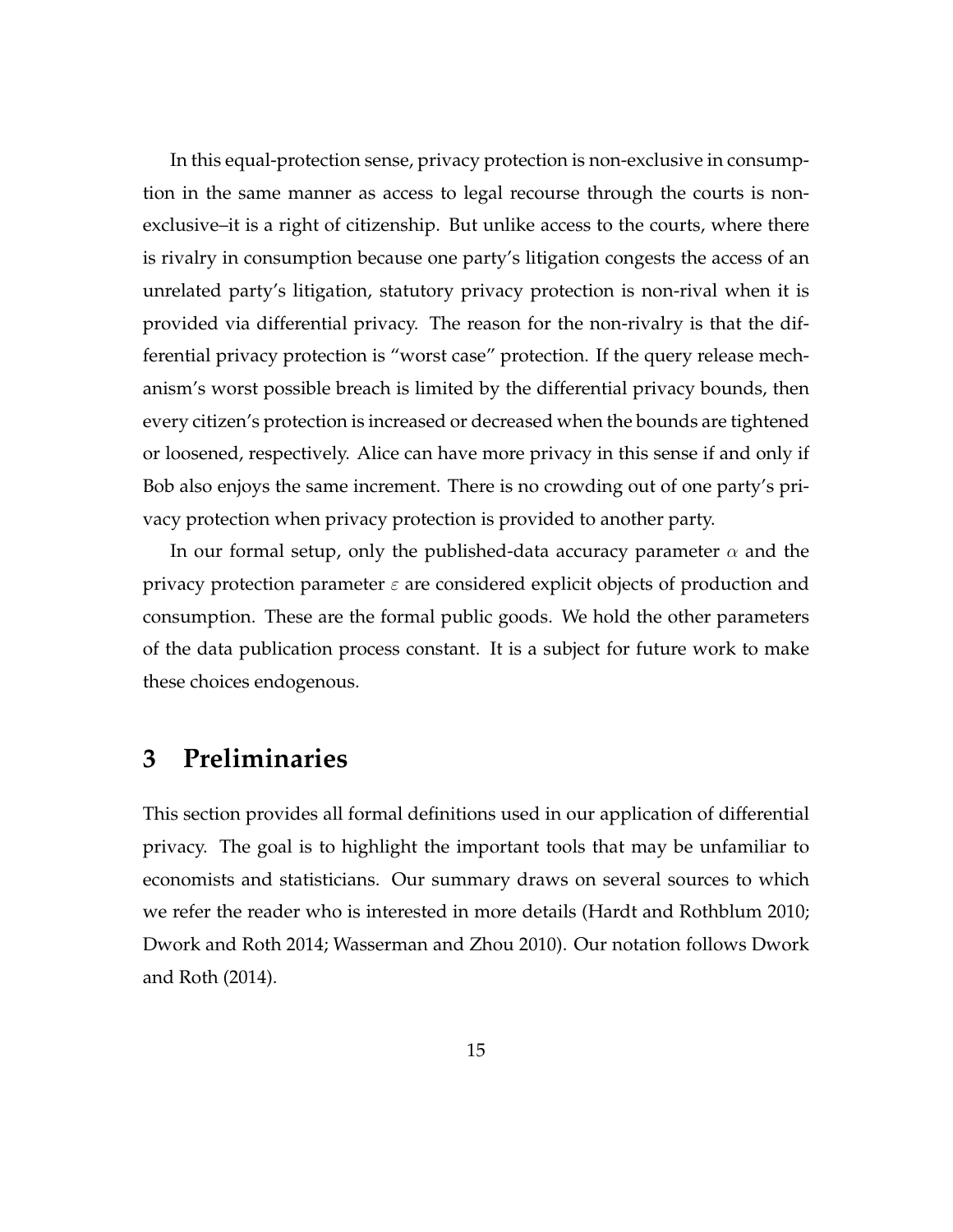## **3.1 Databases, Histograms and Queries**

A statistical agency, or other data curator, is in possession of a database, D. We model  $D$  as a table in which each row represents information for a single individual and each column represents a single characteristic to be measured. The database D contains N rows. The set  $\chi$  describes all possible values the variables in the columns of the database can take. That is, any row that appears in the database is an element of  $\chi$ <sup>[5](#page-17-0)</sup> All variables are discrete and finite-valued. This does not impose a limitation, since continuous data are always given discrete, finite representations when recorded on censuses, surveys or administrative record systems.

#### **3.1.1 Histograms**

For our analysis, we represent the database D by its unnormalized histogram  $x \in$  $\mathbb{Z}^{*}$ | $\chi$ |. The notation  $|\chi|$  represents the cardinality of the set  $\chi$ , and  $\mathbb{Z}^{*}$  is the set of non-negative integers. Each entry in  $x$ ,  $x_i$ , is the number of elements in the database *D* of type  $i \in \chi$ . We use the  $\ell_1$  norm:

$$
||x||_1 = \sum_{i=1}^{|x|} |x_i| \,.
$$
 (1)

Observe that  $||x||_1 = N$ , the number of records in the database. Given two histograms, x and y,  $||x - y||_1$  measures the number of records that differ between x and y. We define *adjacent histograms* as those for which the  $\ell_1$  distance is at most

<span id="page-17-0"></span><sup>&</sup>lt;sup>5</sup>For example, if the variables recorded in the database are a binary indicator for gender,  $g \in$  $\{0, 1\}$ , and a categorical index for six different completed levels of schooling,  $s \in \{1, \ldots, 6\}$ , then  $\chi = \{0, 1\} \times \{1, \ldots, 6\}.$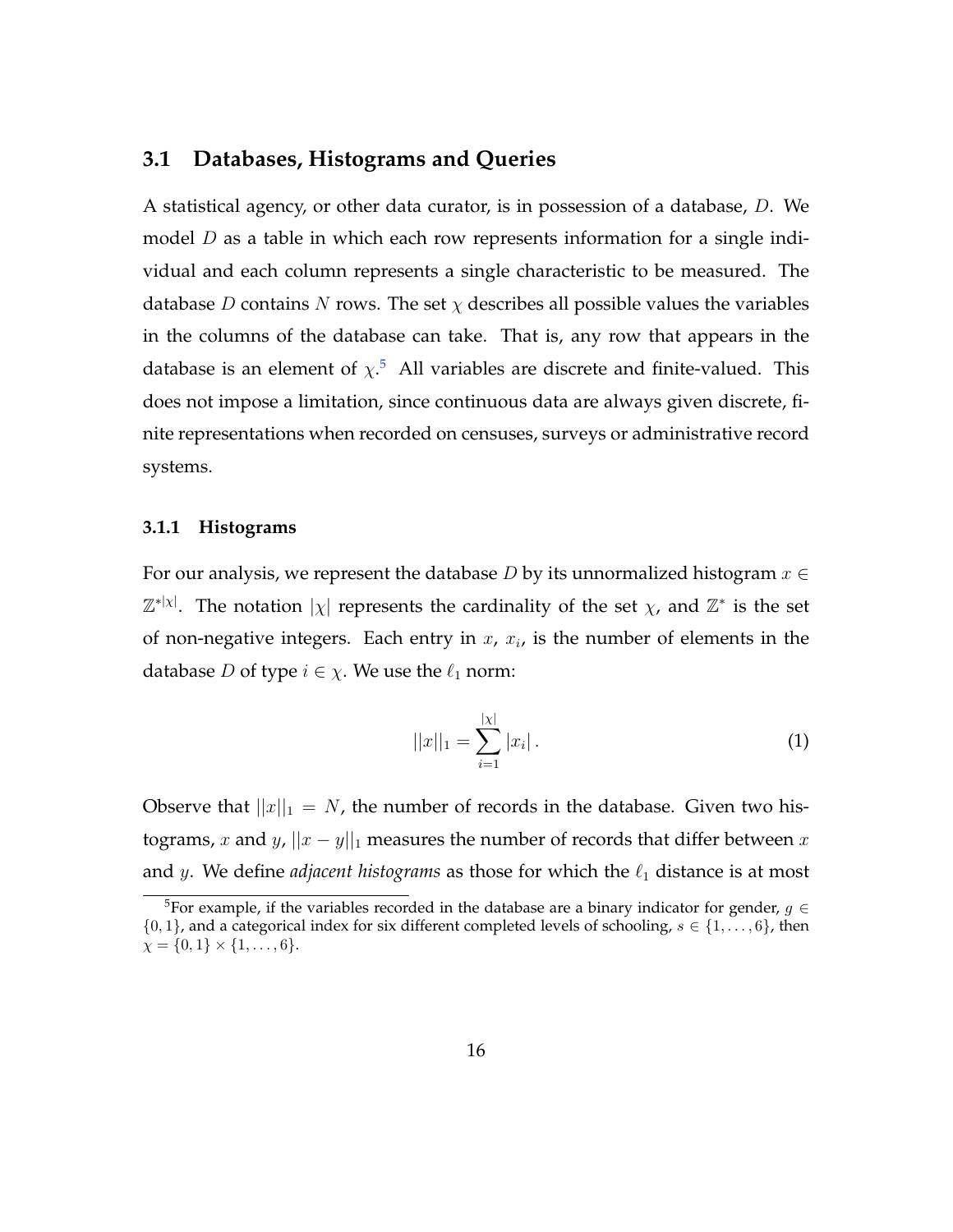#### **3.1.2 Queries**

A *linear query* is a mapping  $f : [-1,1]^{|\chi|} \times \mathbb{Z}^{*|\chi|} \to \mathbb{Z}^{*}$  such that  $f(m,x) = m^{T}x$ where  $x \in \mathbb{Z}^{*|\chi|}$  and  $m \in [-1,1]^{|\chi|}$ . A *counting query* is a special case in which  $m_i$  is restricted to take a value in  $\{0, 1\}$ . Counting queries return the number of observations that satisfy particular conditions. They are the tool an analyst would use to calculate multidimensional margins for the contingency table representation of the database. A *normalized linear query* is a mapping  $f : [-1,1]^{|\chi|} \times \mathbb{Z}^{*|\chi|} \to [0,1]$ such that if  $\tilde{f}$  is a linear query then  $f(m, x) = \tilde{f}(m, x)/||x||_1$ .

We model queries about population proportions, or averages, rather than counts. These correspond to the proportions from a contingency table or the cell averages in a general summary table. To that end, we work with normalized linear queries unless otherwise specified. The use of normalization is not restrictive. It only affects the functional form of privacy and accuracy bounds via their dependence on the database size  $||x||_1$ . Any bound stated in terms of the unnormalized histograms and queries can be restated in terms of normalized histograms and queries.

## **3.2 Query Release Mechanisms, Privacy and Accuracy**

We model the data release mechanism as a randomized algorithm. The data curator operates an algorithm that provides answers to a sequence of  $k$  normalized

<span id="page-18-0"></span><sup>&</sup>lt;sup>6</sup>If x is the histogram representation of D, y is the histogram representation of D', and D' and is constructed from D by deleting exactly one row, then  $||x - y||_1 = 1$ . So, D and D' are adjacent databases and x and y are the adjacent histogram representations of D and  $D'$ , respectively. Some caution is required when reviewing related literature because definitions may be stated in terms of adjacent databases or adjacent histograms.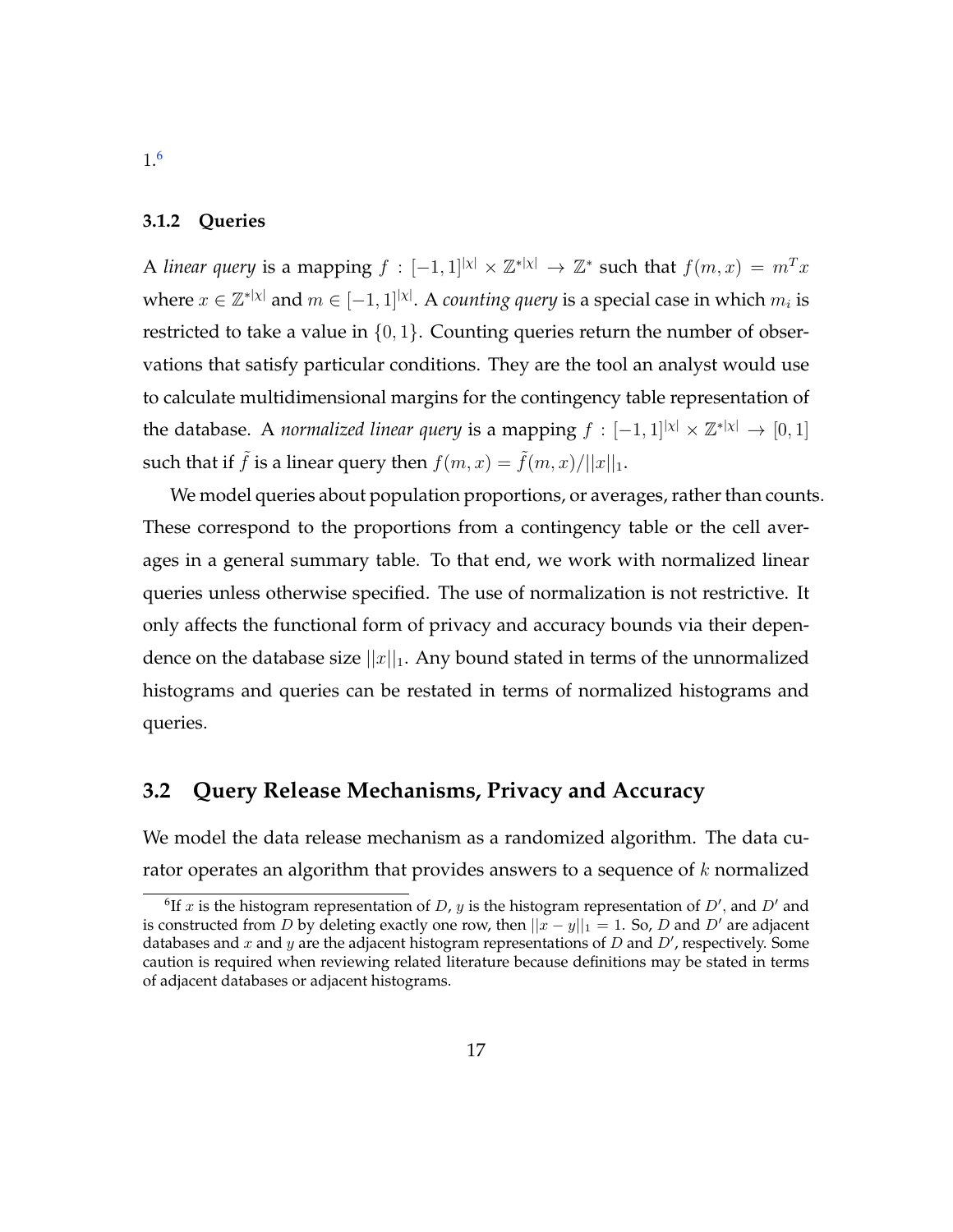linear queries drawn from the query space  $\mathcal{F}$ .

*Definition 1 (Query Release Mechanism)* Let F be a set of normalized linear queries with domain  $[-1,1]^{|\chi|} \times \mathbb{Z}^{*|\chi|}$  and range  $R \subseteq [0,1]$ , and let k be the number of queries to be answered. A query release mechanism  $M$  is a random function  $M: \mathbb{Z}^{*|\chi|} \times \mathcal{F}^k \to R^k$  whose inputs are a histogram  $x \in \mathbb{Z}^{*|\chi|}$  and a set of  $k$  normalized linear queries  $f = (f_1, \ldots, f_k) \in \mathcal{F}^k$ . The probability of observing  $B \subseteq R^k$  is  $Pr[M(x,(f_1,\ldots,f_k) \in B | X = x, F = f]$ , where  $Pr[z \in B | X = x, F = f]$  is the conditional probability given  $X = x$  and  $F = f$  that the query output is in  $B \in \mathcal{B}$ , where  ${\cal B}$  are the measurable subsets of  $R^k.$ 

#### **Differential Privacy**

Our definitions of differential privacy and accuracy for the query release mechanism follow [Hardt and Rothblum](#page-58-6) [\(2010\)](#page-58-6) and [Dwork and Roth](#page-57-8) [\(2014\)](#page-57-8).

<span id="page-19-0"></span>*Definition 2* (( $\varepsilon$ ,  $\delta$ )-differential privacy) A query release mechanism M satisfies ( $\varepsilon$ ,  $\delta$ )differential privacy if for  $\varepsilon > 0$ ,  $\delta > 0$ ,  $\forall x, x' \in N_x$ , and  $\forall B \in \mathcal{B}$ 

$$
\Pr\left[M(x,(f_1,\ldots,f_k))\in B\right]\leq e^{\varepsilon}\Pr\left[M(x',(f_1,\ldots,f_k))\in B\right]+\delta,
$$

where  $N_x = \{(x, x') \ s.t. \ x, x' \in \mathbb{Z}^{*|x|} \text{ and } ||x - x'||_1 = 1\}$  and  $\mathcal{B}$  are the measurable subsets of the query output space,  $R^k$ . The set  $N_x$  contains all the *adjacent histograms* of x.

We now clarify the relationship between differential privacy and inferential disclosure. Our argument is a simplified version of [Dwork](#page-57-3) [\(2006\)](#page-57-3) that uses our definitions. Using Definition [2](#page-19-0) consider the ratio that results from using the query release mechanism on two adjacent histograms  $x, x'$  conditional on the query se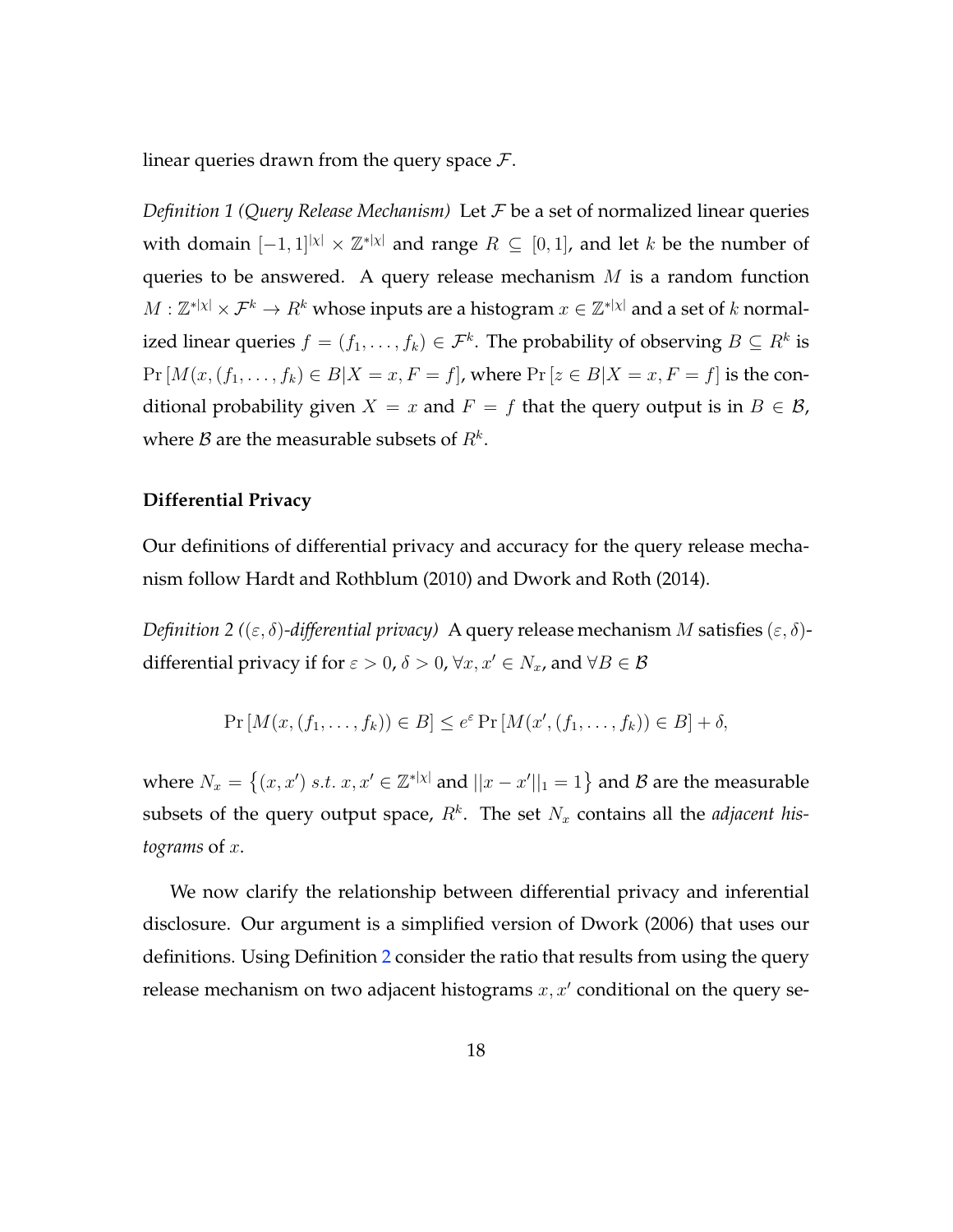quence  $f_1, \ldots, f_k$  and  $\delta = 0$ 

$$
\frac{\Pr\left[M(x,(f_1,\ldots,f_k))\in B\right]}{\Pr\left[M(x',(f_1,\ldots,f_k))\in B\right]} = \frac{\Pr\left[M(x,(f_1,\ldots,f_k)\in B|X=x,F=f\right]}{\Pr\left[M(x',(f_1,\ldots,f_k)\in B|X=x',F=f\right]}.
$$

Without loss of generality the histograms  $x$  and  $x'$  can be treated as  $N$  samples from a discrete Multinomial distribution with probabilities  $\pi$  defined over  $\chi$ , and holding the query sequence constant at  $F = f$ . We can compute  $Pr[X = x | \pi, N, F = f]$ and  $Pr[X = x' | \pi, N, F = f]$ . A direct application of Bayes Theorem yields

$$
\frac{\Pr\left[M(x,(f_1,\ldots,f_k)\in B|X=x,F=f\right]}{\Pr\left[M(x',(f_1,\ldots,f_k)\in B|X=x',F=f\right]} = \frac{\frac{\Pr[X=x|B,\pi,N,F=f]}{\Pr[X=x'|B,\pi,N,F=f]}}{\frac{\Pr[X=x|\pi,N,F=f]}{\Pr[X=x'|\pi,N,F=f]}} \le e^{\varepsilon},\tag{2}
$$

where the numerator of the right-hand-side is the posterior odds of the confidential database being  $x$  versus  $x'$  after  $B$  is released, and the denominator is the prior odds, *i.e.*, the state of knowledge about  $x$  versus  $x'$  before  $B$  is released. As we noted in the introduction, this is precisely the [Duncan and Lambert](#page-57-2) [\(1986\)](#page-57-2) formalization of [Dalenius](#page-56-1) [\(1977\)](#page-56-1), although Duncan and Lambert's procedure is not based directly on the posterior odds ratio.

It should now be clear why we characterize differential privacy as worst-case privacy protection: it bounds the posterior odds ratio for inferential disclosure by  $e^{\varepsilon}$  over all possible publication outputs, B, considering every member of the population as potentially excluded from the database,  $N_x$ . It should also be clear why Dalenius' statement that "[i]f the release of the statistics  $S$  makes it possible to determine the value of [the confidential data item] more accurately than is possible without access to  $S$ , a disclosure has taken place..." [\(Dalenius](#page-56-1) [1977,](#page-56-1) p. 433) is impossible to prevent. In the language of cryptography, the trusted data curator must leak some information about the confidential data because the release of public-use statistics that fully encrypt those data ( $\varepsilon = 0$ ) would be worthless. In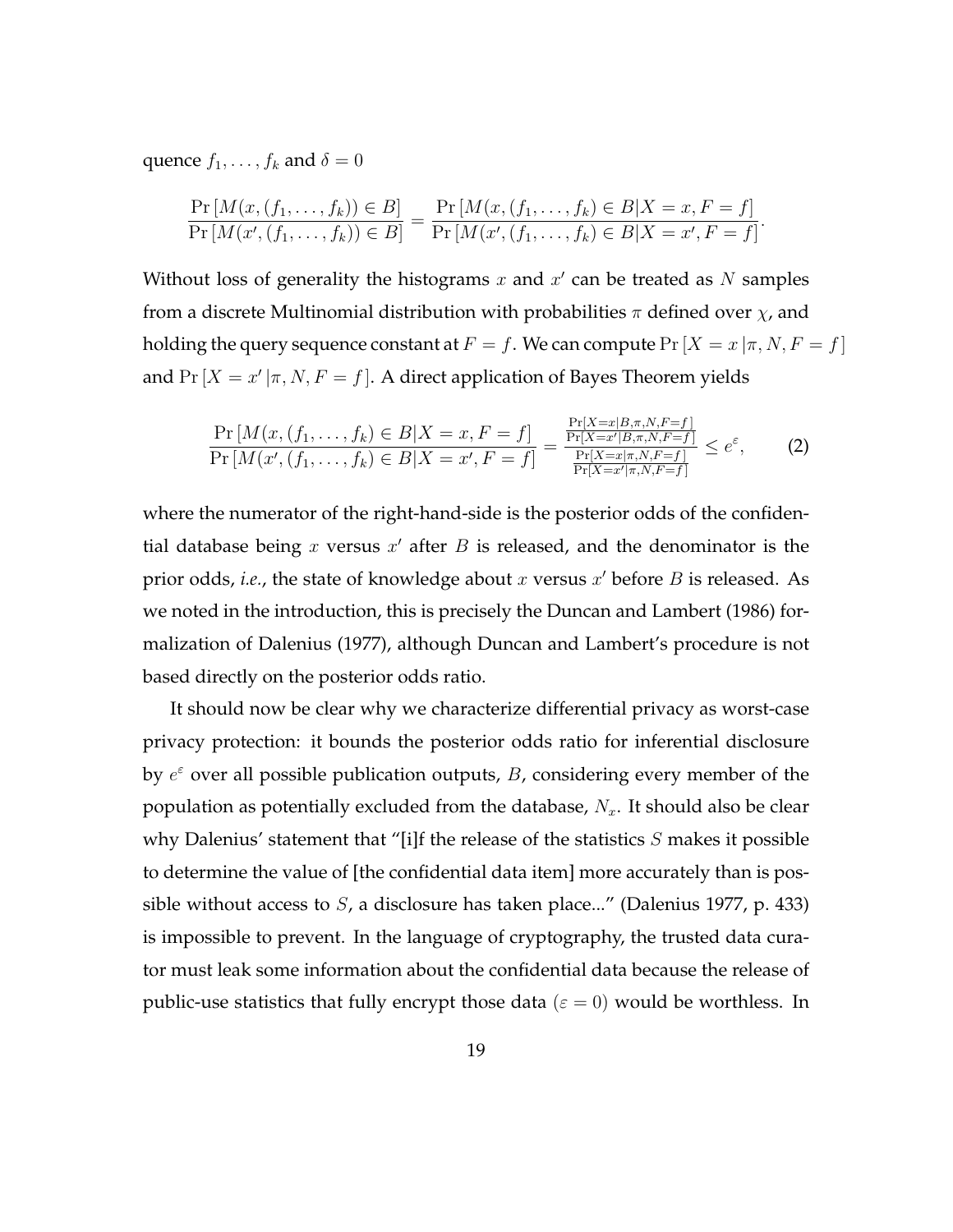the language of economics, some risk of privacy breach is the marginal social cost of releasing any useful statistical information from the confidential database. And in the language of statistical disclosure limitation, the  $R-U$  confidentiality map must go through the origin–if there is no risk of privacy breach, there can also be no utility from the public-use statistics.

#### **Accuracy**

We can now define our measure of accuracy. The mechanism receives a sequence of normalized linear queries,  $f_1, f_2, \ldots, f_k$  from  $F$ , and returns, in real time, answers,  $a_1 = M(x,(f_1))$ ,  $a_2 = M(x,(f_1,f_2))$ , ...,  $a_k = M(x,(f_1,\ldots,f_k))$ . These answers depend on the input database, the content of the query response, and the randomization induced by the query release mechanism.

*Definition 3 (* $(\alpha, \beta)$ *-accuracy)* A query release mechanism M satisfies  $(\alpha, \beta)$ -accuracy for query sequence  $\{f_1, f_2, \ldots, f_k\} \in \mathcal{F}^k$ ,  $0 < \alpha \leq 1$ , and  $0 < \beta \leq 1$ , if

$$
\min_{1 \le i \le k} \{ \Pr\left[ |a_i - f_i(x)| \le \alpha \right] \} \ge 1 - \beta.
$$

This definition guarantees that the error in the answer provided by the mechanism is bounded above by  $\alpha$  with probability  $(1 - \beta)$  for the entire sequence of k queries. The probabilities in the definition of  $(\alpha, \beta)$ -accuracy are induced by the query release mechanism.

## <span id="page-21-0"></span>**4 The Suboptimality of Private Provision**

Using the differential privacy framework, we explicitly illustrate the potential for suboptimal private provision of public statistical data by adapting the very inno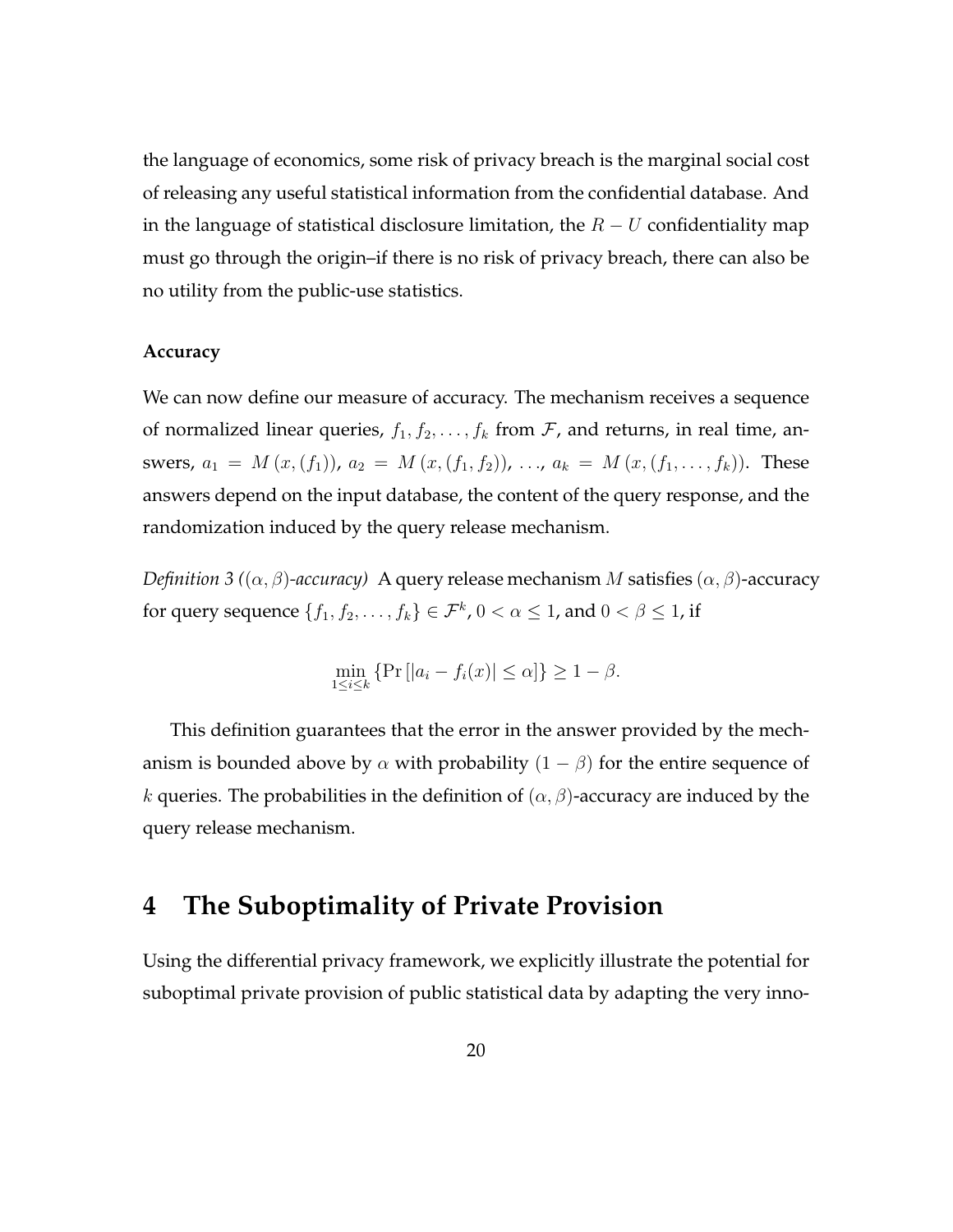vative model of [Ghosh and Roth](#page-58-5) [\(2011\)](#page-58-5). Ghosh and Roth (GR, hereafter) show that differential privacy can be priced as a commodity using a formal auction model. They prove the existence of a mechanism that yields the lowest-cost method for answering a database query with  $(\varepsilon, 0)$ -differential privacy and  $(\alpha, \beta)$ -accuracy.<sup>[7](#page-22-0)</sup>

Their model takes the desired query accuracy as exogenous. The producer of the statistic purchases data-use rights from individuals whose data are already in the population database for the purpose of calculating a single statistic–the answer to one database counting query–that will then be published in a scientific paper. Funds for the purchase of the data-use rights come from a grant held by the scientist. GR assume that the statistical release is the private good of the purchaser of the data-use rights.

In this section, we make the accuracy of the statistic computed via the GR mechanism a public good whose demand is endogenous to our model. We show that private provision results in a suboptimally low level of accuracy and too little privacy loss. That is, we show that allowing the quality of the scientific research modeled in GR to matter to the population being studied results in an external benefit from the data publication that their model does not capture.

To model the demand for accuracy, we assume that the published statistical data deliver utility to the consumers from whom the rights to use the confidential inputs were purchased. The purchase of data-use rights takes the form of a payment to all consumers who agree to sell their data-use rights when the publication mechanism delivers  $(\varepsilon, 0)$ -differential privacy. The value of the published statistical data to all consumers, whether they sell their data-use rights or not, depends upon the accuracy of those data. Furthermore, this accuracy is the public good–it summarizes the quality of the information that any consumer may access and use

<span id="page-22-0"></span><sup>&</sup>lt;sup>7</sup>They prove their results for  $\beta = 1/3$ , but note that generalizing this is straightfoward. See [Dwork and Roth](#page-57-8) [\(2014,](#page-57-8) pp. 207-213) for this generalization.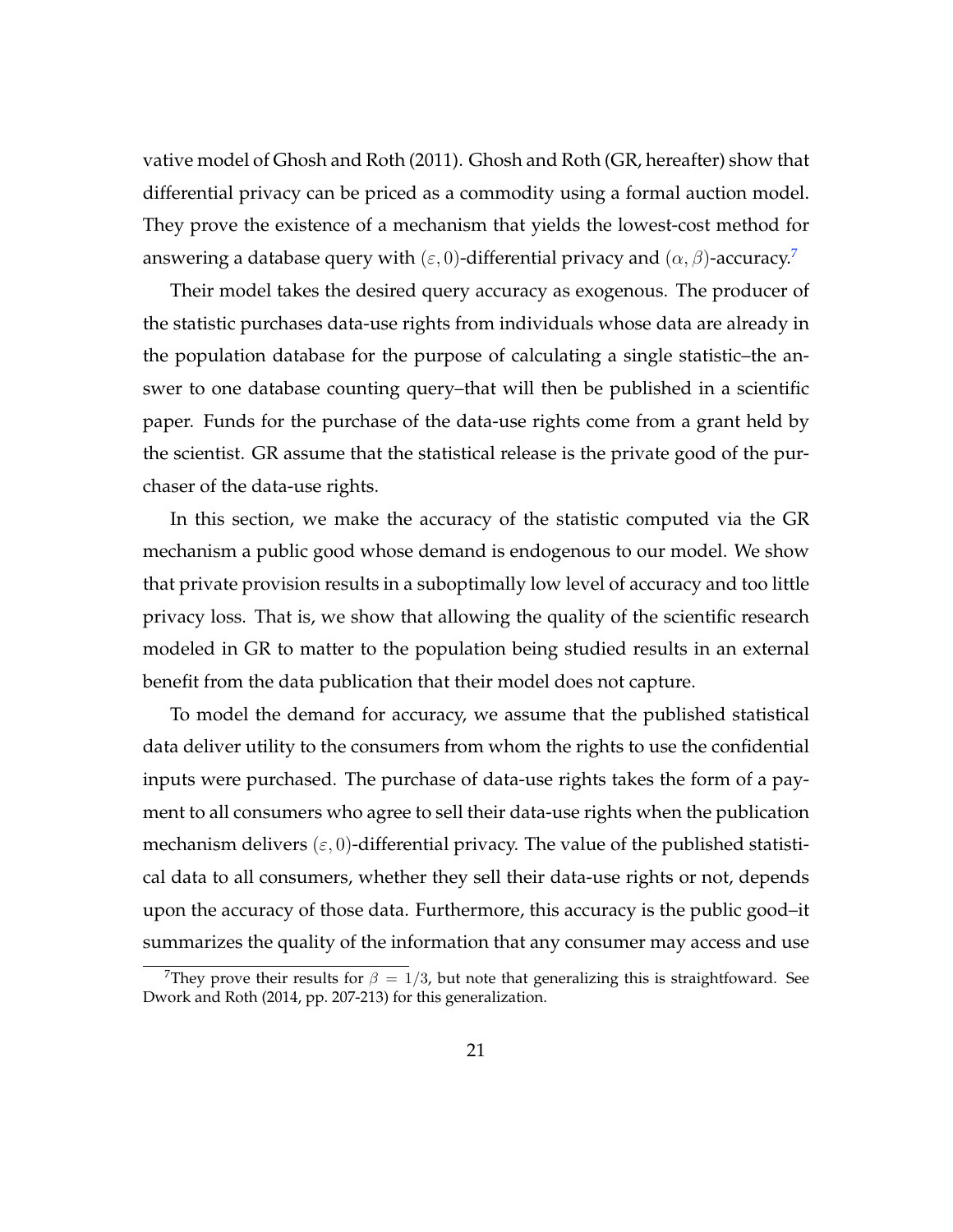without reducing its accuracy for some other consumer (it is non-rival), and no consumer can block another consumer's use (it is non-excludable). In plain English, the other scientists and general readers of the papers published in the GR world learn something too. They value what they learn. And they understand that what they learn is more useful if it is more accurate.

Our argument for suboptimal provision rests on two observations. First, the mechanism proposed by GR remains a minimum cost mechanism in our setting. Second, even if privacy loss were a partially excludable non-rival public good, accuracy would still be under-provided in the private market. These results follow from considering the use of the VCG mechanism by a private competitive data quality supplier for the procurement of privacy protection by a profit-maximizing data curator acting as a price-discriminating monopsonist when buying data-use rights.<sup>[8](#page-23-0)</sup>

Suboptimality of private provision of data accuracy is caused by the external benefit of data accuracy to all consumers that is not captured in the GR model. We formally model the demand for data accuracy. The demand for privacy protection, on the other hand, is derived from the private data publisher's cost-minimization problem. In the competitive equilibrium for privately-provided data quality, a supplier using the VCG mechanism buys just enough privacy-loss rights to sell the data quality to the consumer with the highest data-quality valuation. All other

<span id="page-23-0"></span> ${}^{8}$ The VCG mechanism implies a single price for each data-use right purchased. In theory, if the provider had access to a Lindahl mechanism [\(Mas-Colell et al.](#page-59-4) [1995\)](#page-59-4), it could perfectly price discriminate when compensating consumers for their loss of privacy when procuring data-use rights. As long as property rights over privacy exposure are well-defined clear, the Lindahl private producer would internalize the full social cost of the required privacy reduction, but not the social benefit of increased data accuracy to the free-riding consumers who did not pay. In results available from the authors, we show that even in the Lindahl case data quality is under-produced compared to the social optimum and privacy protection is over-produced; i.e., there is too little privacy loss. Since the Lindahl mechanism is based on the unrealistic assumption that consumers' heterogeneous preferences for privacy are common knowledge, we do not focus on that case here.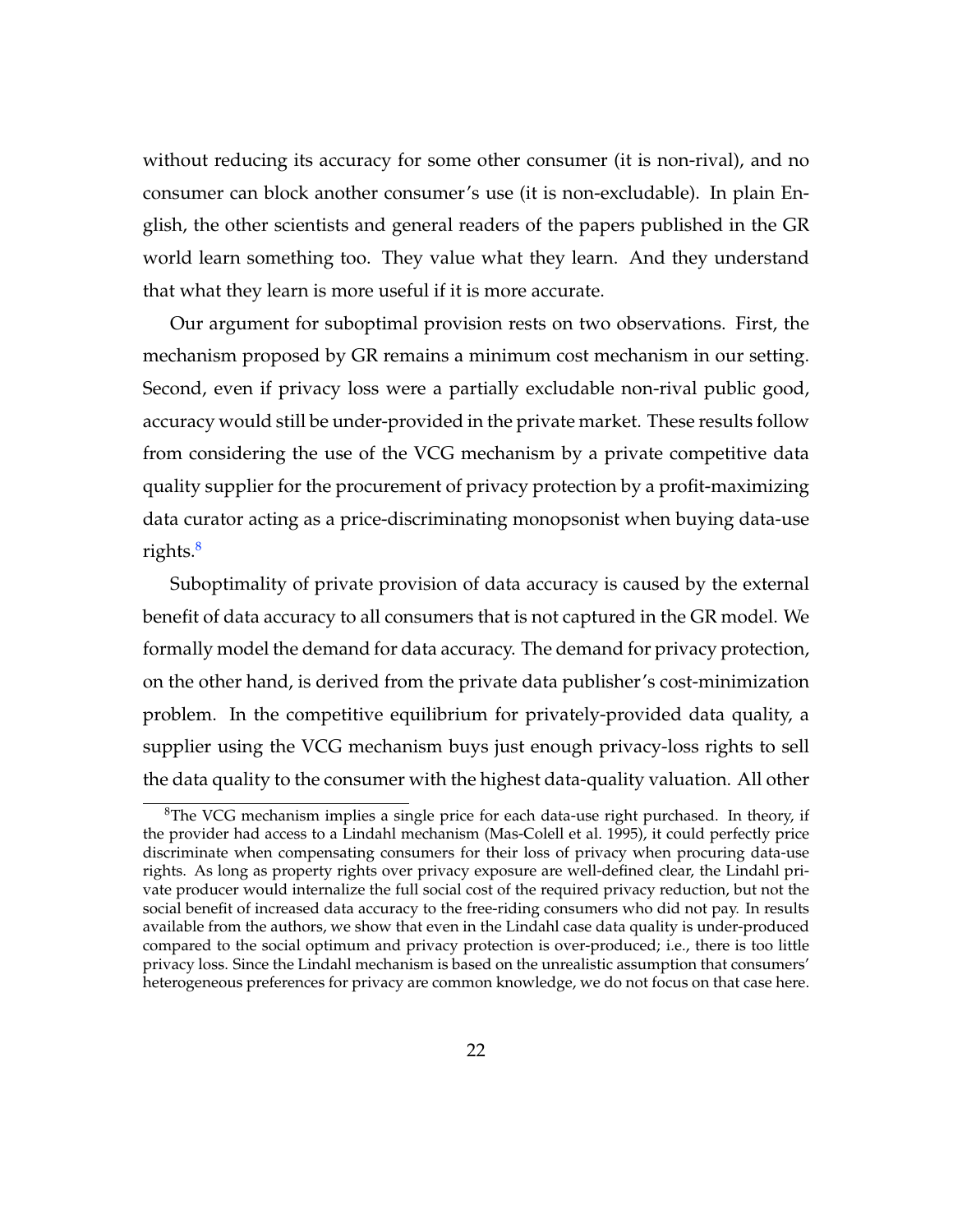consumers use the published data for free.

#### **4.1 Model Setup**

Following [Ghosh and Roth](#page-58-5) [\(2011\)](#page-58-5), each of the  $N$  private individuals possesses a single bit of information,  $b_i$ , that is already stored in a database maintained by a trusted curator.<sup>[9](#page-24-0)</sup> For example, as in our first empirical application, this information could be the response to a single query about income of the form  $b_i = 1$  if  $y_i > y^*$  and  $b_i = 0$  otherwise. Individuals each consume one unit of the published statistic, which has information quality *I* defined in terms of  $(\alpha, \beta)$ -accuracy, that is  $I = (1 - \alpha)$ . Since I is a public good, all consumers enjoy the benefits of I, but each consumer is charged the market price  $p_I$ , to be determined within the model, for her "share" of I, which we denote  $I_i$ , and the balance of the public good, which we denote  $I^{\tilde{i}}$  is paid for by the other consumers. Thus,  $I = I_i + I^{\tilde{i}}$ for all consumers.

The preferences of consumer  $i$  are given by the indirect utility function

<span id="page-24-1"></span>
$$
v_i\left(y_i, \varepsilon_i, I_i, I^{\tilde{i}}\right) = \ln y_i + p_{\varepsilon} \varepsilon_i - \gamma_i \varepsilon_i + \eta_i \left(I_i + I^{\tilde{i}}\right) - p_I I_i. \tag{3}
$$

Equation  $(3)$  implies that preferences are quasilinear in data quality, I, privacy loss,  $\varepsilon_i$ , and log income,  $\ln y_i.^\mathbf{10}$  $\ln y_i.^\mathbf{10}$  $\ln y_i.^\mathbf{10}$  The term  $p_\varepsilon \varepsilon_i$  represents the total payment an indi-

<span id="page-24-0"></span><sup>&</sup>lt;sup>9</sup>Trusted curator can have a variety of meanings. We mean that the database is held by an entity, governmental or private, whose legal authority to hold the data is not challenged and whose physical data security is adequate to prevent privacy breaches due to theft of the confidential data themselves. We do not model how the trusted curator got possession of the data, but we do restrict all publications based on these data to use statistics produced by a query release mechanism that meets the same privacy and confidentiality constraints. Therefore, no data user has privileged access for any query. These requirements closely mirror the statutory requirements of U.S. statistical agencies.

<span id="page-24-2"></span><sup>&</sup>lt;sup>10</sup>In this section, we keep the description of preferences for data accuracy and privacy protection as close as possible to the original Ghosh and Roth specification. They allow for the possibility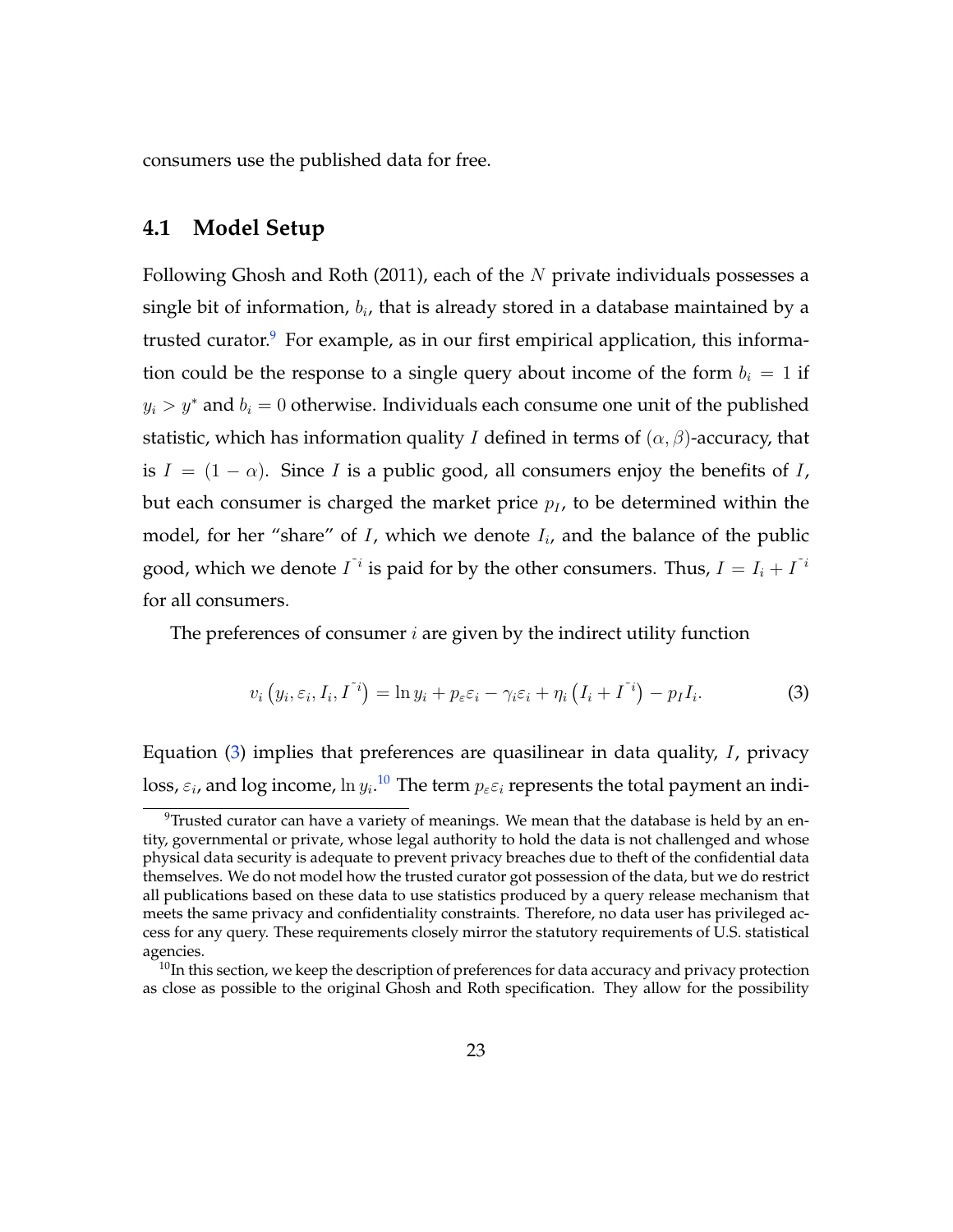vidual receives if her bit is used in an  $(\varepsilon_i,0)$ -differentially private mechanism.  $p_\varepsilon$ is the common price per unit of privacy, also to be determined by the model. The individual's marginal preferences for data accuracy (a "good") and privacy loss (a "bad," really an input here),  $(\gamma_i, \eta_i) > 0$ , are not known to the data provider, but their population distributions are public information. Therefore, the mechanism for procuring privacy has to be individually rational and dominant-strategy truthful.

We do not include any explicit interaction between the publication of statistical data and the market for private goods. This assumption is not without consequence, and we make it to facilitate exposition of our key point, which is that data quality may be under-provided given its public-good properties. Violations of privacy might affect the goods market through targeted advertising and price discrimination as noted in Section [1.](#page-2-0) Accuracy of public statistics may also spill over to the goods market in important ways, in part by making firms more efficient, and thus able to produce and sell goods more cheaply. We reserve consideration of these topics for future work.

In what follows we present the GR results using our notation and definitions. See Appendix [A.2](#page-62-0) for a complete summary of the translation from their notation and definitions to ours.

that algorithms exist that can provide differential privacy protection that varies with i; hence  $\varepsilon_i$ appears in equation [\(3\)](#page-24-1). They subsequently prove that  $\varepsilon_i = \varepsilon$  for  $\forall i$  in their Theorem 3.3. Income and accuracy are added to the Ghosh and Roth utility function because they are required for the arguments in this section. In Section [5](#page-30-0) we develop a more complete model of the demand for accurate public-use statistics that includes interdependent preferences.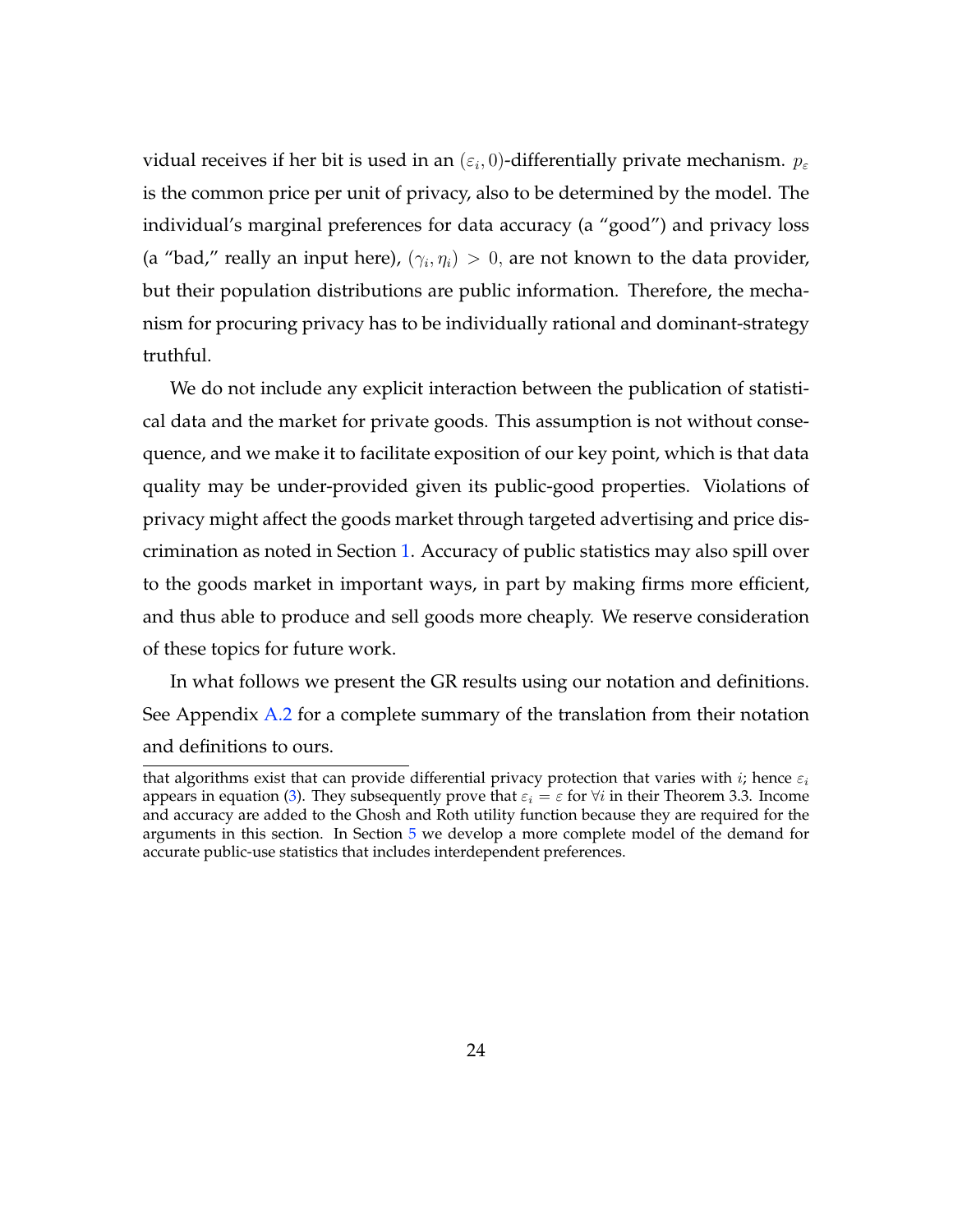## **4.2 Cost of Producing Data Quality**

A supplier of statistical information wants to produce an  $(\alpha, \beta)$ -accurate estimate produces  $\hat{s}$  of the population statistic

$$
s = \frac{1}{N} \sum_{i=1}^{N} b_i
$$
\n<sup>(4)</sup>

*i.e.*, a normalized query estimating the proportion of individuals with the property encoded in  $b_i$ . Theorems 3.1 and 3.3 in GR prove that to produce

<span id="page-26-0"></span>
$$
\hat{s} = \frac{1}{N} \left[ \sum_{i=1}^{H} b_i + \frac{\alpha N}{2} \right] + \text{Lap} \left( \frac{1}{\varepsilon} \right) \tag{5}
$$

with  $(\alpha, 1/3)$ -accuracy requires  $\varepsilon_i = \varepsilon = \frac{1/2 + \ln 3}{\alpha N}$  for  $H = N - \frac{\alpha N}{1/2 + \ln 3}$ . In equation [\(5\)](#page-26-0), the term Lap ( $\sigma$ ) represents a draw from the Laplace distribution with mean 0 and scale parameter  $\sigma$ .

GR prove that purchasing the data-use rights from the  $H$  least privacy-loving members of the population; *i.e.*, those with the smallest  $\gamma_i$ , is the minimum-cost, envy-free implementation mechanism. They provide two mechanisms for implementing their VCG auction. We rely on their mechanism *MinCostAuction* and the properties they establish in Proposition 4.5. See Appendix [A.2](#page-62-0)

We now derive the producer's problem of providing the statistic for a given level of data quality, which we denote by  $I = (1 - \alpha)$ . If  $p_{\varepsilon}$  is the payment per unit of privacy, the total cost of production is  $c(I) = p_{\varepsilon}H\varepsilon$ , where the right-hand side terms can be defined in terms of  $I$  as follows. Using the arguments above, the producer must purchase from  $H(I)$  consumers the right to use their data to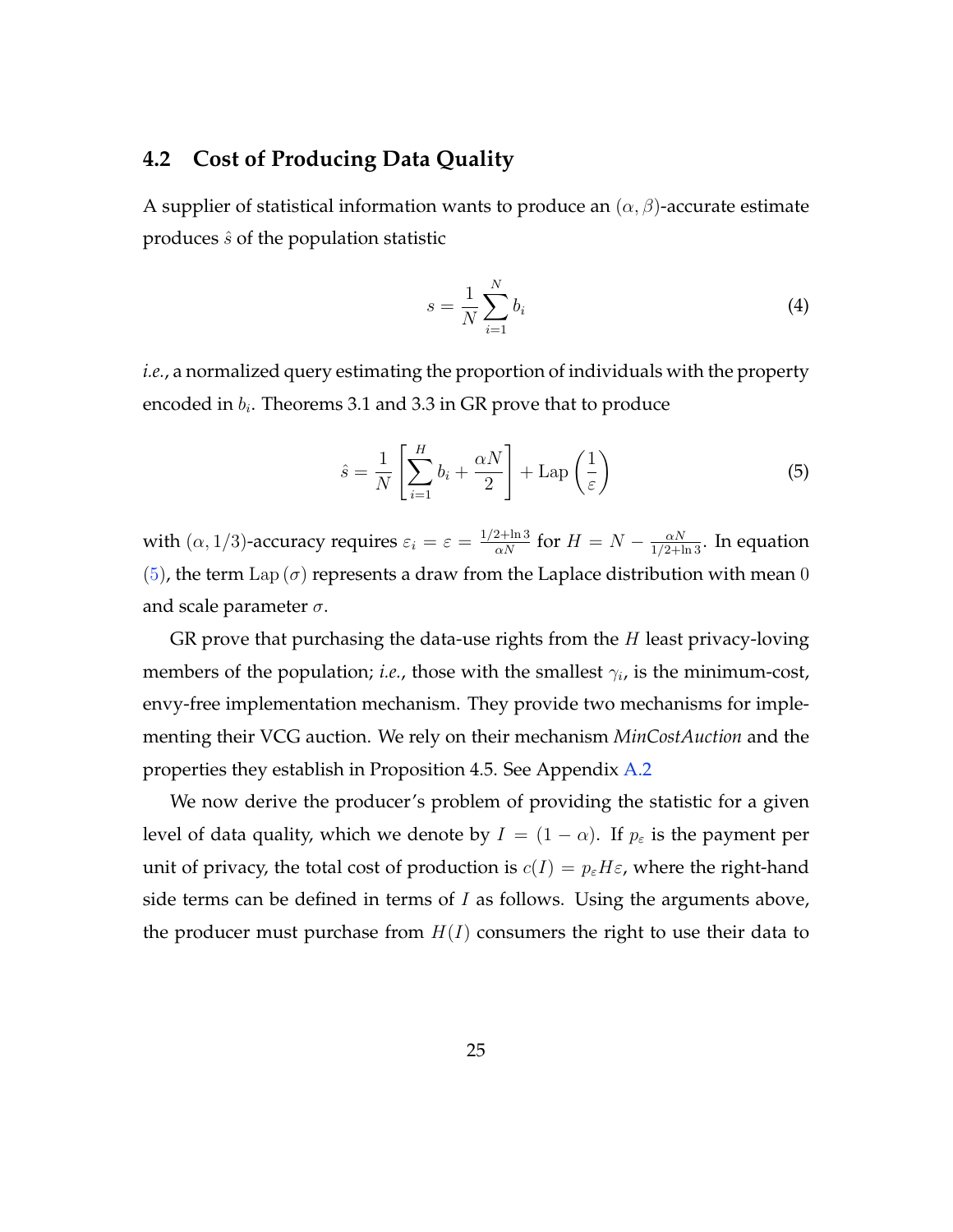compute  $\hat{s}$ . Then,

$$
H(I) = N - \frac{(1 - I)N}{1/2 + \ln 3}.
$$
\n(6)

Under the VCG mechanism, the price of privacy loss must be  $p_{\varepsilon} = Q\left(\frac{H(I)}{N}\right)$  $\frac{I(I)}{N}$ where  $Q$  is the quantile function with respect to the population distribution of privacy preferences,  $F_\gamma$ .  $p_\varepsilon$  is the lowest price at which the fraction  $\frac{H(I)}{N}$  of consumers do better by selling the right to use their bit,  $b_i$ , with  $\varepsilon(I)$  units of differential privacy.  $H(I)$  is increasing in *I*. The total cost of producing *I* is

<span id="page-27-2"></span>
$$
C^{VCG}(I) = Q\left(\frac{H(I)}{N}\right)H(I)\varepsilon(I),\tag{7}
$$

where the production technology derived by GR implies

<span id="page-27-1"></span>
$$
\varepsilon(I) = \frac{1/2 + \ln 3}{(1 - I)N}.\tag{8}
$$

## <span id="page-27-3"></span>**4.3 Private, Competitive Supply of Data Quality**

Suppose a private profit-maximizing, price-taking, firm sells  $\hat{s}$  with accuracy  $(\alpha, 1/3)$ , that is, with data quality  $I = (1 - \alpha)$  at price  $p_I$ . Then, profits  $P(I)$  are

$$
P(I) = p_I I - C^{VCG}(I).
$$

If it sells at all, it will produce  $I$  to satisfy the first-order condition  $P'\left(I^{VCG}\right)=0$ implying

<span id="page-27-0"></span>
$$
p_I = Q\left(\frac{H(I)}{N}\right)H(I)\varepsilon'(I) + \left[Q\left(\frac{H(I)}{N}\right) + Q'\left(\frac{H(I)}{N}\right)\left(\frac{H(I)}{N}\right)\right]H'(I)\varepsilon(I) \quad (9)
$$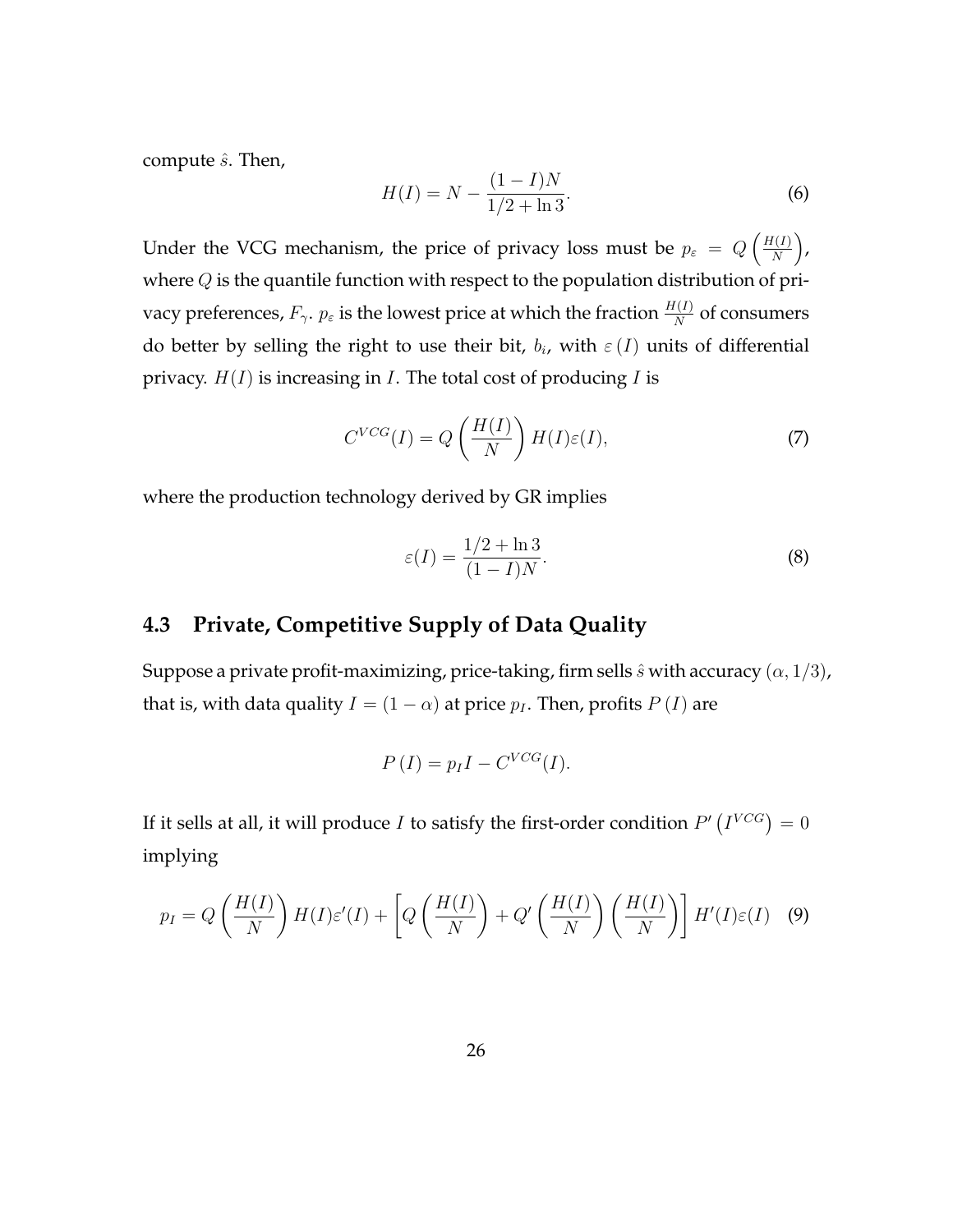where the solution is evaluated at  $I^{VCG,11}$  $I^{VCG,11}$  $I^{VCG,11}$  The price of data quality is equal to the marginal cost of increasing the amount of privacy protection–data-use rights– that must be purchased. There are two terms. The first term is the increment to marginal cost from increasing the number of people from whom data-use rights with privacy protection  $\varepsilon$  must be purchased. The second term is the increment to marginal cost from increasing the amount each privacy-right seller must be paid because  $\varepsilon$  has been marginally increased thus reducing privacy protection for all. As long as the cost function is strictly increasing and convex, the existence and uniqueness of a solution is guaranteed.

# **4.4 The Competitive Market for Data Quality When It Is a Public Good**

At market price  $p_l$ , consumer i's willingness to pay for data quality will be given by solving

$$
\max_{I_i \geq 0} \eta_i \left( I^{\tilde{i}} + I_i \right) - p_I I_i \tag{10}
$$

where  $I^{\dagger i}$  is the amount of data quality provided from the payments by all other consumers, as noted above. Consumer i's willingness to pay is non-negative if, and only if,  $\eta_i \geq p_I$ ; that is, if the marginal utility from increasing I exceeds the price. If there exists at least one consumer for whom  $\eta_i \geq p_I$ , then the solution to equation [\(9\)](#page-27-0) is attained by  $I^{VCG} > 0$ . We next show that there is only one such

<span id="page-28-0"></span><sup>&</sup>lt;sup>11</sup>The second order condition is  $P''(I^{VCG}) < 0$ , or  $\frac{d^2C^{VCG}(I)}{dI^2} > 0$ . The only term in the second derivative of  $C^{VCG}$  (*I*) that is not unambiguously positive is  $\frac{H(I)H'(I)^2\varepsilon(I)}{N^2}Q''\left(\frac{H(I)}{N}\right)$  $\frac{I(I)}{N}$ ). We assume that this term is dominated by the other, always postivie, terms in the second derivative. Sufficient conditions are that  $Q()$  is the quantile function from the lognormal distribution (as we assume in Section [5\)](#page-30-0) or the quantile function from a finite mixture of normals, and that  $\frac{H(I)}{N}$  is sufficiently large; *e.g.*, large enough so that if  $Q$  () is the quantile function from the  $\ln N(\mu, \sigma^2)$  distribution,  $Q^*$ "  $\left(\frac{H(I)}{N}\right)$  $\left(\frac{I(I)}{N}\right)+\sigma^2 Q^{*\prime}\left(\frac{H(I)}{N}\right)$  $\left(\frac{N(I)}{N}\right)^2\geq 0$ , where  $Q^*$  () is the standard normal quantile function.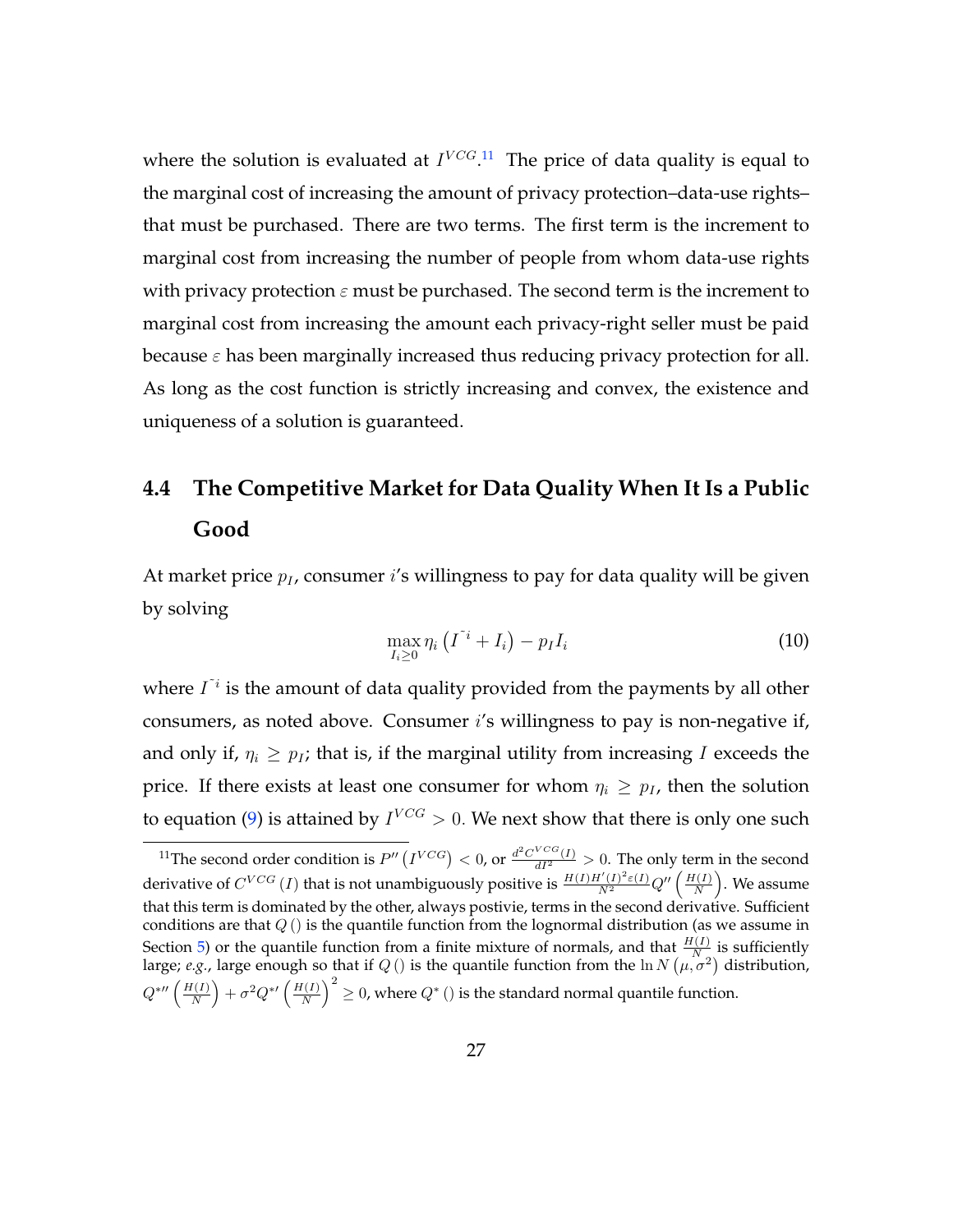consumer.

It is a straightforward to verify that the consumers are playing a classic free-rider game [\(Mas-Colell et al.](#page-59-4) [1995,](#page-59-4) pp. 361-363) across  $N$  agents. In the competitive equilibrium, the only person willing to pay for the public good is the one with the maximum value of  $\eta_i$ . All others will purchase zero data quality but still consume the data quality purchased by this lone consumer. Specifically, the equilibrium price and data quality will satisfy

$$
p_I = \bar{\eta} = \frac{dC^{VCG} \left(I^{VCG}\right)}{dI},
$$

where  $\bar{\eta}$  is the maximum value of  $\eta_i$  in the population–the taste for accuracy of the person who desires it the most. However, the Pareto optimal consumption of data quality,  $I^0$ , solves

<span id="page-29-1"></span>
$$
\sum_{i=1}^{N} \eta_i = \frac{dC^{VCG} (I^0)}{dI}.
$$
\n(11)

Marginal cost is positive,  $\frac{dC^{VCG}(I^0)}{dI} > 0$ , and  $\sum_{i=1}^{N} \eta_i \geq \bar{\eta}$ ; therefore, data quality will be under-provided by a competitive supplier when data quality is a public good as long as marginal cost is increasing, which we prove below. More succinctly,  $I^{VCG} \leq I^0$ . Therefore, privacy protection must be over-provided,  $\varepsilon^{VCG} \leq \varepsilon^0$ , by equation [\(8\)](#page-27-1). $^{12}$  $^{12}$  $^{12}$ 

For readers familiar with the data privacy literature, we note that the statement that technology is given by equations  $(7)$  and  $(8)$  means that the data custodian allows the producer to purchase data-use rights with accompanying privacy loss

<span id="page-29-0"></span><sup>&</sup>lt;sup>12</sup>The reader is reminded that a smaller  $\varepsilon$  implies more privacy protection. It is also worth commenting that in the GR formulation the single consumer with positive willingness to pay is the entity running the VCG auction. That person is buying data-use rights from the other consumers, computing the statistic for publication, then releasing the statististic so that all other consumers may use it. That is why we have modeled this as a public good. And it is fully consistent with GR's scientist seeking data for a grant-supported publication.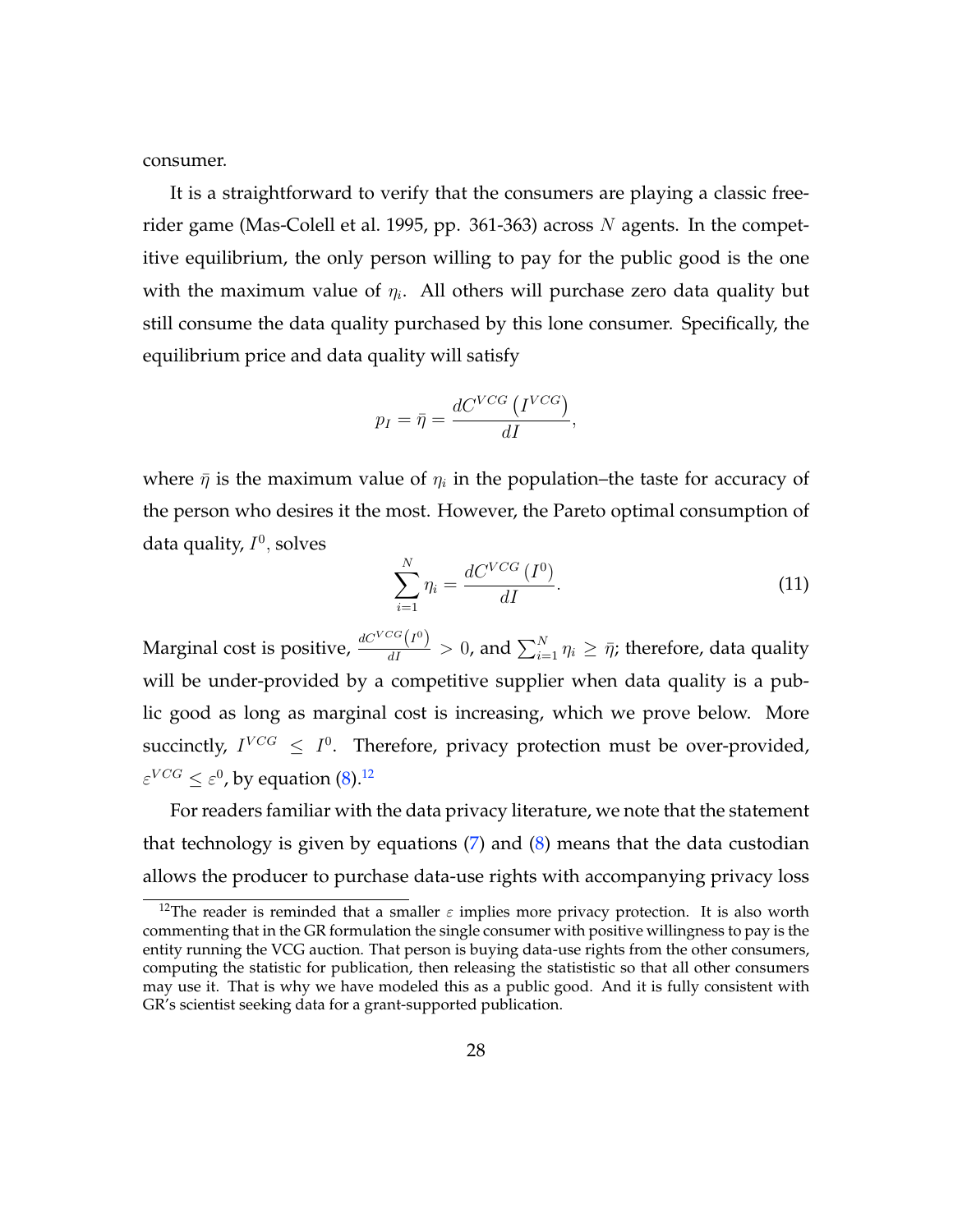of  $\varepsilon = \frac{1/2 + \ln 3}{(1 - I)N}$  $\frac{f_1/2 + m_3}{(1-I)N}$  from  $H(I)$  individuals for the sole purpose of computing  $\hat{s}$  via the query response mechanism in equation [\(5\)](#page-26-0) that is  $\left(\frac{1/2+\ln 3}{(1-I)N}\right)$  $\frac{1/2 + \ln 3}{(1-I)N}, 0$ )-differentially private and achieves  $(1 - I, \frac{1}{3})$ -accuracy, which is exactly what Ghosh and Roth prove.

### **4.5 Proof of Suboptimality**

*Theorem 1* If preferences are given by equation [\(3\)](#page-24-1), the query response mecha-nism satisfies equation [\(8\)](#page-27-1) for  $(\varepsilon, 0)$ -differential privacy with  $\left(1 - I, \frac{1}{3}\right)$ -accuracy, cost functions satisfy [\(7\)](#page-27-2) for the VCG mechanism, the population distribution of  $\gamma$  is given by  $F_{\gamma}$  (bounded, absolutely continuous, everywhere differentiable, and with quantile function  $Q$  satisfying the conditions noted in Section [4.3\)](#page-27-3), the population distribution of  $\eta$  has bounded support on  $[0, \bar{\eta}]$ , and the population in the database is represented as a continuum with measure function  $H$  (absolutely continuous, everywhere differentiable, and with total measure N) then  $I^{VCG} \leq I^0$ , where  $I^0$  is the Pareto optimal level of I solving equation [\(11\)](#page-29-1), and  $I^{VCG}$  is the privately-provided level when using the VCG procurement mechanism.

**Proof.** The proof appears in Appendix [A.1.](#page-61-0) ■

## <span id="page-30-0"></span>**5 The Optimal Provision of Accuracy and Privacy**

Having shown that both data quality and privacy loss have public-good properties when modeled using private supplier markets, we now formalize the problem of choosing their optimal levels. We model the publication of statistics by a national agency from a confidential database for which it is the trusted custodian. The agency's publication method yields a technological frontier that describe the rate at which privacy must be sacrificed to increase accuracy of the published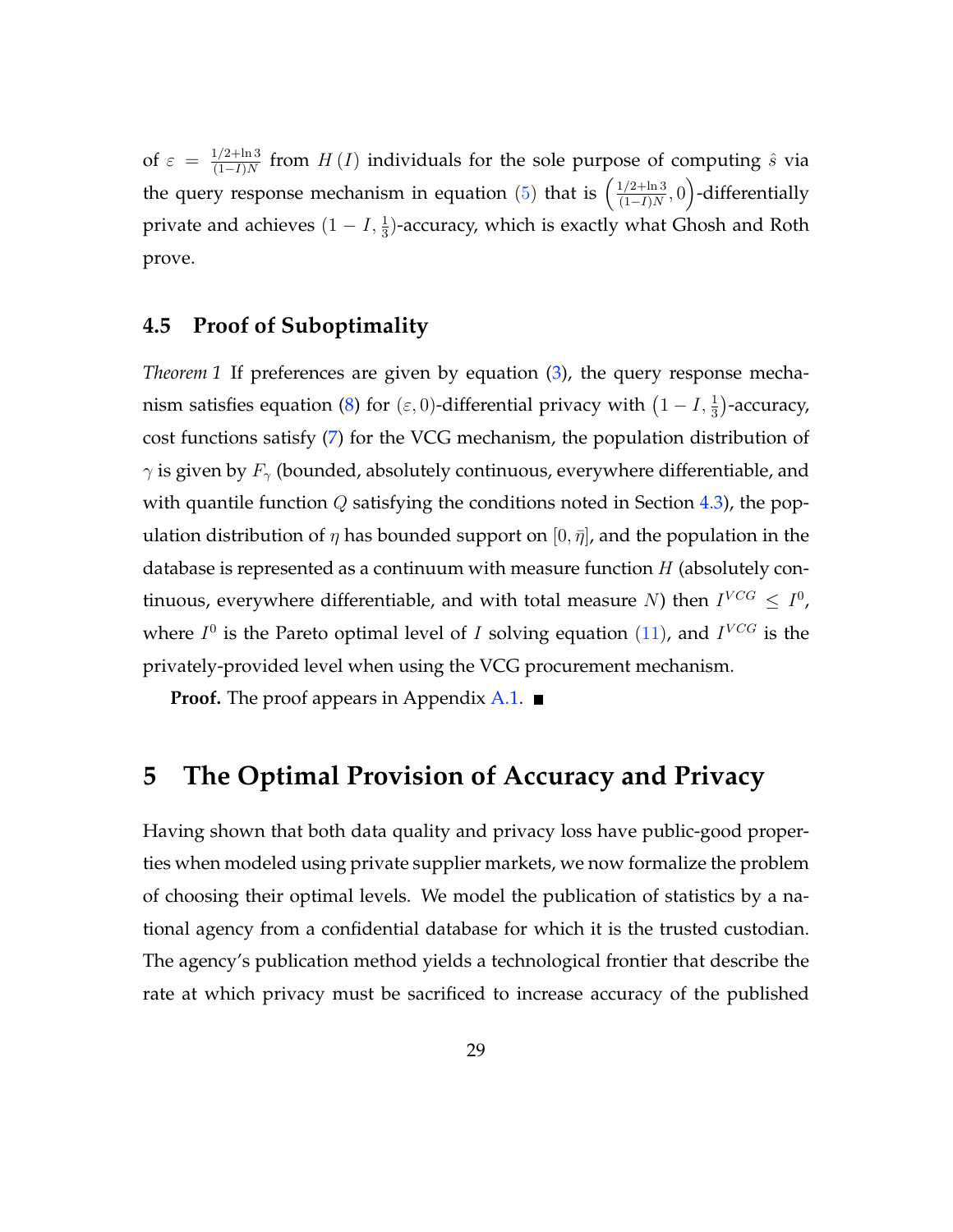statistics. The optimal choice along this frontier depends on the willingness of individuals to pay for increased accuracy with reduced privacy protection. We invoke the classic public goods model of [Samuelson](#page-59-7) [\(1954\)](#page-59-7) as explicated in [Mas-](#page-59-4)[Colell et al.](#page-59-4) [\(1995,](#page-59-4) pp. 359-361) to solve for the Pareto optimal quantities of each public good.

Our model assumes the data have already been collected, and we do not model the monetary costs of collection. By deliberately abstracting from the publicfinance problem, we focus on the costs that arise from the disutility of foregone privacy. Furthermore, in many settings, the costs of data collection are independent of data publication. For example, the U.S. government is constitutionally required to undertake the Decennial Census of Population. The data, having been collected, is a resource to be allocated toward producing population statistics. Similarly, administrative data are collected in the process of managing public programs. Our analysis describes how the information embedded in the collected data should be optimally allocated between privacy protection and production of accurate statistics. The social cost of data quality is measured in terms of the privacy loss when the agency publishes data, not when it collects those data.

## **5.1 Modeling Production Possibilities**

We model a data custodian tasked with releasing public statistics calculated from a confidential database, D. The database contains a measurement,  $x_i$ , from each member of a population of size  $N$ . We follow the formal privacy literature in assuming  $x_i$  is a categorical, possibly ordinal, variable drawn from a domain  $\rfloor\langle\rangle.$ As in that literature, we observe this is without loss of generality since in practice, the set of acceptable values for continuous data is always finite. With some abuse of notation, we let *x* denote the histogram representation of *D*, so  $||x||_1 = N$ .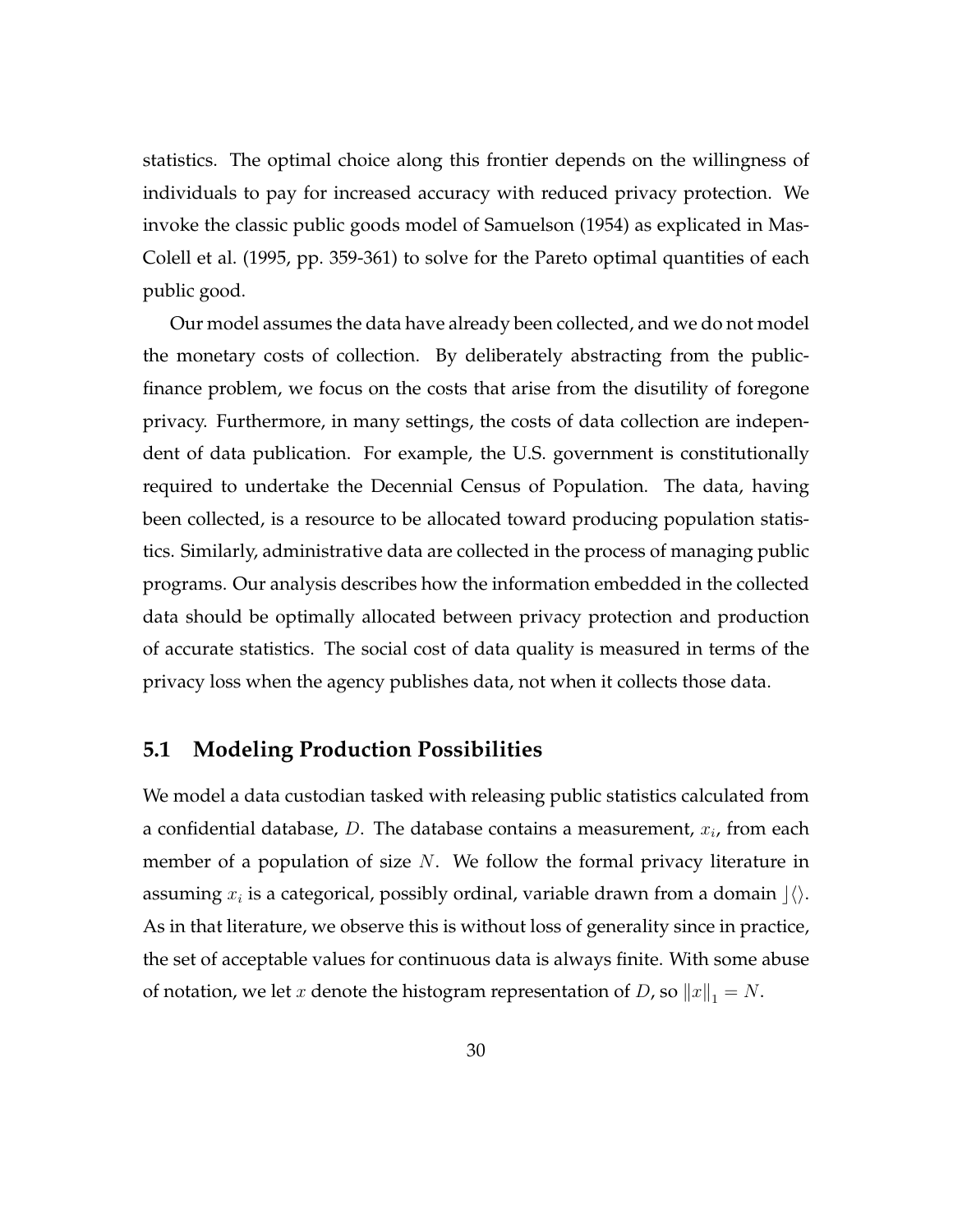The custodian will publish the results of a set of linear queries, which generalizes the common practice of publishing contingency tables. To do so, the custodian operates a query release mechanism that is  $(\varepsilon, \delta)$ -differentially private. Our goal is to determine where the custodian should set  $\varepsilon$  to optimally trade off privacy protection and accuracy of the published statistics. In what follows, we assume the custodian operates the Multiplicative Weights Exponential Mechanism (MWEM), the details of which we describe shortly. However, our analysis is generally valid for all differentially private mechanisms that yield a convex relation-ship between privacy loss and accuracy.<sup>[13](#page-32-0)</sup>

#### **5.1.1 The Multiplicative Weights Exponential Mechanism**

The MWEM mechanism was introduced by [Hardt et al.](#page-58-7) [\(2012\)](#page-58-7). To operate the mechanism, the custodian chooses a subset, Q, of feasible normalized linear queries  $f \in \mathcal{F}$  to publish. The custodian also sets the privacy parameters ( $\varepsilon$  and, if possible,  $\delta$ ).

We summarize here the basic features of MWEM needed to understand our application. A more complete description appears in Appendix  $A.4$ . To understand MWEM, it is useful to first describe a simpler, but less efficient, algorithm: the Laplace Mechanism. One can think of the parameter  $\varepsilon$  as representing a fixed privacy budget to be allocated across answers to various queries. The simplest approach is to calculate the answer to each query using the true data. The custodian can guarantee  $\varepsilon$  differential privacy by publishing the true answer plus

<span id="page-32-0"></span> $13$ One such mechanism is the Private Multiplicative Weights (PMW) mechanism, which is very similar to MWEM, but for a setting in which users address queries to the underlying database interactively. The theoretical accuracy guarantee of PMW is qualitatively similar to MWEM. We prefer MWEM for this analysis because the interactive setting envisioned by PMW is a less common form of data publication for public statistical agencies and also because, as far as we know, there is no practical implementation of PMW.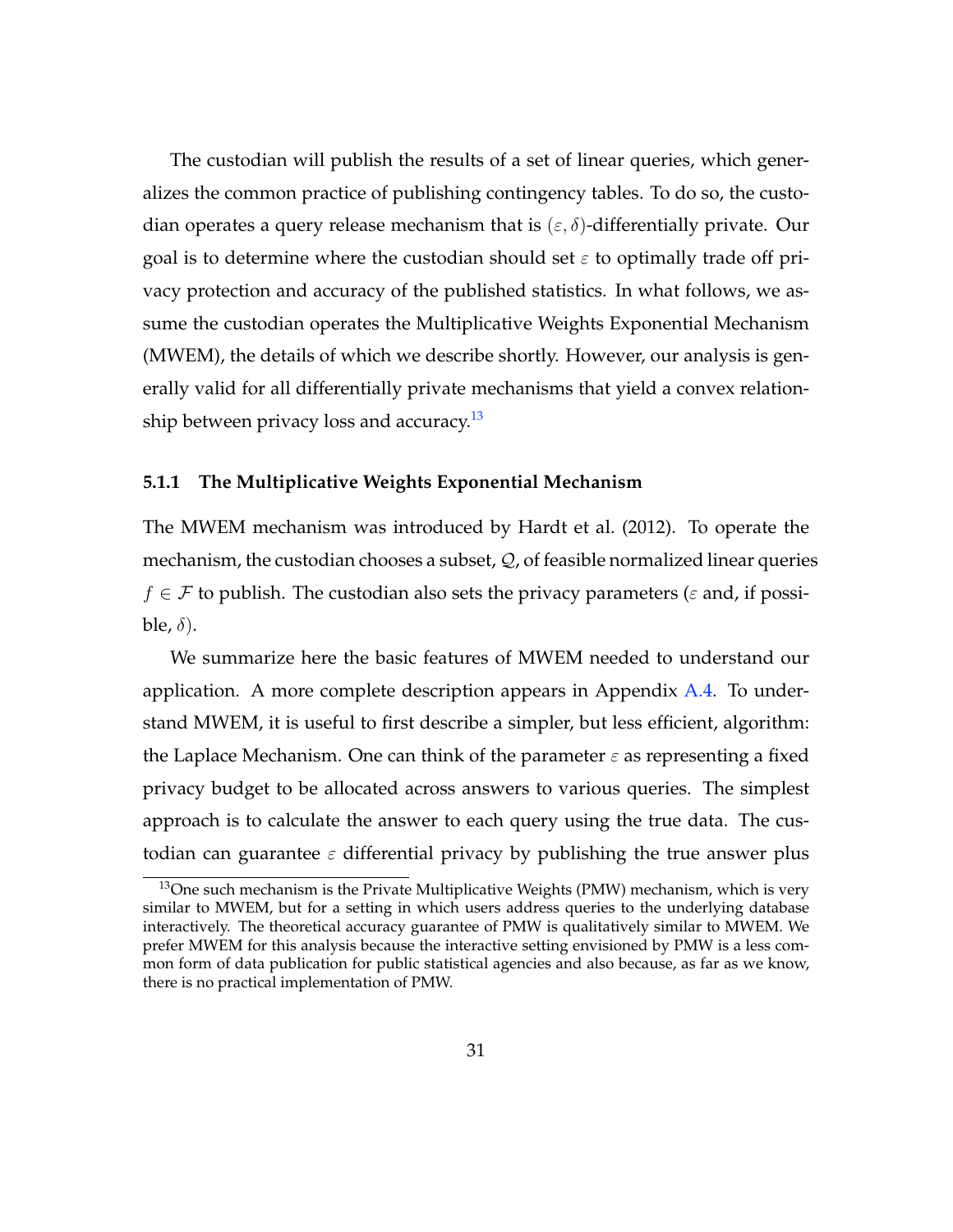a random error drawn from the Laplace distribution with scale parameter  $\frac{|Q|}{\varepsilon}$ . This approach works due to the additive composibility of  $(\varepsilon, \delta)$ -differential privacy composes (for a proof see [Dwork and Roth](#page-57-8) [\(2014,](#page-57-8) pp. 49-51)). When the set of queries is large, or the extent of privacy loss is low, the amount of noise added by the Laplace mechanism is unacceptably large.

MWEM economizes on expenditure of the privacy budget relative to the Laplace Mechanism as follows. The algorithm stores both the true data as well as synthetic data with the same structure that is not derived from the confidential data except according to the following procedure. For example, the synthetic data might be initialized with a uniform distribution across cells. At each round, the algorithm computes every query on the true data and the synthetic data. The query score is the absolute value of their difference. The algorithm selects a query at random with weight proportional to the query score, so that queries approximated poorly by the synthetic data are at higher risk of selection. The algorithm applies Laplace noise to the query applied to the true data, and then weights the entries in the synthetic database to match the noisy query response. In MWEM, the privacy budget is hence drawn down only for queries that are answered poorly. Upon completion, the custodian can publish answers to all queries, or the synthetic data, or both.

The strengths of this approach are twofold. First, the approximation to the true histogram minimizes error given the queries already answered. Second, the algorithm only adds noise when the approximate (*i.e.*, already public) answer is sufficiently far from the truth. This conserves on the privacy loss and controls the total error efficiently.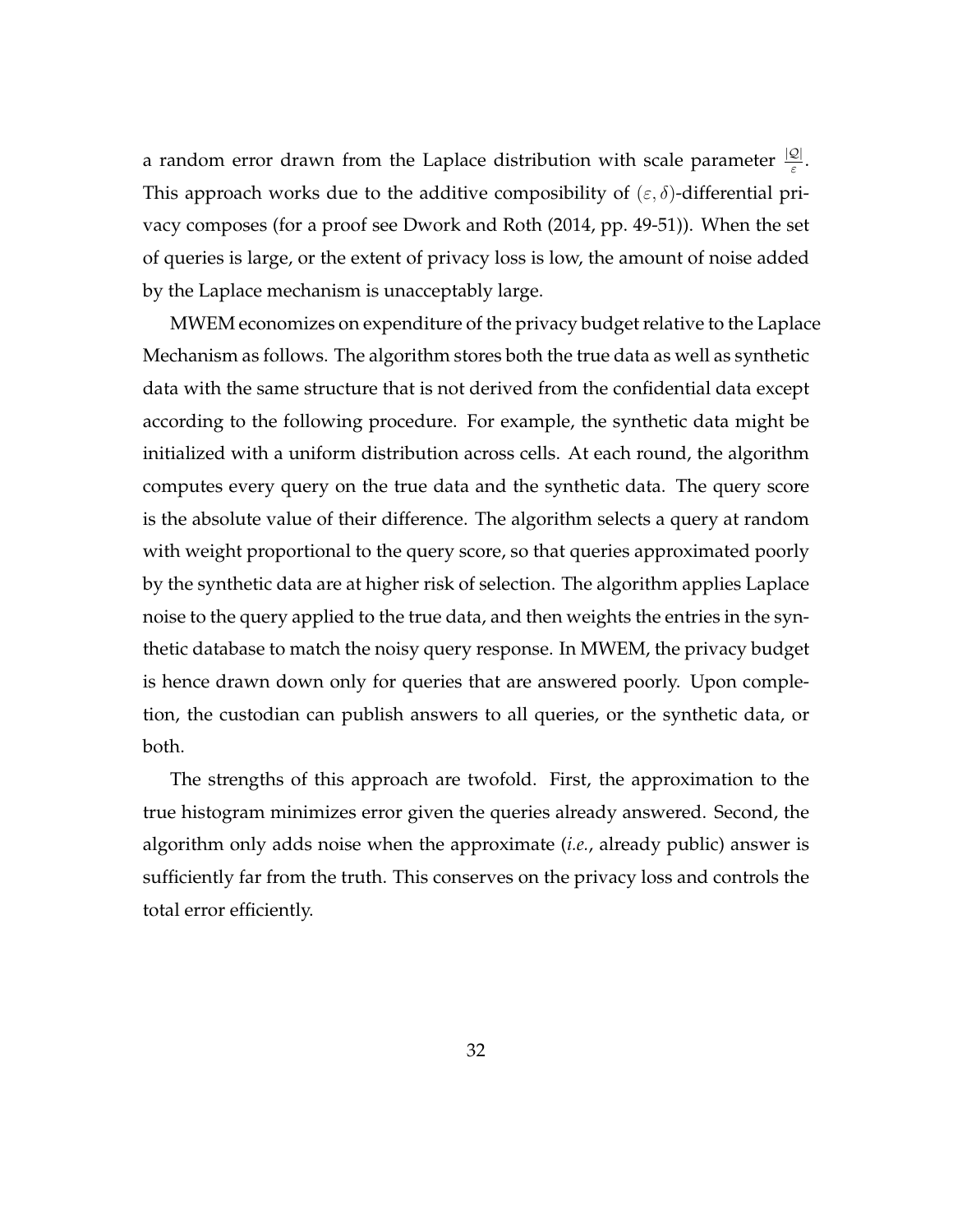#### **5.1.2 The Feasible Trade-off between Privacy Loss and Accuracy**

The MWEM algorithm delivers an increasing and convex relationship between privacy loss and accuracy. That is, to increase accuracy, it is necessary to increase privacy loss, and there are diminishing returns to increasing privacy loss in obtaining increased accuracy. MWEM therefore provides the basis for a well-defined production possibilities frontier.

<span id="page-34-0"></span>*Theorem 2* Let D be a confidential database with rows that are elements from the set  $\chi$  with histogram x from population size  $||x||_1 = N$ . Let the set of all allowable normalized linear queries be  $\mathcal{Q} \subseteq \mathcal{F}$  with cardinality  $|\mathcal{Q}|$ . Given  $\varepsilon > 0$ , the MWEM mechanism can deliver public answers to all queries in  $\mathcal Q$  for that satisfy the following conditions:

- 1. Privacy: MWEM satisfies  $(\varepsilon, 0)$ -differential privacy;
- 2. Accuracy: MWEM satisfies  $(\alpha, \beta)$ -accuracy, with

$$
\alpha = \frac{K(|\chi|, |\mathcal{Q}|, N)}{\varepsilon^b}.
$$
\n(12)

Furthermore, K is decreasing in N and increasing in  $|\chi|$  and  $|\mathcal{Q}|$ . For MWEM, the parameter  $b=\frac{1}{3}$ 3

#### **Proof.**

#### **5.1.3 The Production Possibilities Frontier**

We show here that the accuracy guarantee obtained in Theorem [2](#page-34-0) has a direct interpretation as a production possibilities frontier (PPF). The key accuracy parameter is  $\alpha$ , which measures the worst-case deviation on a single query. Higher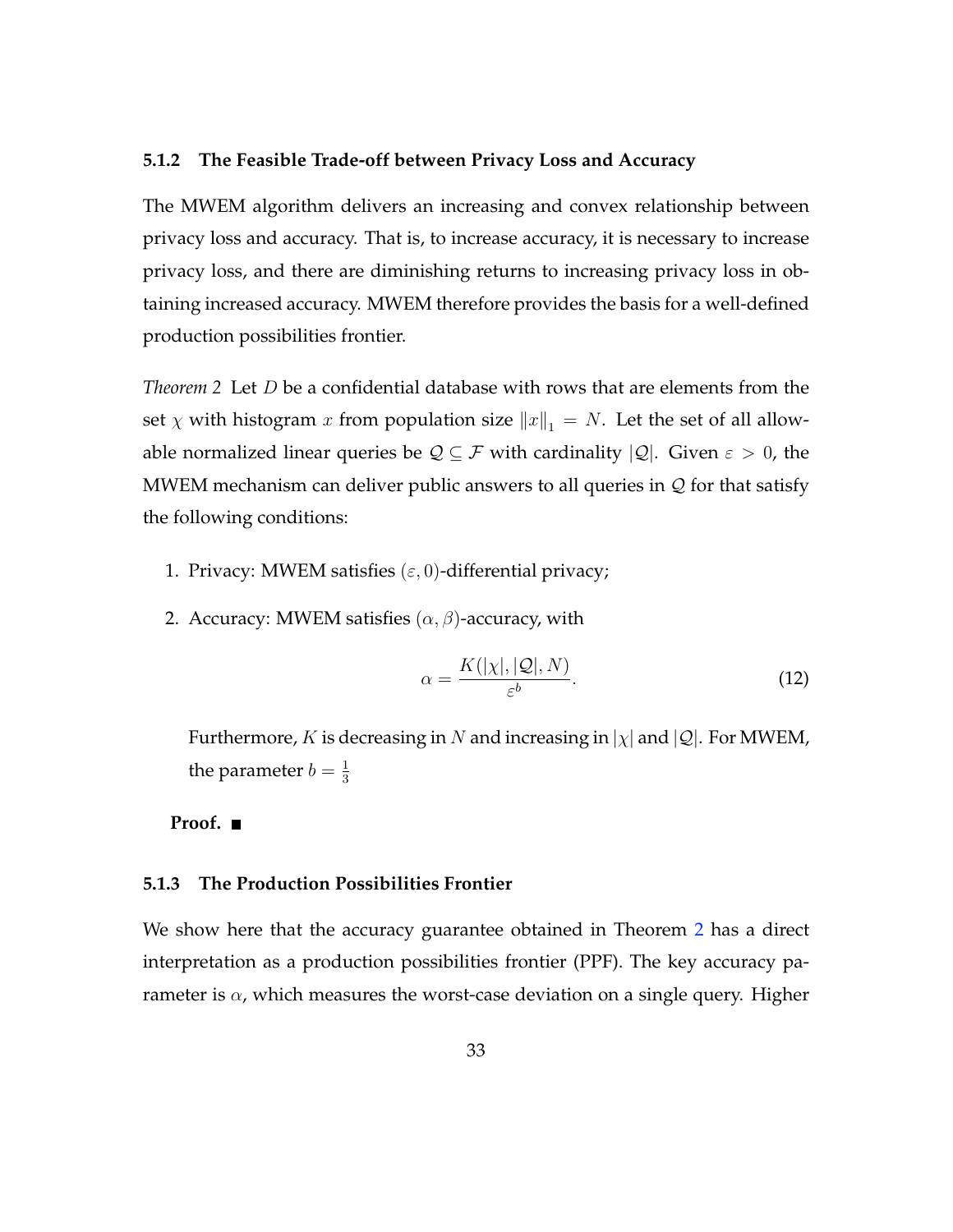values of  $\alpha$  correspond to lower accuracy. To relate our exposition to risk-return analysis, we define information quality as  $I = (1 - \alpha)$  and characterize the PPF between it and differential privacy loss,  $\varepsilon$ , by a transformation function

$$
G\left(\varepsilon, I\right) \equiv I - \left[1 - \frac{K(|\chi|, |\mathcal{Q}|, N)}{\varepsilon^b}\right] \tag{13}
$$

where the functional form of  $K$  is given in the proof of Theorem [2.](#page-34-0) All feasible pairs  $(\varepsilon, I)$  are contained in the transformation set

$$
Y = \{ (\varepsilon, I) \mid \varepsilon > 0, 0 < I < 1 \text{ s.t. } G(\varepsilon, I) \le 0 \}.
$$
 (14)

The PPF is the boundary of the transformation function defined as

<span id="page-35-0"></span>
$$
PPF\left(\varepsilon,I\right) = \left\{ \left(\varepsilon,I\right) \left|\varepsilon > 0, 0 < I < 1 \text{ s.t. } G(\varepsilon,I) = 0 \right.\right\}.\tag{15}
$$

Equation [\(15\)](#page-35-0) specifies the maximum information quality that can be published for a given value of privacy loss.

Solving for I as a function of  $\varepsilon$ , the data publication problem using the MWEM query release mechanism produces the production possibilities frontier

$$
I\left(\varepsilon; |\chi|, |\mathcal{Q}|, N\right) = \left[1 - \frac{K(|\chi|, |\mathcal{Q}|, N)}{\varepsilon^b}\right].\tag{16}
$$

The marginal social cost of increasing data accuracy  $I$  in terms of foregone privacy protection  $\varepsilon$ –the marginal rate of transformation–is

$$
MRT\left(\varepsilon, I\right) \equiv \frac{dI}{d\varepsilon} = -\frac{\partial G/\partial \varepsilon}{\partial G/\partial I} = \frac{bK(\delta, \beta, |\chi|, |\mathcal{Q}|, N)}{\varepsilon^{b+1}},\tag{17}
$$

where the marginal rate of transformation is positive because privacy loss is a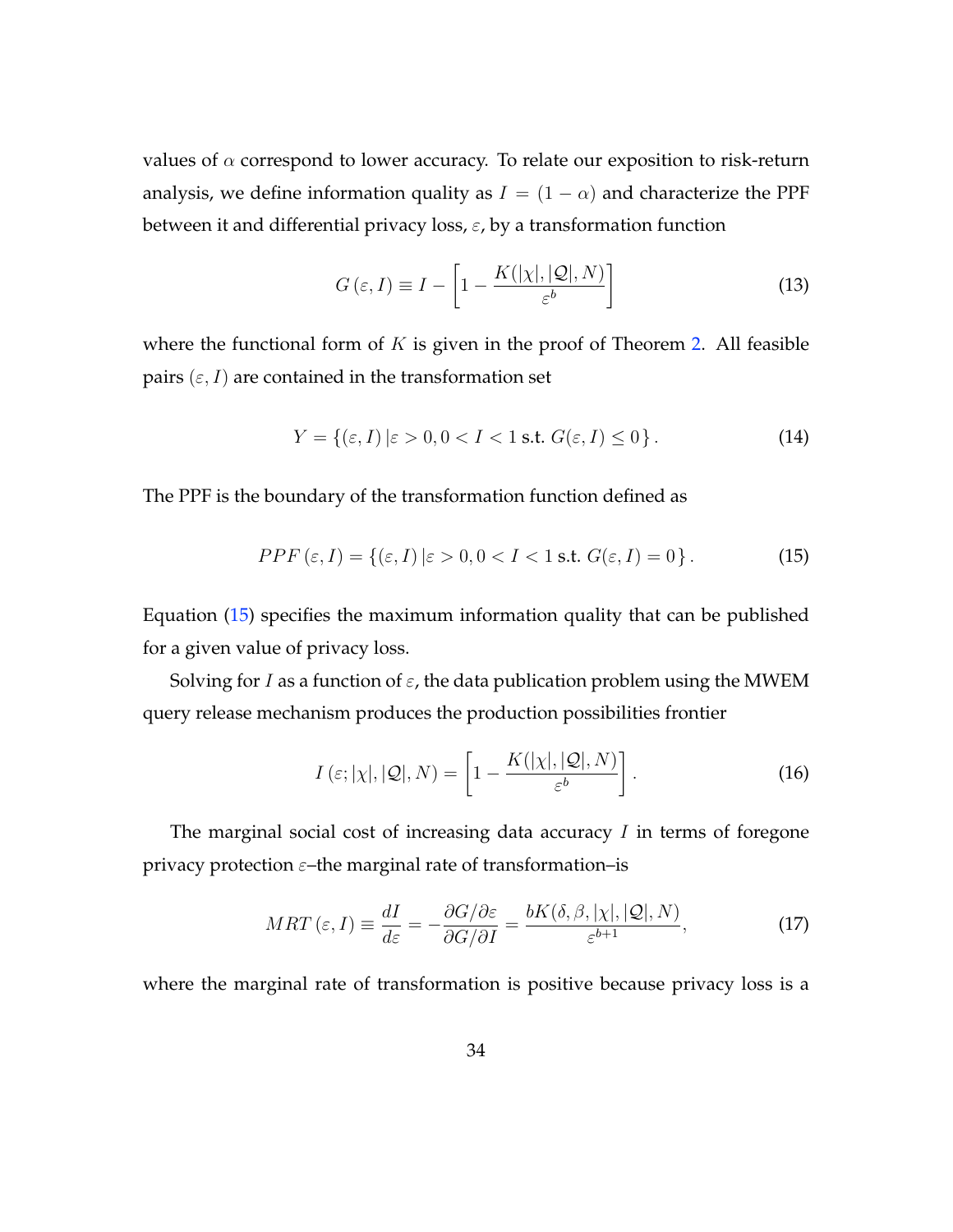public bad. Application of the implicit function theorem yields the sign change in the middle equality. $14$ 

Figure [1](#page-45-0) illustrates the PPF for our application to publication of statistics on the distribution of income, which we describe in detail in Section [6.](#page-39-0) We graph The PPF described by equation [\(16\)](#page-35-0) with  $\varepsilon$  on the horizontal axis and I on the vertical axis. Because  $\varepsilon$  is a "bad" rather than a "good", the PPF is similar to the efficient risk-return frontier used in financial economics as well as the offer curve used in hedonic wage theory. The PPF separates feasible  $(\varepsilon, I)$  pairs, which are on and below the PPF, from infeasible pairs, which are above the PPF. The PPF also exhibits a diminishing marginal rate of transformation: it is increasingly costly, in terms of foregone privacy, to increase information quality.

We treat the parameters  $(|\chi|, |\mathcal{Q}|, N)$  that determine K as outside the choice problem facing the data custodian. Doing so is not without consequence, as these parameters affect the location of the PPF. We think of them as determining the size of the "information budget" at the custodian's disposal. Our model envisions a custodian in possession of fixed database and a charge to publish a fixed set of queries (contingency tables). Given these constraints, the custodian must choose the levels of privacy and accuracy which which to deliver the published statistics. The PPF determines the set of feasible pairs given the information budget. How to select the socially-optimal pair from this set is the problem we turn to next.

Before moving on, note that our framework could be extended to make the parameters governing the information budget endogenous. To obtain better privacy for a fixed level of desired accuracy, the custodian could, for example, limit the set

<span id="page-36-0"></span> $14$ As the proof of Theorem [2](#page-34-0) shows, the equation that defines the transformation set is continuously differentiable with respect to both  $\varepsilon$  and I. This fact is not obvious from the text of [Hardt](#page-58-0) [et al.](#page-58-0) [\(2012\)](#page-58-0), which introduced MWEM. In their presentation the relevant accuracy bound is reported using big-O notation. They did so for convenience; the accuracy bound is messy, but the closed form is straightforward to derive. See Appendix [A.4.](#page-70-0)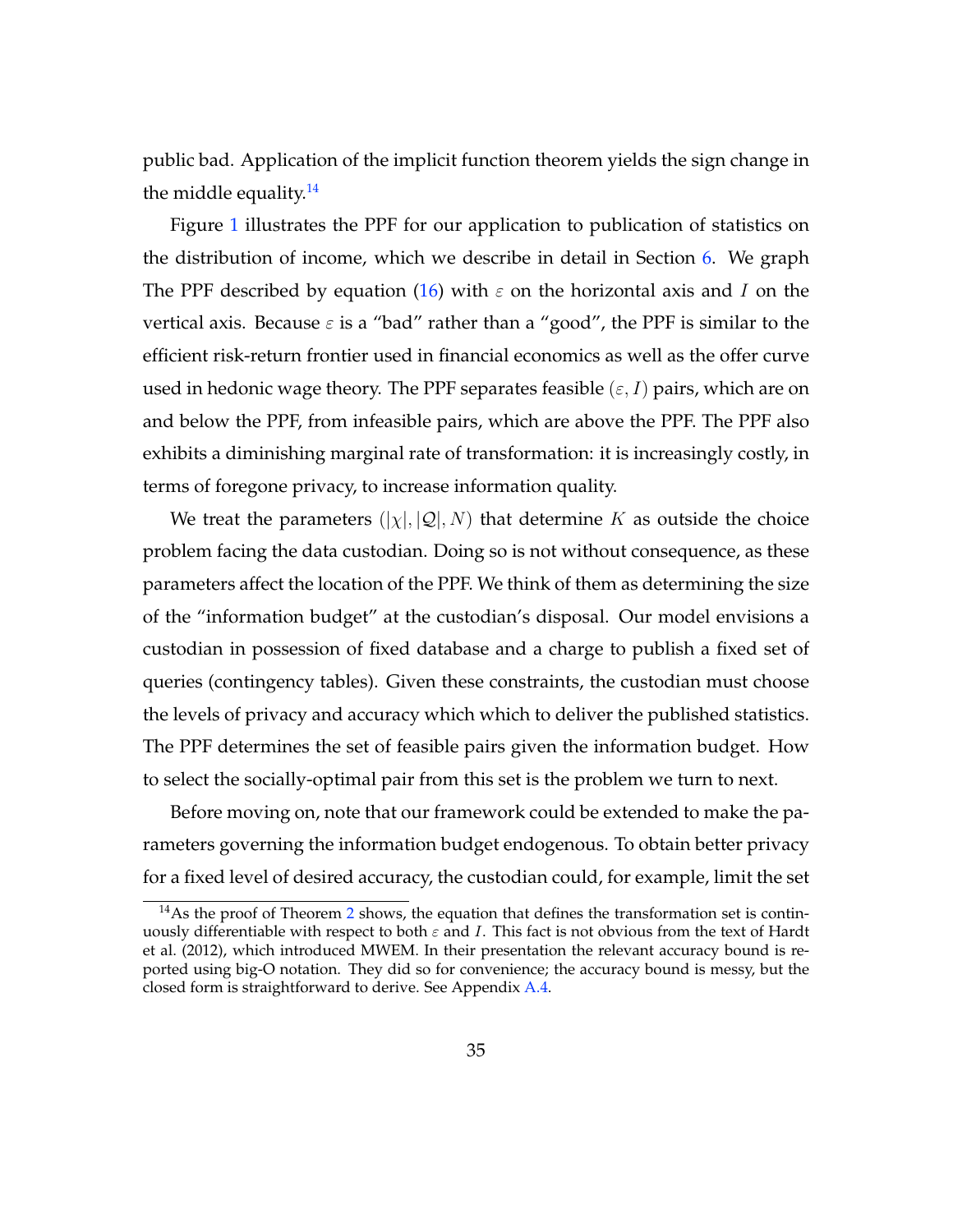of queries to publish. If we were to assume further data collection were possible, increasing the size of the database,  $N$ , could also shift the PPF.

# <span id="page-37-0"></span>**5.2 The Optimal Level of Privacy**

Given the data publication technology described above, the data custodian must ultimately choose a level of privacy protection, and with it, a guaranteed level of accuracy in the published statistics. From the perspective of our model, this is equivalent to choosing a target level of statistical accuracy then setting the minimum feasible amount of privacy loss under the publication technology. In practice, the data custodian's choice may depend on a host of legal, economic, and political considerations. Our goal is to characterize the optimal level of privacy protection. When information quality and privacy protection are public goods, the solution is not obtained through market pricing. We therefore ask in this subsection what level of privacy a utilitarian social planner would choose to deliver. As already discussed, the answer depends on the average willingness to pay for data quality in terms of foregone privacy.

#### **5.2.1 Preferences**

We assume data are collected from all members of the population, and all members of the population may use the published statistics. Every person also consumes a set of pure private goods. Our formulation allows for arbitrary heterogeneity across individuals in preferences for privacy loss and the accuracy of published statistics. In doing so, we allow for the empirically relevant possibility that one group of people cares primarily about privacy, while getting little utility from consuming the data, while another set cares primarily about data quality.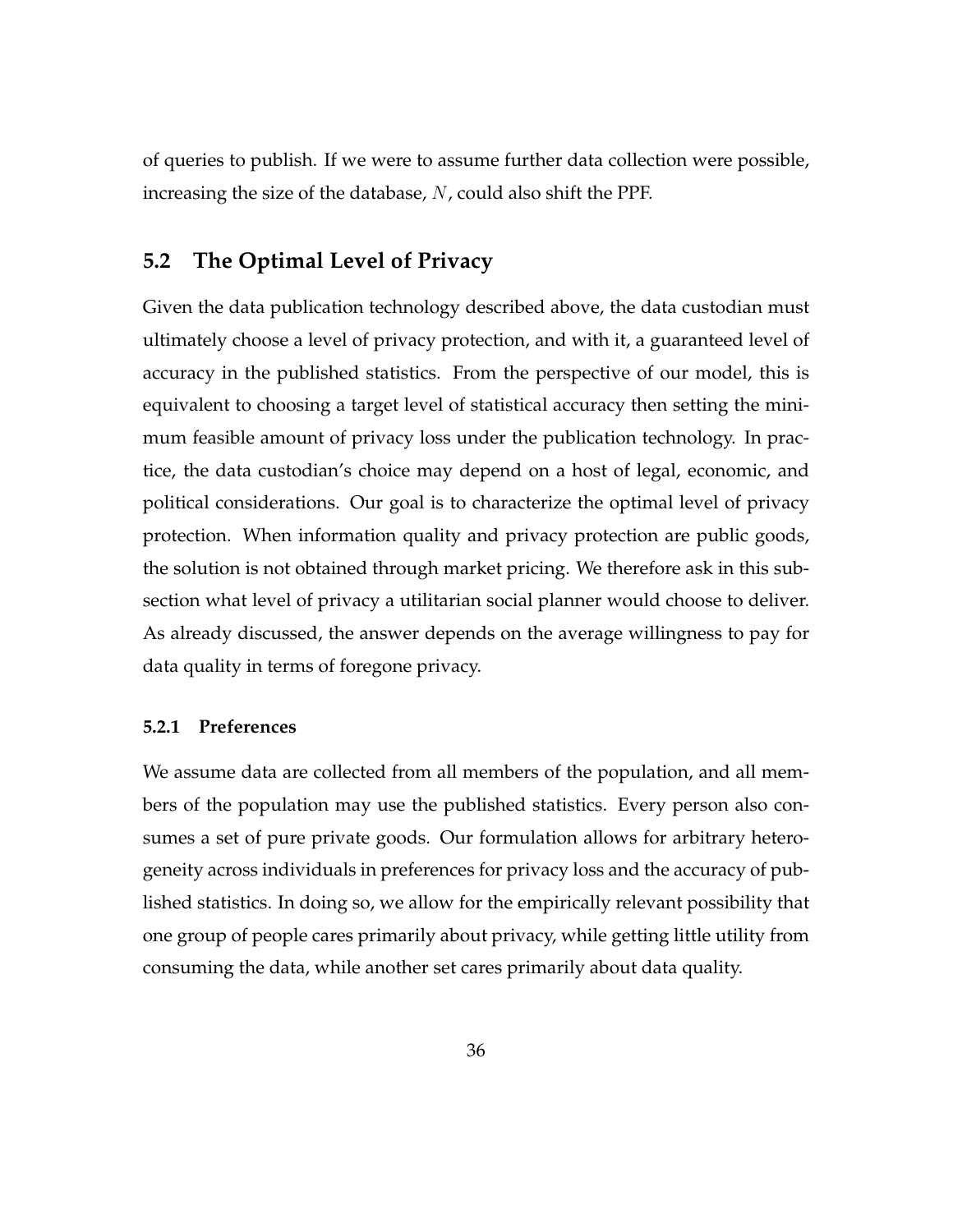The indirect utility function,  $v_i$ , for each individual is

$$
v_i(y_i, \varepsilon, I, x, p) = \max_{q} u_i(q, \varepsilon, I, x) \text{ s.t. } q^T p \le y_i
$$
 (18)

where  $q$  is the bundle of L private goods chosen by individual i at prices  $p$ , which are common to all individuals in the population. The direct utility function  $u_i(q, I, \varepsilon, x)$ , also depends upon the privacy-loss public bad,  $\varepsilon$ , the data-accuracy public good, I, and on the data collected from all other individuals, which we represent here by the histogram vector,  $x$ . In our applications,  $x$  is data describing the distribution of income or the distribution of a health indicator.

#### **5.2.2 The Social Planner's Problem**

We adopt the utilitarian linear aggregation form of the social welfare function

<span id="page-38-1"></span>
$$
SWF\left(\varepsilon, I, v, y, x, p\right) = \sum_{i=1}^{N} v_i\left(y_i, \varepsilon, I, x, p\right)
$$
\n
$$
(19)
$$

where  $v$  and  $y$  are vectors of  $N$  indirect utilities and incomes, respectively. The social planner's problem is

$$
\max_{\varepsilon, I} SWF\left(\varepsilon, I, v, y, x, p\right) \tag{20}
$$

subject to the set of production possibilities characterized by Equation [\(16\)](#page-35-0).

Assuming the indirect utility functions are differentiable, the conditions that characterize the welfare-maximizing levels of  $\varepsilon$  and I subject to the feasibility constraint are

<span id="page-38-0"></span>
$$
\frac{\frac{\partial G(\varepsilon^{0},I^{0})}{\partial \varepsilon}}{\frac{\partial G(\varepsilon^{0},I^{0})}{\partial I}} = \frac{\frac{\partial}{\partial \varepsilon} \sum_{i=1}^{N} v_{i} \left(y_{i}, \varepsilon^{0}, I^{0}, x, p\right)}{\frac{\partial}{\partial I} \sum_{i=1}^{N} v_{i} \left(y_{i}, \varepsilon^{0}, I^{0}, x, p\right)}
$$
(21)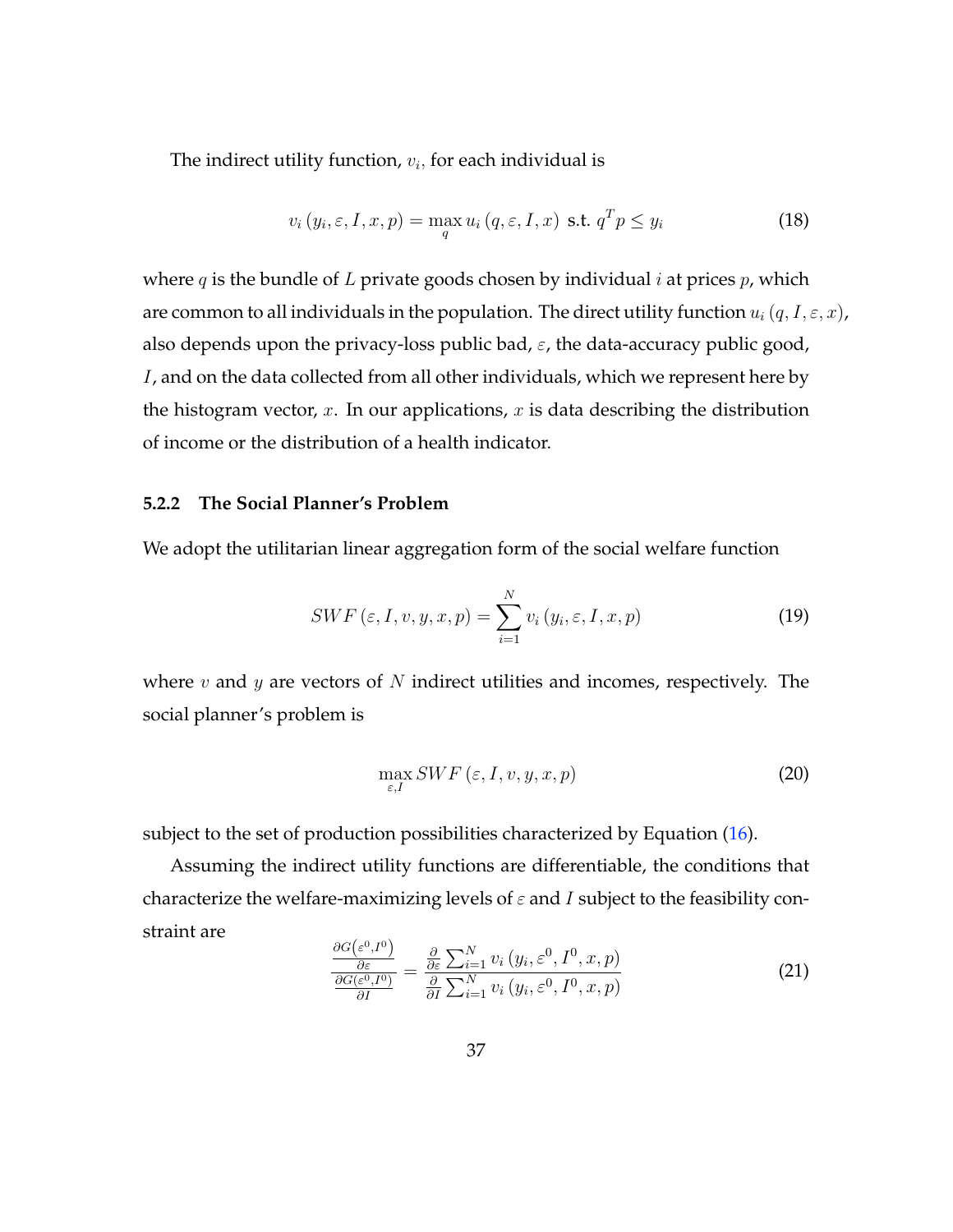and  $PPF(\varepsilon^0, I^0)$ . The left-hand side of equation [\(21\)](#page-38-0) is the marginal rate of transformation from the production possibilities frontier while the right-hand side is the marginal rate of substitution between privacy loss and information quality. Intuitively, it measures the willingness-to-pay for increased privacy in terms of foregone data quality.

# <span id="page-39-0"></span>**6 Applications**

We conduct two empirical exercises to illustrate the normative content of our model. Our goal is to show how these methods can provide guidance to data providers about the optimal rate at which to trade off privacy loss for statistical accuracy. We present results for two applications where privacy loss and data accuracy are both highly salient: (1) publication of income distribution statistics; (2) publication of relative health status statistics. We use data from the American Community Survey (ACS) to simulate publication of detailed statistics on the income distribution and data from the National Health Interview Survey (NHIS) to simulate publication of data on the distribution of body-mass index (BMI). In each case, we characterize the PPF by specifying parameters the data custodian will use with the MWEM algorithm, as described in Section [5.](#page-30-0)

To find the optimal levels of data quality and privacy loss, we specify a model in which individual preferences depend on others' outcomes. It is motivated by models of interdependent preferences [\(Pollak](#page-59-0) [1976;](#page-59-0) [Card et al.](#page-56-0) [2012;](#page-56-0) [Akerlof](#page-55-0) [1997;](#page-55-0) [Alessie and Kapteyn](#page-55-1) [1991\)](#page-55-1). For example, in our first application, individuals care about the quality of income statistics because they want to know their relative standing in the income distribution. The model yields a closed-form solution for willingness-to-pay that depends on the distribution of preferences for data quality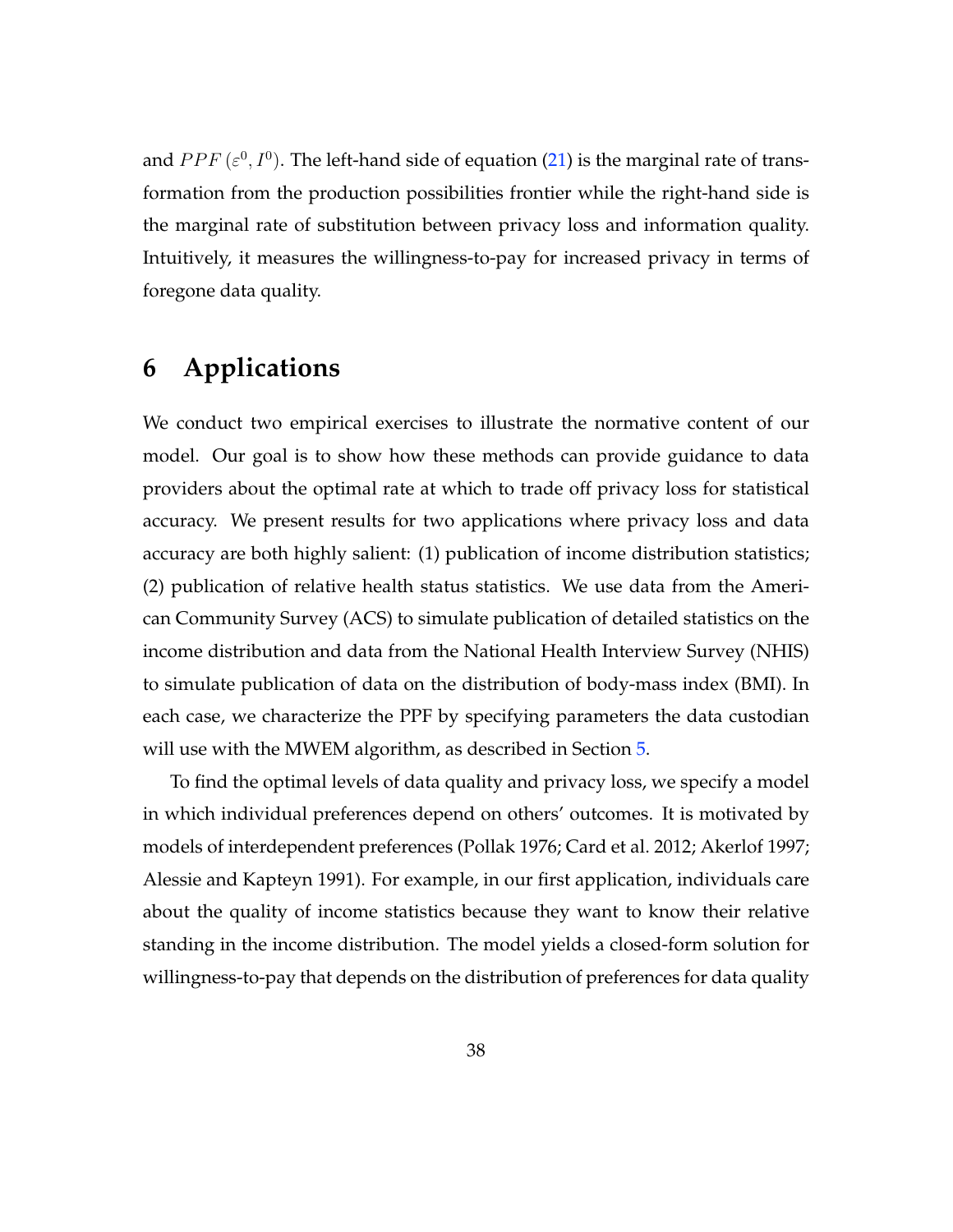and privacy, along with income, and health status. In what follows, we first define preferences in general terms and derive the solution to the social planner's problem. We then characterize the optimal solution to the data publication problem in each of our two applications, using data from opinion surveys to estimate the willingness of the social planner to pay for decreased privacy loss with reduced accuracy.

## **6.1 The Specification of Preferences**

For clarity, we focus here on the publication of income statistics. Our application to health statistics uses an identical specification up to relabeling. We assume each individual cares about her position in the income distribution. We also assume heterogeneity in individual tastes for privacy loss and data accuracy. A specification of the indirect utility function that captures the required features is

<span id="page-40-2"></span>
$$
v(y_i, \varepsilon, I, y^{\tilde{i}}, p) = -\sum_{\ell=1}^{L} \xi_{\ell} \ln p_{\ell} + \ln y_i
$$
  

$$
-\gamma_i (1 + \ln y_i - \operatorname{E} [\ln y_i]) \varepsilon
$$
  

$$
+\eta_i (1 + \ln y_i - \operatorname{E} [\ln y_i]) I
$$
 (22)

where  $(\gamma_i, \eta_i) > 0$  for all  $i = 1, \ldots, N$ ,  $\xi_\ell > 0$  for all  $\ell = 1, \ldots, L$  and  $\sum_{\ell=1}^L \xi_\ell = 1.^{15}$  $\sum_{\ell=1}^L \xi_\ell = 1.^{15}$  $\sum_{\ell=1}^L \xi_\ell = 1.^{15}$ The term  $(\ln y_i - \mathrm{E}[\ln y_i])$  represents the deviation of individual i's log income from the population mean. $16$ 

<span id="page-40-0"></span> $15$ In equation [\(22\)](#page-40-2) and what follows, expectation, variance, and covariance operators are with respect to the joint distribution of  $\ln y_i, \gamma_i$  and  $\eta_i$  in the population of N individuals.

<span id="page-40-1"></span><sup>&</sup>lt;sup>16</sup> In Appendix [A.3,](#page-67-0) we verify that the vector v of indirect utility functions is homogeneous of degree zero in  $(p, y)$ , strictly increasing in y, non-increasing in p, quasiconvex in  $(p, y)$ , and continuous in  $(p, y)$ . Therefore,  $v(y_i, I, \varepsilon, y^{\varepsilon_i}, p)$  is a well-specified indirect utility function in this economy with relative income entering every utility function with the same functional form pro-vided equation [\(22\)](#page-40-2) is quasiconcave in  $(\varepsilon, I)$ , which is trivially true for equation (22), as long as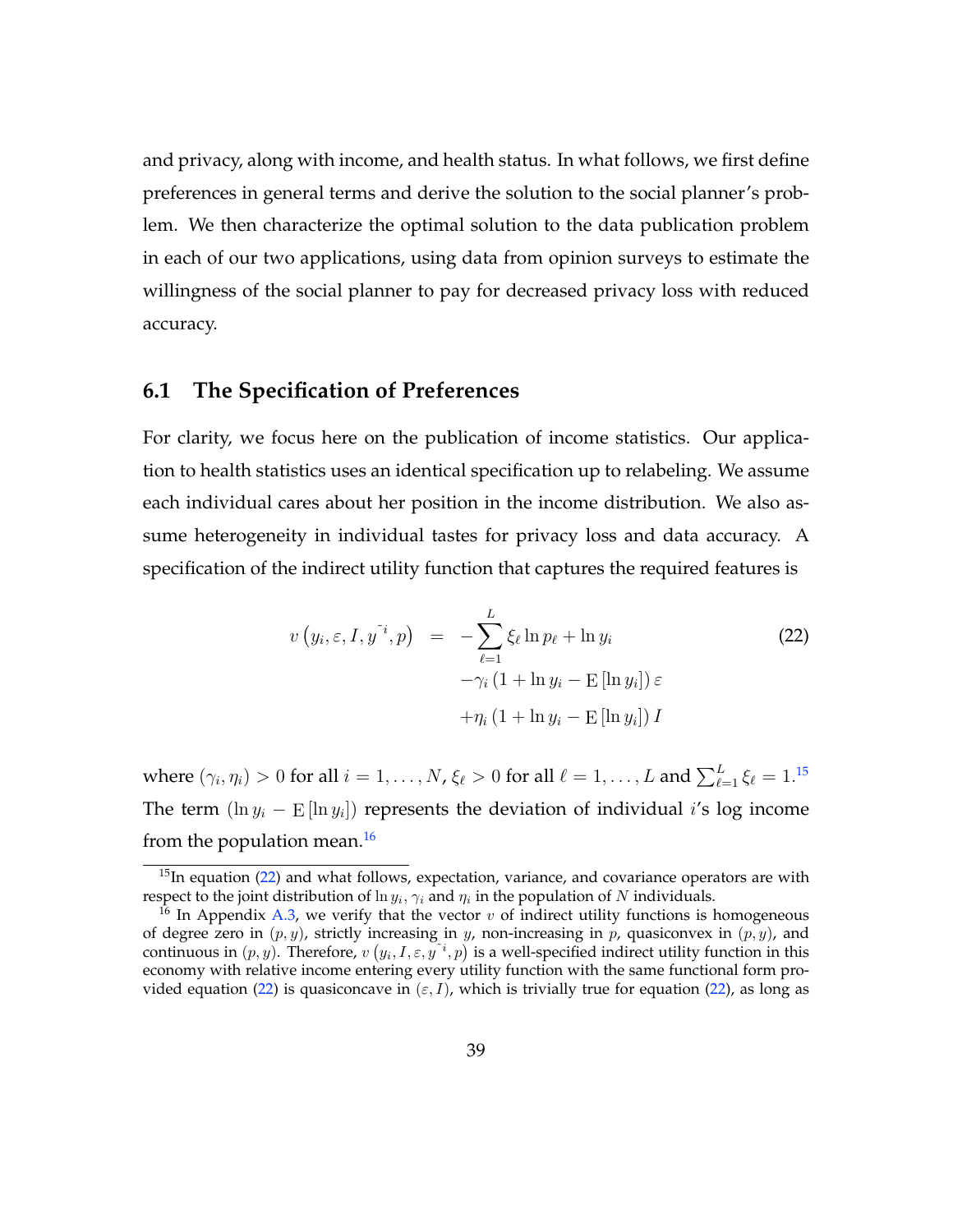Equation [\(22\)](#page-40-2) is motivated by [Akerlof](#page-55-0) [\(1997\)](#page-55-0), and subsequent work on public good provision with interdependent preferences (see [Aronsson and Johansson-](#page-55-2)[Stenman](#page-55-2) [\(2008\)](#page-55-2) and the references therein). If we assume  $I = 1$  and  $\varepsilon = 0$ , then our indirect utility function is consistent the prior literature, which assumes income distribution is known by everyone with perfect accuracy and without disutility from privacy loss.

Substitution of equation [\(22\)](#page-40-2) into equation [\(21\)](#page-38-0) yields

<span id="page-41-0"></span>
$$
\frac{\frac{\partial G(\varepsilon^{0},I^{0})}{\partial \varepsilon}}{\frac{\partial G(\varepsilon^{0},I^{0})}{\partial I}} = \frac{\frac{\partial}{\partial \varepsilon} \sum_{i=1}^{N} v_{i} (y_{i},\varepsilon^{0},I^{0},y^{i},p)}{\frac{\partial}{\partial I} \sum_{i=1}^{N} v_{i} (y_{i},\varepsilon^{0},I^{0},y^{i},p)}
$$
(23)

$$
\frac{bK(\delta, \beta, |\chi|, |\mathcal{Q}|, N)}{(\varepsilon^0)^{b+1}} = \frac{\sum_{i=1}^N \gamma_i (1 + \ln y_i - \operatorname{E}[\ln y_i])}{\sum_{i=1}^N \eta_i (1 + \ln y_i - \operatorname{E}[\ln y_i])}
$$
(24)  

$$
= \frac{\operatorname{E}[\gamma_i] + \operatorname{Cov}[\gamma_i, \ln y_i]}{\operatorname{E}[\eta_i] + \operatorname{Cov}[\eta_i, \ln y_i]}
$$

Note that a sign change occurs on both sides of equation [\(24\)](#page-41-0) because we are modeling one public good, I, and one public bad,  $\varepsilon$ . The full solution is

$$
I^{0}\left(.)=1-\left\{\frac{1}{b}K(\delta,\beta,|\chi|,|\mathcal{Q}|,N)^{1/b}\frac{\mathrm{E}\left[\gamma_{i}\right]+\mathrm{Cov}\left[\gamma_{i},\ln y_{i}\right]}{\mathrm{E}\left[\eta_{i}\right]+\mathrm{Cov}\left[\eta_{i},\ln y_{i}\right]}\right\}^{b/(b+1)}
$$
(25)

and

$$
\varepsilon^{0}\left(. \right) = \left\{ bK(\delta, \beta, |\chi|, |\mathcal{Q}|, N) \frac{\mathrm{E}\left[\eta_{i}\right] + \mathrm{Cov}\left[\eta_{i}, \ln y_{i}\right]}{\mathrm{E}\left[\gamma_{i}\right] + \mathrm{Cov}\left[\gamma_{i}, \ln y_{i}\right]} \right\}^{1/(b+1)}.\tag{26}
$$

 $(\gamma_i, \eta_i) > 0$  for all i, since it is linear in  $(\varepsilon, I)$ . Hence, equation [\(19\)](#page-38-1) is a well-specified social welfare function, quasiconcave in  $(\varepsilon, I)$ , and the social planner's problem is well-specified since equation [\(16\)](#page-35-0) is quasiconcave in  $(\varepsilon, I)$ .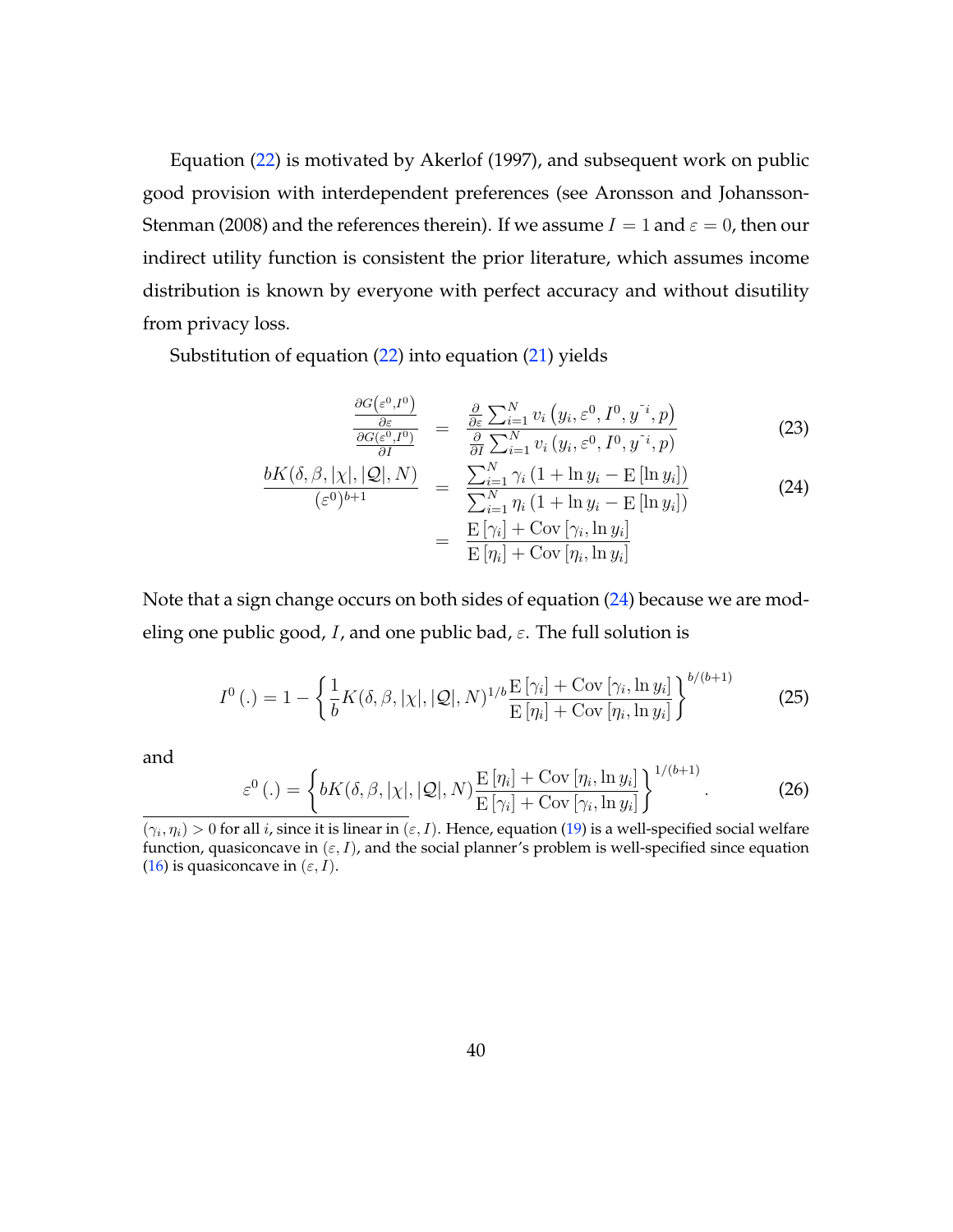## **6.2 Example 1: Publication of Income Statistics**

To illustrate our method as it applies to the publication of income statistics, we first describe production possibilities applied to income data from the ACS, derive the marginal rate of transformation, and then estimate willingness to pay from the FSS POS. We then solve the social planner's problem to derive the optimal level of privacy loss and data quality.

#### **6.2.1 Publication Technology**

We assume the data custodian is in possession of a database with the exact income for all eligible members of the U.S. population. To illustrate the feasibility of our approach, we construct a population-scale database of incomes from the 5-year ACS files for 2010–2014. Specifically, we generate a database with  $N = 197,040,596$  records, which is the size of the 2012 population with reported income according to the ACS. To generate the database, we use the Bayes bootstrap to draw N records from the 2010–2014 files ACS using with probability proportional to the sampling weights. The details of data preparation and analysis appear in Appendix  $A.5$  and the associated code archive.

To simulate publication of the income distribution, we group income into 797 evenly-spaced bins, which is the size of the data domain,  $|\chi|$ . The bin sizes and labels are non-private. The set of queries to be answered consists of all interval queries; that is, all queries of the form "how many records fall between bin a and bin b?". There are  $|Q| = 318,003$  such queries. The custodian operates the MWEM mechanism to publish statistics from this database.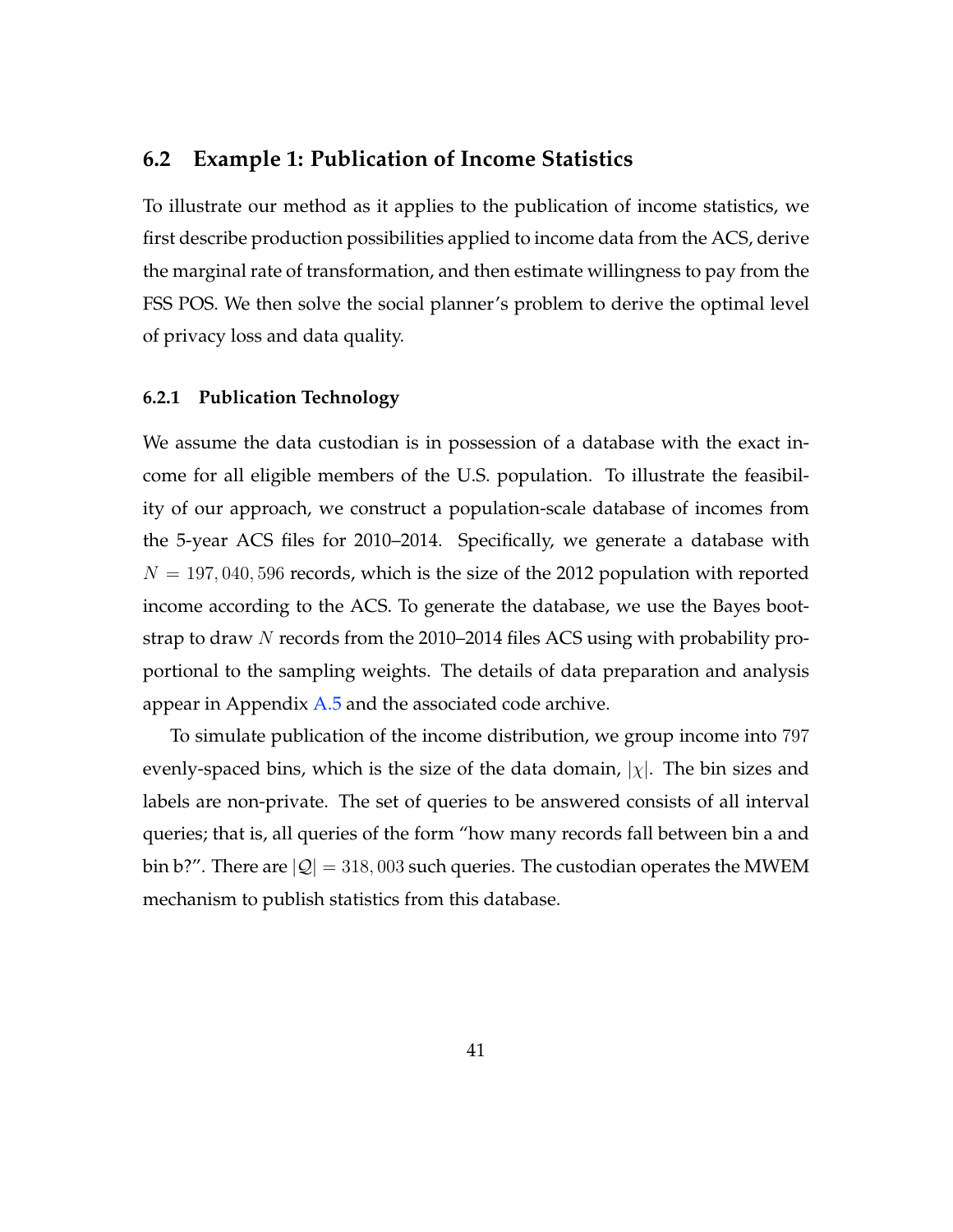#### **6.2.2 Measuring Preferences**

To measure the marginal rate of substitution in the social planner's problem, we draw on data from the Federal Statistical System Public Opinion Survey (FSS POS). Our goal is to empirically quantify the distribution of the indirect utility function parameters.<sup>[17](#page-43-0)</sup>

The FSS POS is a national public opinion survey conducted in conjunction with Gallup daily tracking surveys. From it, we use the following questions:

- FS11, which records responses on a five-category Likert scale measuring agreement with the following statement: "People can trust federal statistical agencies to keep information about them confidential."
- FS14, which records binary responses to the following question: "Would you say that federal statistical agencies often invade peoples privacy, or generally respect peoples privacy?"
- FS7, which records responses on a five-category Likert the extent of agreement with the following statement: "Policy makers need federal statistics to make good decisions about things like federal funding."
- Family income, recorded in five categories.

We use FS11 and FS14 as proxy measures of the latent preference for privacy  $\gamma_i$  and FS7 as a proxy measure of the latent preference for accuracy  $\eta_i$ . We com-pute the polychoric correlations between each preference measure and income:<sup>[18](#page-43-1)</sup>

<span id="page-43-0"></span><sup>&</sup>lt;sup>17</sup> For more details of the the FSS POS see [Childs et al.](#page-56-2) [\(2012\)](#page-56-1) and Childs et al. [\(2015\)](#page-56-2). See also Appendix [A.5.](#page-72-0)

<span id="page-43-1"></span> $1^{\overline{8}}$  For many respondents, income is missing, and the data exhibit moderate levels of nonresponse on the opinion variables. The preceding estimates are based on a complete data analysis in which the missing values are multiply imputed 500 times conditional on the observed data, and we account for the imputation uncertainty by combining the within and between implicate variance. The results are qualitatively equivalent if we instead drop the missing cases.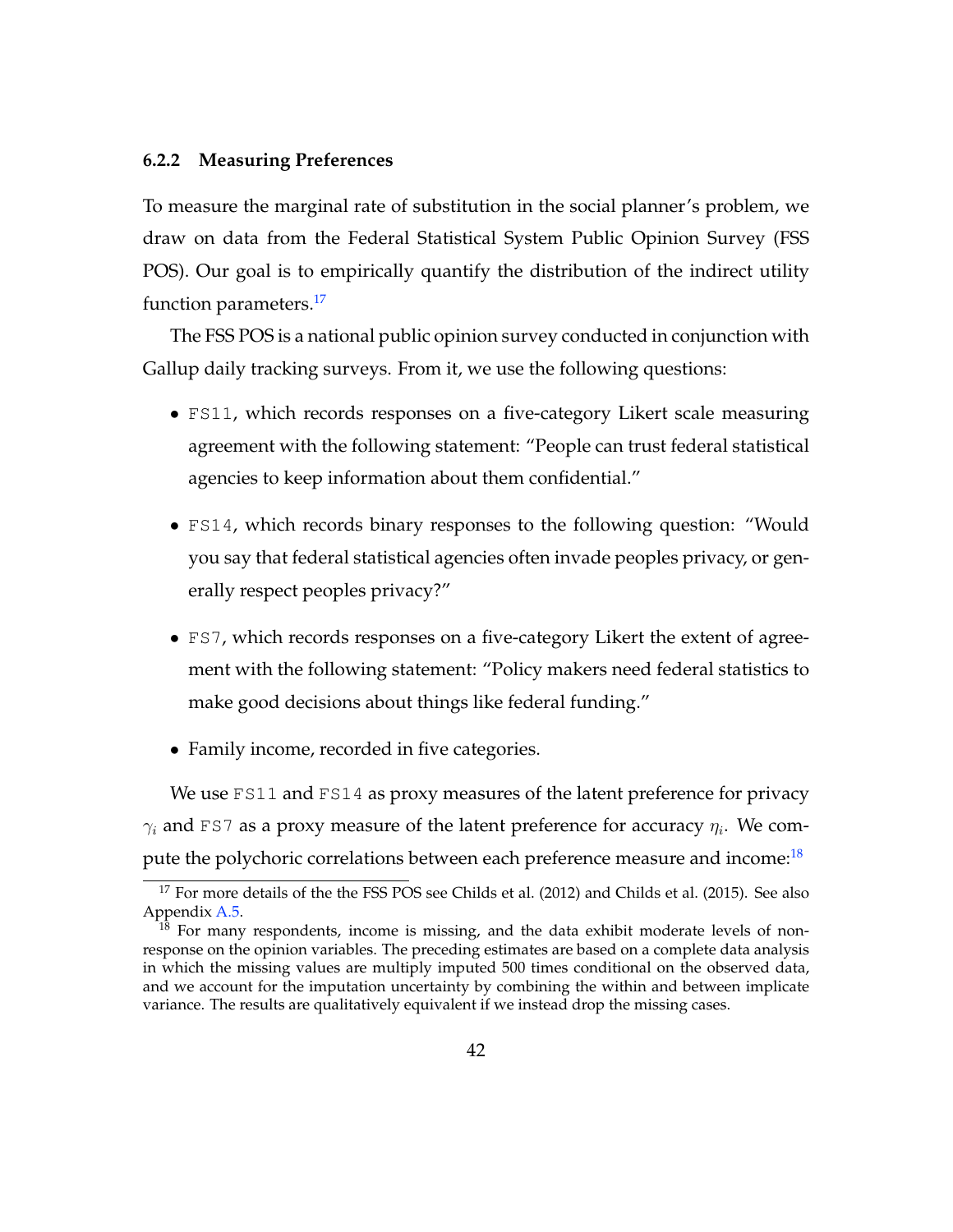- Based on FS7, we find  $Corr [\gamma_i, \ln y_i] = 0.082 (\pm 0.003)$
- Based on FS14, we find  $Corr [\gamma_i, \ln y_i] = 0.083 (\pm 0.003)$
- Based on FS11, we find  $Corr [\eta_i, \ln y_i] = 0.040 (\pm 0.003)$

To compute the MRS based on Equation  $(23)$ , and using the estimated correlations above, we need additional modeling assumptions. Specifically, we assume log income and the latent preference parameters,  $\eta$  and  $\gamma$  are normally distributed, and that  $\eta$  and  $\gamma$  have unit variances. The data are informative about  $\text{Corr}\left[\gamma_{i},\ln y_{i}\right]$ and  $\text{Corr }[\eta_i, \ln y_i].$  To pin down the location, we assume  $\text{E }[\gamma_i] = \text{E }[\eta_i] = \sigma_{\ln y}.$  This assumption puts variation in utility that arises from the direct valuation of privacy loss and data quality on the same scale as variation in utility that arises from the interaction with relative income.<sup>[19](#page-44-0)</sup>

Invoking these assumptions, we have

$$
\frac{\mathcal{E}\left[\gamma_i\right] + \mathcal{C}\text{ov}\left[\gamma_i, \ln y_i\right]}{\mathcal{E}\left[\eta_i\right] + \mathcal{C}\text{ov}\left[\eta_i, \ln y_i\right]} = \frac{1 + \mathcal{C}\text{orr}\left[\gamma_i, \ln y_i\right]}{1 + \mathcal{C}\text{orr}\left[\eta_i, \ln y_i\right]}
$$
\n(27)

Substituting the polychoric correlations obtained from the FSS POS data, we estimate the  $MRS = 1.040$ . At the social optimum, a one-unit increment in privacy loss must be compensated by a 1.040 unit increase in data accuracy.

#### **6.2.3 Solution**

Figure [1](#page-45-0) illustrates the solution to the social planner's problem when the statistical agency operates the MWEM algorithm, as operationalized by [Hardt et al.](#page-58-0) [\(2012\)](#page-58-0).

<span id="page-44-0"></span> $^{19}$ We recognize that our assumptions on  $\mathrm{E} \left[ \gamma_i \right]$  and  $\mathrm{E} \left[ \eta_i \right]$  are somewhat arbitrary. We could, for example, also assume that individuals only care about  $\varepsilon$  and I through the relative income channel, in which case the terms involving  $\mathrm{E} \left[\gamma_i\right]$  and  $\mathrm{E} \left[\eta_i\right]$  would drop from the utility function. The implied MRS would be considerably different with those modeling assumptions. These considerations highlight the need for much better models and data on the demand for privacy and statistical accuracy.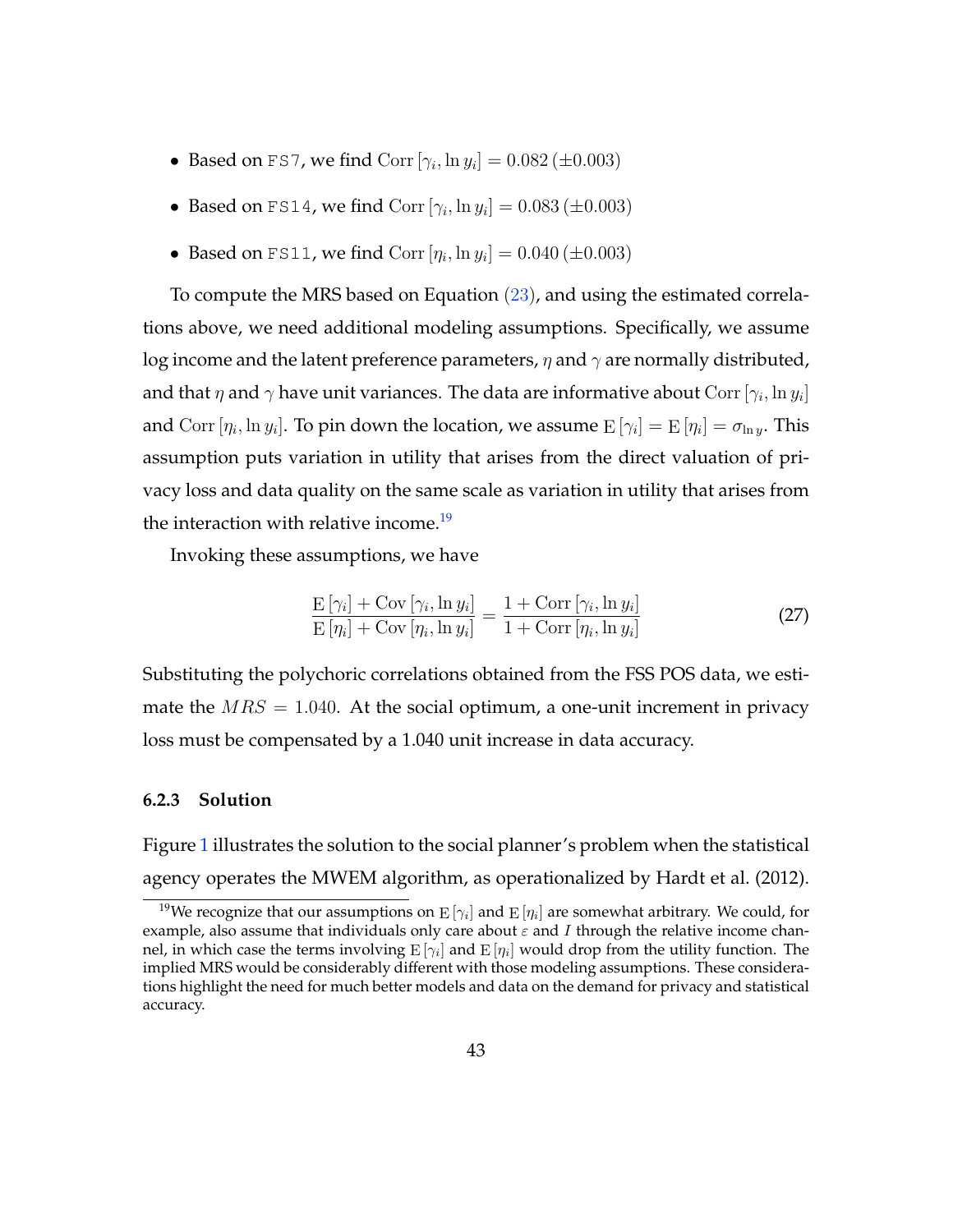

<span id="page-45-0"></span>Figure 1: Solution to the Social Planner's Problem

The social welfare function is based on the indirect utility function in equation [\(22\)](#page-40-2). The solid line represents the production possibilities frontier under MWEM given the parameterization based on ACS data. The dashed lines are contour plots of the social welfare function [\(19\)](#page-38-1) at representative non-optimal ( $SWF_0$ ) and optimal  $(SWF<sub>1</sub>)$  attainable levels of social welfare. The expansion path is the straight line that intersects the horizontal axis.

Evaluated at the point where the  $MRT = 1.040$ , find the optimal accuracy and privacy are  $I^0 = 0.862$  and  $\varepsilon^0 = 0.042$ . We can also evaluate the welfare cost of choosing suboptimally low privacy loss at the expense of data accuracy. This is the relevant scenario in the case of private provision since, as we showed in Section [5.2,](#page-37-0) the costs of privacy loss are internalized but the benefits of data accuracy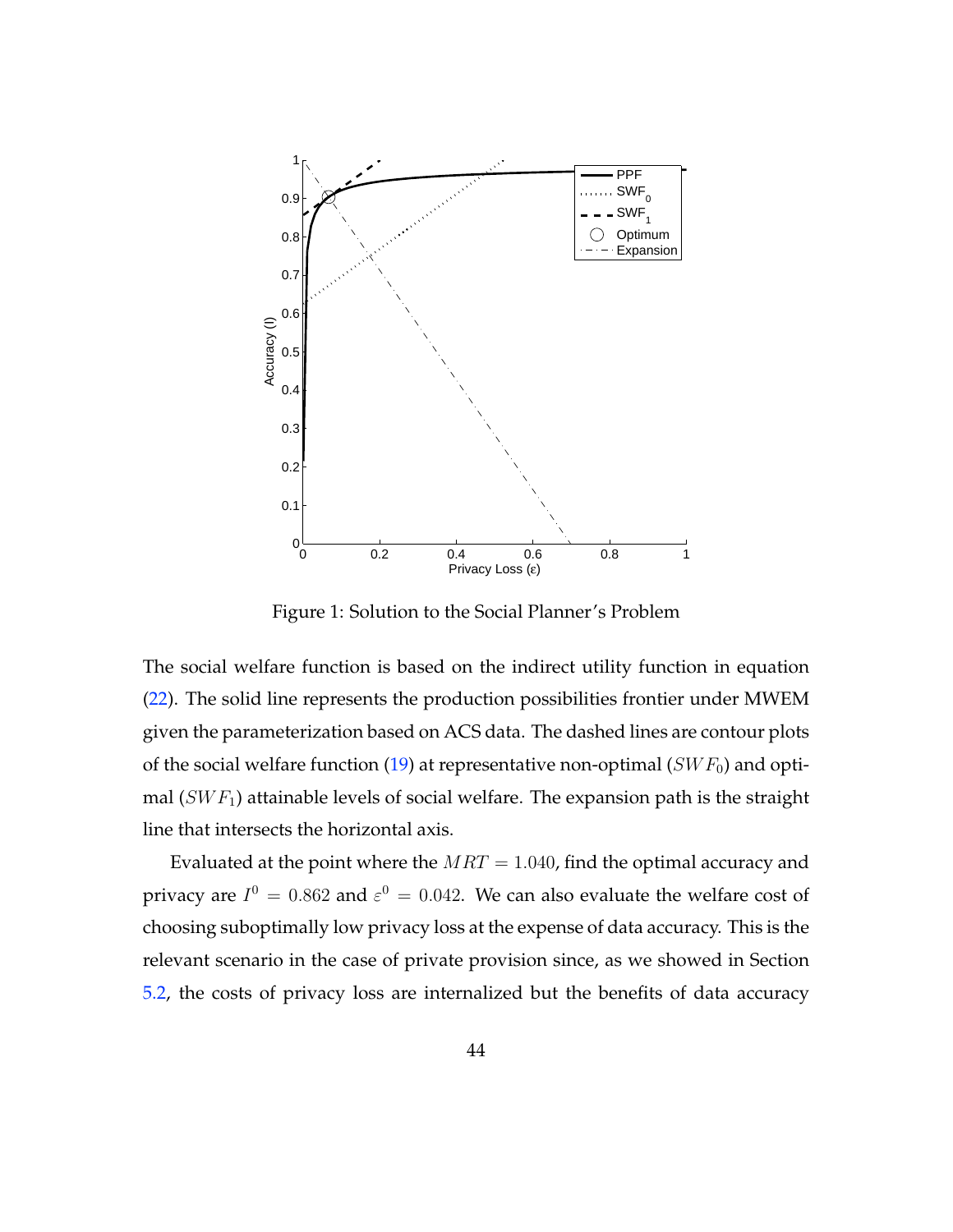are not. Choosing a point with  $\varepsilon = 0.021$ , which is equivalent to a 50 percent decrease in privacy loss, the corresponding value of I on the PPF,  $I = 0.826$ , results in an expected change in utility of  $-0.013$  per person. This could be offset, on average, with an income transfer of approximately 1.3 percent of national income distributed evenly across the population.

#### **6.2.4 Simulations**

One may be curious about the practicality of such methods. The theoretical accuracy guarantee says that the worst-case query is answered to within 0.174 of it's true value. This bound is informative, but allows a considerable amount of noise. If the distribution of incomes were uniform, each entry would be on the order 0.001 in the normalized histogram. Our analysis is based on the worst case guarantee, which is the reliability of the method across all possible datasets and realizations of the randomized mechanism. In practice, the MWEM algorithm can outperform this worst-case bound, as shown by [Hardt et al.](#page-58-0) [\(2012\)](#page-58-0) and subsequently by [Schmutte](#page-60-0) [\(2016\)](#page-60-0).

Using the population data from the ACS, we run the MWEM algorithm 30 times using the optimal parameter configuration. The maximum error across all queries, averaged across the 30 implementations, is 0.0014, which is on the same order as the uniform histogram, and considerably lower than the worst-case guarantee. This indicates that, beyond offering a framework for reasoning about optimal privacy protection, MWEM may be a practical method for publishing data; at least in this relatively simple context. Finally, note that when we cut  $\varepsilon$  by half to  $\varepsilon = 0.021$ , as in the policy experiment above, the average worst-case error doubles to 0.002.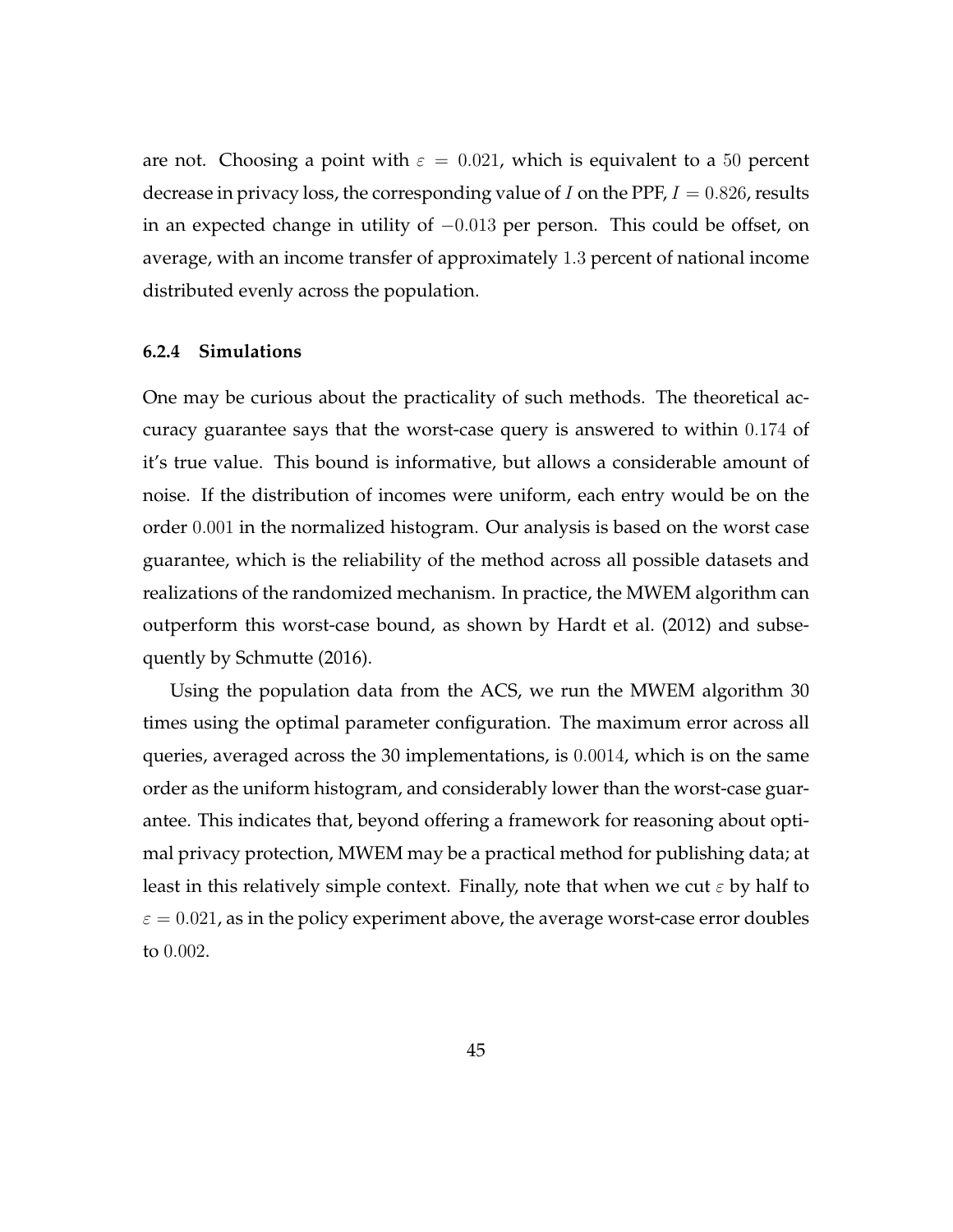## **6.3 Example 2: Publication of Health Status Statistics**

Our analysis of the publication of health statistics parallels the preceding analysis of income statistics. We use the same model for interdependent preferences, only we assume individuals care about their relative health status rather than relative income. This yields an expression for the social willingness to pay for reduced privacy loss that depends on the correlation of health status with preferences for privacy and accuracy. We estimate these quantities using data from the Cornell National Social Survey (CNSS) and use them to compute the socially optimal levels of privacy loss and data quality.

#### **6.3.1 Publication Technology**

We assume the data custodian is in possession of a database with the body-mass index (BMI) for all members of the U.S. population. To illustrate the feasibility of the mechanism, we construct a population-scale database of based on BMI measured from the 2015 National Health Interview Survey (NHIS). Specifically, we generate a database with the distribution of BMI as collected in the NHIS of size  $N = 242, 977, 154$ . This is the size of the population, as reported from the ACS public-use tables, for all individuals age 18 and older not residing in group quarters, which is the universe for which BMI is collected in NHIS as a random sample. To generate database, we draw N BMI observations from the 2015 NHIS using the Bayes bootstrap with probability proportional to their sampling weights. The details of data preparation and analysis appear in Appendix [A.5](#page-72-0) and the associated code archive.

To simulate publication of the income distribution, we group BMI into  $|\chi| =$ 800 evenly-spaced bins. The bin sizes and labels are non-private. The set of queries to be answered consists of all interval queries; that is, all queries of the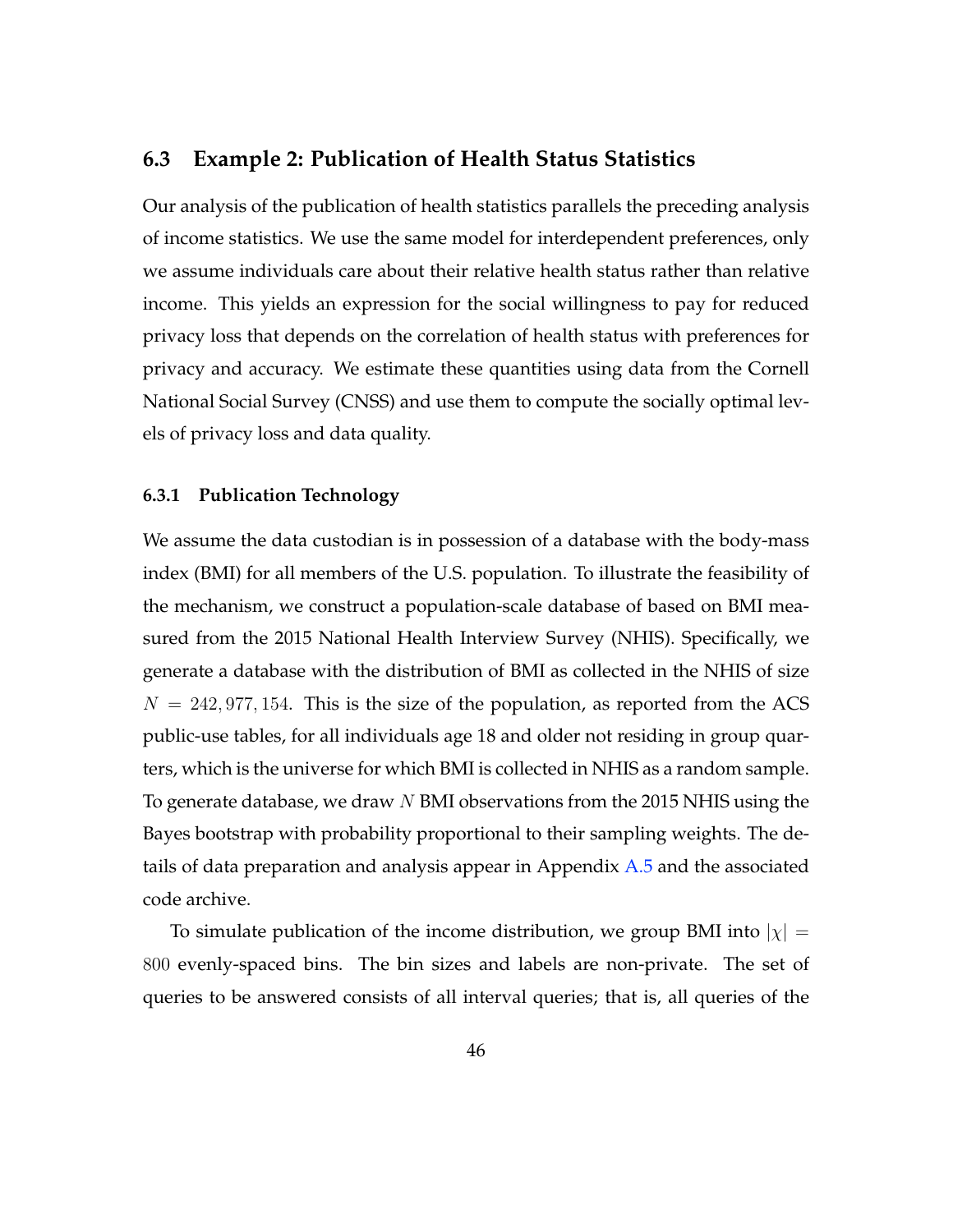form "how many records fall between bin a and bin b?". There are  $|Q| = 320, 400$ such queries. The custodian operates the MWEM mechanism to publish statistics from this database.

#### **6.3.2 Measuring Preferences**

Our model for preferences is identical to Equation [22](#page-40-2) except we substitute the latent health status,  $\ln h_i$ , for income  $\ln y_i$  in the terms involving  $\varepsilon$  and I. Making the same distributional assumptions, it follows that we can estimate willingness to pay by

$$
WTP = \frac{1 + \text{Cov} \left[ \gamma_i, \ln h_i \right]}{1 + \text{Cov} \left[ \eta_i, \ln h_i \right]}.
$$
\n(28)

We use data from the Cornell National Social Survey (CNSS) from 2011, 2012, and 2013. The CNSS is a nationally representative cross-sectional telephone survey of 1,000 adults each year. The survey collects basic household and individual information, including income. In 2011, 2012, and 2013, the CNSS includes questions that elicit subjective health status along with attitudes toward the privacy of personal health information and the value of accurate health statistics.<sup>[20](#page-48-0)</sup> We use the following questions from the CNSS:

- JAq6, "In general, how would you rate your overall health?" measured as a Likert scale with five categories;
- "If medical information could be shared electronically between the places where a patient receives medical care, how do you think that would:"
	- 1. JAq4@b, ". . . affect the privacy and security of medical information?"

<span id="page-48-0"></span><sup>&</sup>lt;sup>20</sup>For the CNSS [\(Cornell Institute for Social and Economic Research and Survey Research Insti](#page-56-3)[tute](#page-56-3) [n.d.\)](#page-56-3), see <https://www.sri.cornell.edu/sri/cnss.cfm>.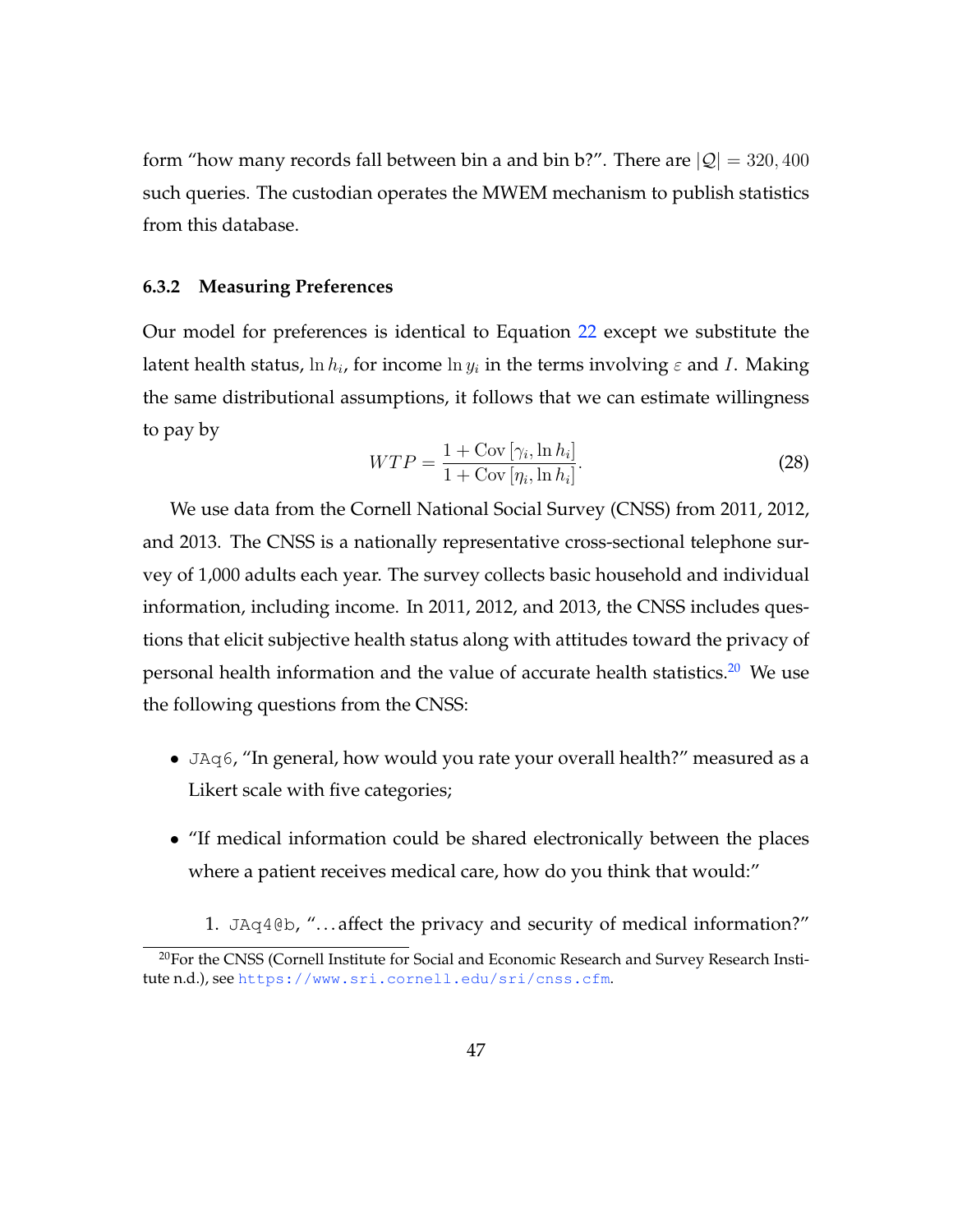measured as a Likert scale with five categories (proxy for privacy preferences,  $\gamma$ ).

2. JAq4 $@a$ , "... affect the quality of medical care?" measured as a Likert scale with five categories (proxy for accuracy preferences,  $\eta$ ).

Once again, we compute the polychoric correlations between the ordinal measures:

- Corr  $[\gamma_i, \ln h_i] = 0.015 (\pm 0.021)$
- Corr  $[\eta_i, \ln h_i] = 0.076 \, (\pm 0.022)$

Concern about the privacy of health status is negligibly correlated with health status. Concern for the quality of medical information, is more positively correlated with health status. Making the relevant substitutions implies that at the social optimum

$$
MRT\left(\varepsilon^0, I^0\right) = 0.94,
$$

which implies that a one-unit increase in privacy loss must be compensated with a 0.94 increase in data quality. The estimated shadow price of reduced privacy loss is, therefore, lower in the context of health data, lower than in the context of publishing income statistics. That is, people are more willing to forgo privacy for increased accuracy in the context of health information than in the context of income.

#### **6.3.3 Solution**

Evaluated at the point where the  $MRT = 0.94$ , find the optimal accuracy and privacy are  $I^0 = 0.872$  and  $\varepsilon^0 = 0.0451$  Once again, we evaluate the welfare cost of choosing suboptimally low privacy loss at the expense of data accuracy. Choosing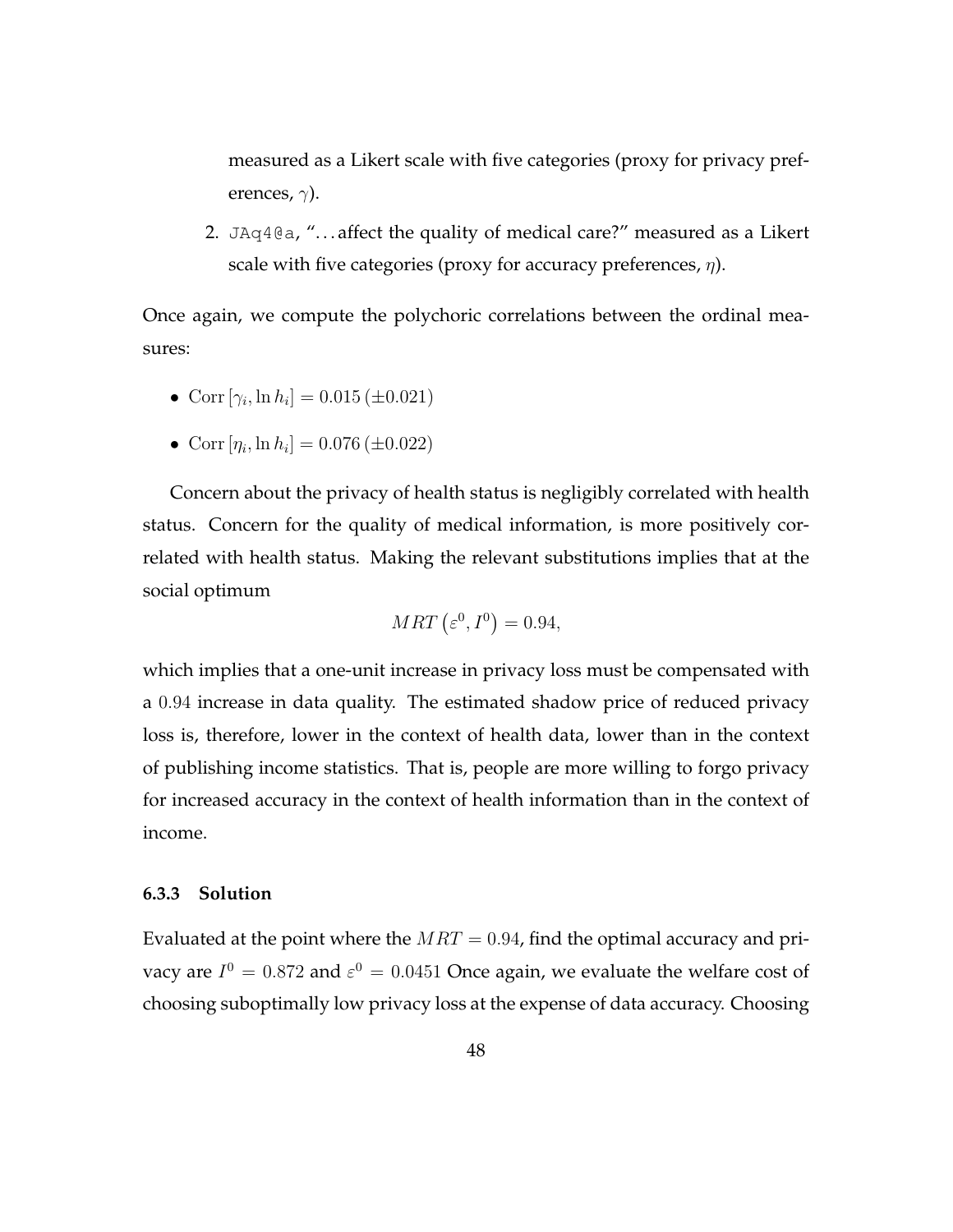

Figure 2: The Social Planner's Problem: Health Statistics

a point with  $\varepsilon = 0.226$ , which is equivalent to a 50 percent decrease in privacy loss, the corresponding value of I on the PPF,  $I = 839$ , results in an expected change in utility of −0.013 per person. This could be offset, with an income transfer of approximately 1.3 percent of national income distributed evenly across the population.

#### **6.3.4 Simulations**

Using the population data from the NHIS, we run the MWEM algorithm 30 times using the optimal parameter configuration. The maximum error across all queries, averaged across the 30 implementations, is 0.0015. When we cut  $\varepsilon$  by half to  $\varepsilon =$ 0.226, as in the policy experiment above, the average worst-case error rises to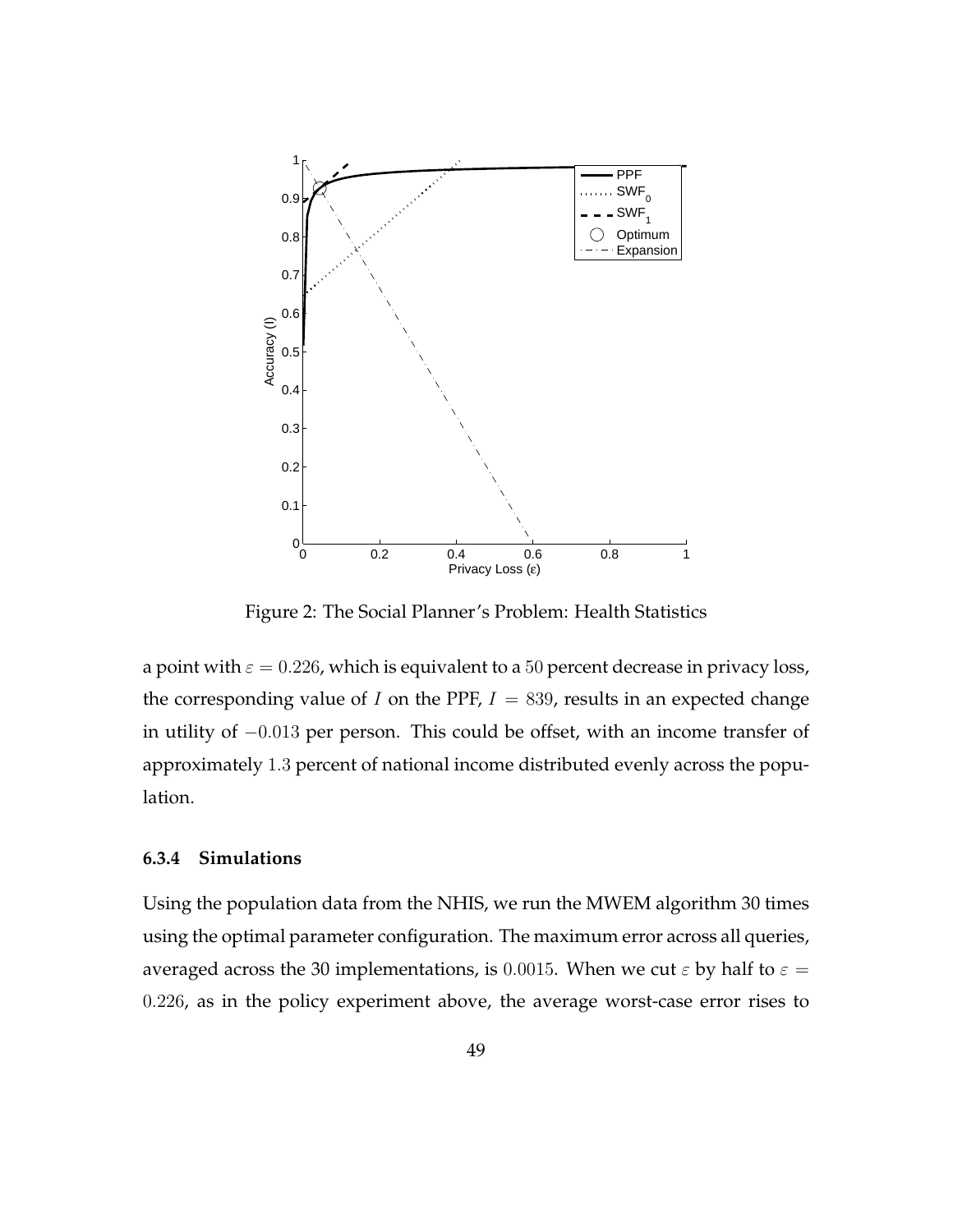0.002. As was the case with income statistics, these simulations show that the optimal choice for MWEM may yield a practical publication strategy in the context of publishing an indicator of health status.

### **6.4 Discussion**

Our analysis suggests how data providers can combine information about their publication technology with data on the value of privacy and data quality to guide decision-making. We note, however, that the preference data from the surveys are not ideally suited to our applications. Obtaining our results using the available data requires a number of ancillary assumptions. We make careful note of these assumptions, and why they are needed. Progress on the questions identified by this paper will require more and better information on individual and social preferences for privacy and for data quality. We defer further speculation on these measurement issues to the conclusion.

One might also suppose that a straightforward combination of the indirect utility functions that generated demand for income distribution and health statistics should lead to a model in which the statistical agency provides both types of data to the population. Indeed, it is a rare government whose statistical agencies publish only one characteristic of the population. We do not develop that model here.

Instead, to illustrate a problematic consequence of this technology, we use results on the composability of  $(\varepsilon, 0)$ -differential privacy to reason about expanding the set of published queries. Intuitively, differential privacy loss is additively com-posable across independent data releases.<sup>[21](#page-51-0)</sup>

<span id="page-51-0"></span><sup>&</sup>lt;sup>21</sup>This analysis can be conducted for the more general ( $\varepsilon$ ,  $\delta$ )-differential privacy. To address composability formally we would need to define the concept of k-fold adaptive composition, with appropriate parameterization to illustrate the consequences of composability for  $(\varepsilon, \delta)$ -differential privacy. These details are not necessary here, as we can use the more straightforward composability results for  $(\varepsilon, 0)$ -differential privacy to make our point.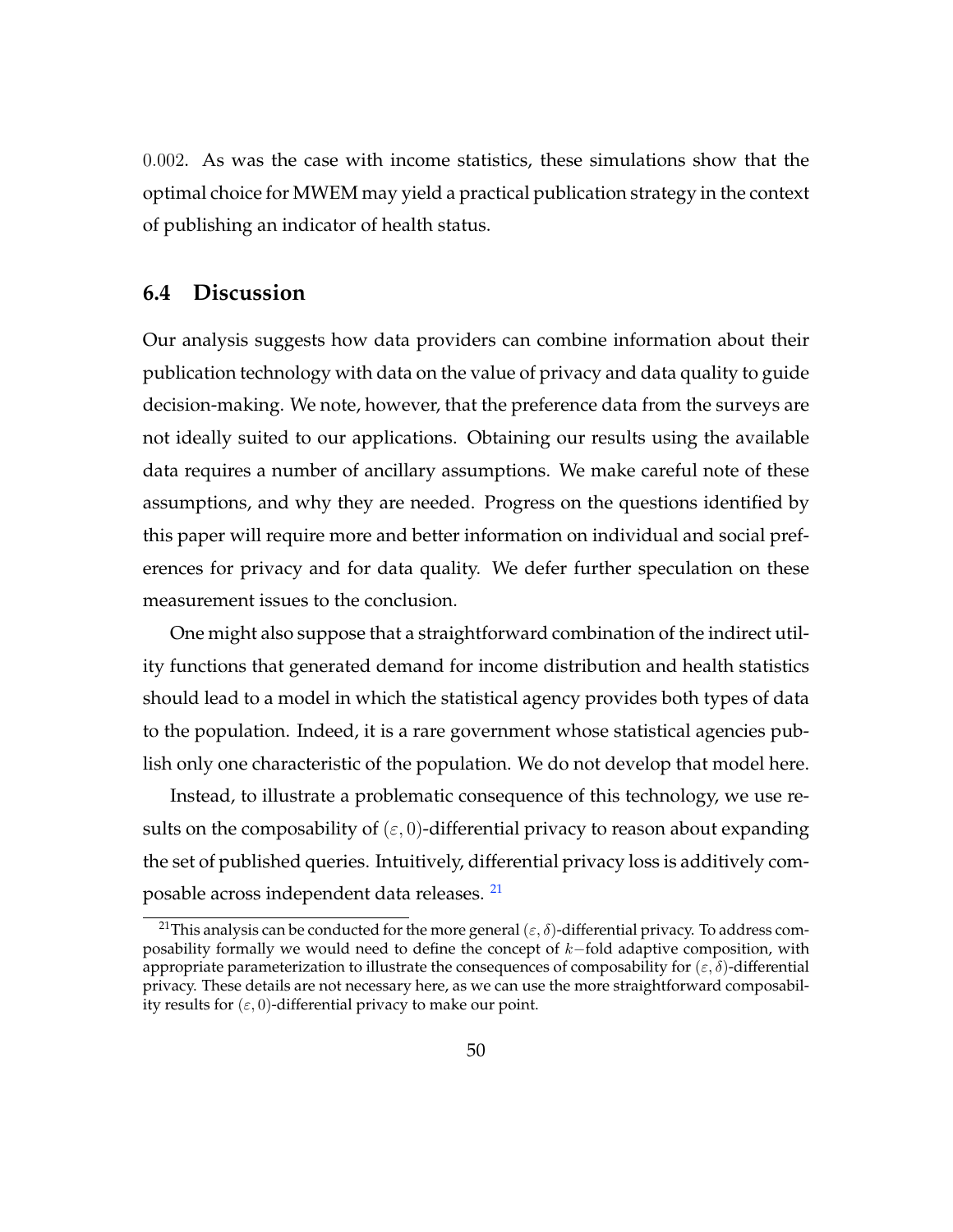If the statistical agency wished to publish both the income distribution data with accuracy  $I_y^0 = 0.904$  and the health status statistics with accuracy  $I_h^0 = 0.927$ , which are the two optimal values derived above, then the level of privacy protection would be the sum of  $\varepsilon_y^0 = 0.067$  (income distribution) and  $\varepsilon_h^0 = 0.043$ (health statistics). We have added the subscripts  $y$  and  $h$  to distinguish the solutions to the two problems. By the composability of  $(\varepsilon, 0)$ -differential privacy, the actual privacy protection afforded by this publication strategy is  $\varepsilon_{yh} = 0.11$ . There is no proof in our work (or anywhere else that we know) that the combination  $I_y^0 = 0.904$  and  $I_h^0 = 0.927$  with  $\varepsilon_{yh} = 0.110$  is optimal in any sense. All of the proposed publications must be considered simultaneously in order to get the correct optimum. This is feasible for the technology we have adopted, which can handle the economies of scope implied by the composability of differential privacy, but we have not done these calculations.

# **7 Conclusion**

This paper provides the first comprehensive synthesis of the economics of privacy with the statistical disclosure limitation and privacy-preserving data analysis literatures. We develop a complete model of the technology associated with data publication constrained by privacy protection. Both the quality of the published data and the level of the formal privacy protection are public goods. We solve the full social planning problem with interdependent preferences, which are necessary in order to generate demand for the output of government statistical agencies. The PPF is directly derived from the most recent technology for  $(\varepsilon, \delta)$ -differential privacy with  $(\alpha, \beta)$ -accuracy. The statistical agency publishes using a Multiplicative Weights Exponential Mechanism query release system.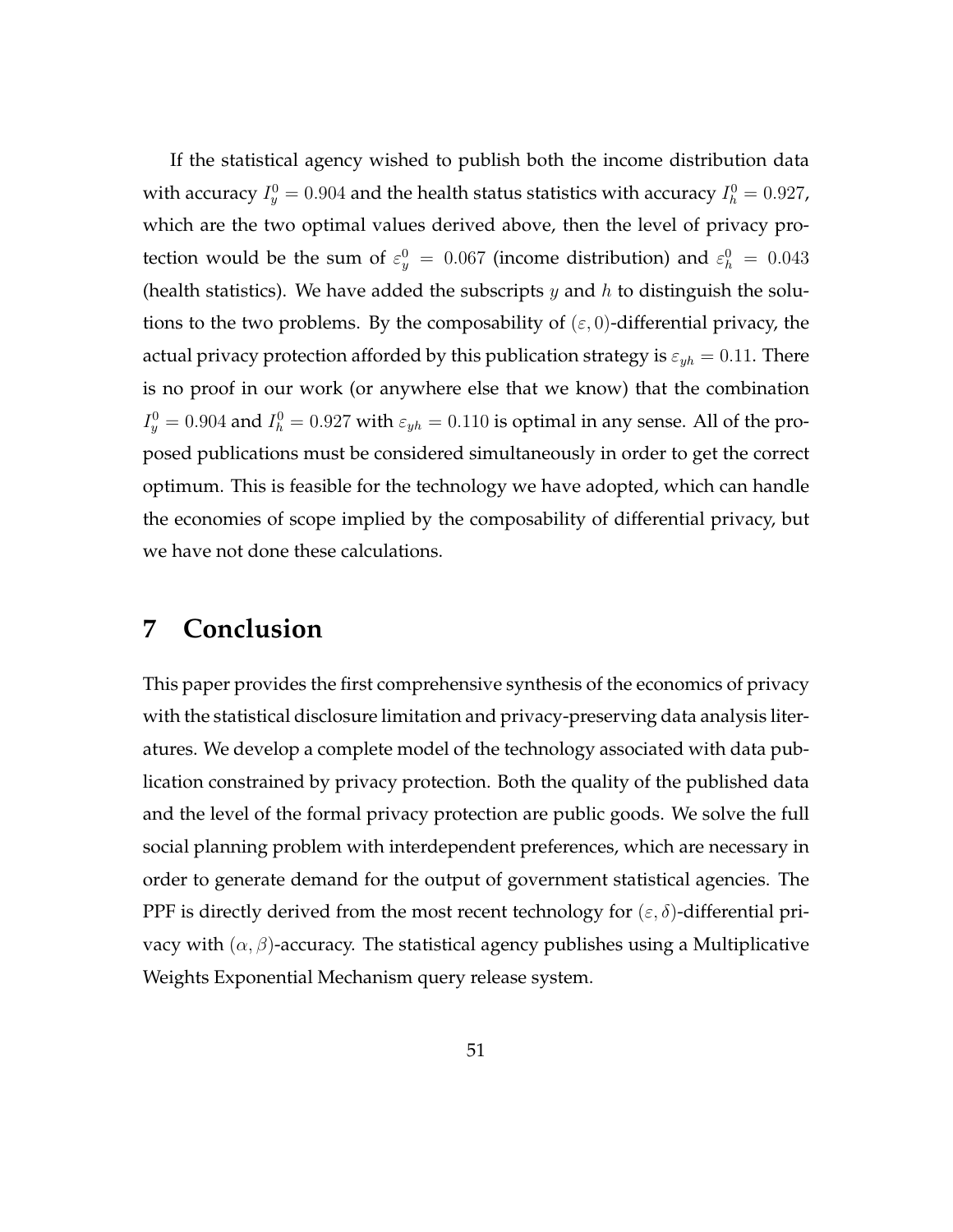Consumers demand the statistics supplied by the government agency because of their interdependent preferences. They want to know where they fit in the income distribution and the distribution of relative health status. Thus, they are better off when they have more accurate estimates of those distributions, which can only be provided by inducing citizens to allow their data to be used in statistical tabulations. All consumers/citizens are provided  $(\varepsilon, \delta)$ -differential privacy with the same values of the parameters due to worst-case protection afforded by this publication technology. All consumers/citizens use the same  $(\alpha, \beta)$ -accurate statistical tabulations to assess their utility.

The solution to the social planning problem that optimally provides both public goods–data accuracy and privacy protection–delivers more data accuracy, but less privacy protection, than the VCG mechanism for private-provision of data. The reason is that the VCG mechanism for procuring data-use rights ignores the public-good nature of the statistics that are published after a citizen sells the right to use her private data in those publications. The VCG mechanism also does not account for the public good provided by the differential privacy protection, which is extended to the entire population even if only some citizens would have sold their data-use rights to the agency. The full social planner's problem compels all consumers to allow their data to be used in the published tabulations but guarantees privacy protect by restricting all publications to be based on the output of an efficient query release mechanism–one that produces maximally accurate statistics with the socially optimal differential privacy protection.

We compute the welfare loss associated with suboptimally providing too much privacy protection and too little accuracy. For the income distribution statistics, which are demanded when individuals care about their income relative to the population distribution, decreasing accuracy by three log points (3 percent) rel-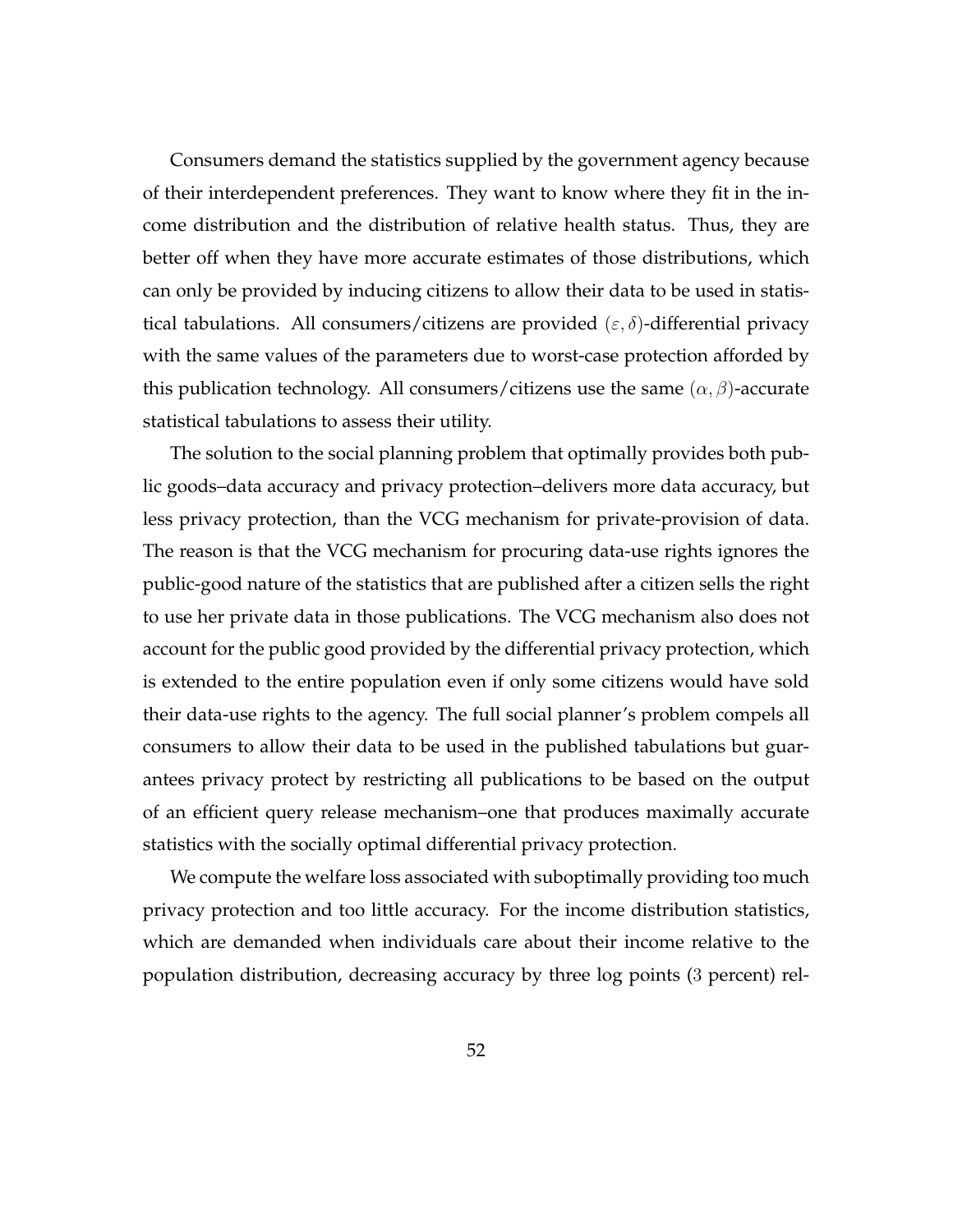ative to the social optimum and commensurately increasing privacy protection decreases total utility by 0.008 log points. For the relative health statistics, the welfare loss from the same experiment is comparable. Both calculations show that over-provision of privacy protection is harmful to the citizens when the demand for the statistical products of the agencies is derived from interdependent preferences.

A major barrier to research in this area is the lack of data on preferences for privacy and data accuracy. Self-reported attitudes toward privacy are increasingly collected in opinion surveys, but more information is needed on the price people attach to privacy loss; particularly as regards the sort of inferential disclosure considered in this paper. Data on the individual and social benefits of population statistics is even more scarce. New research is required, including carefully designed controlled experiments that identify the components of utility, such as relative income, that can only be assessed with statistical data on the relevant comparison population. Such experiments have already informed the role of relative income in the study of subjective well-being [\(Luttmer](#page-59-1) [2005;](#page-59-1) [Clark et al.](#page-56-4) [2008\)](#page-56-4) and the acquisition of private data for commercial use [\(Acquisti et al.](#page-55-3) [2013\)](#page-55-3).

The relatively new concept of differential privacy allows a natural interpretation of privacy protection as a commodity over which individuals might have preferences. In many important contexts, privacy protection and data accuracy are not purely private commodities. When this is true, the market allocations might not be optimal. We show that it is feasible, at least in principle, to determine the optimal trade-off between privacy protection and data accuracy when the public-good aspects are important. We also use another feature of differential privacy, composability, to show that even though relatively accurate statistics can be released for a single population characteristic such as income distribution or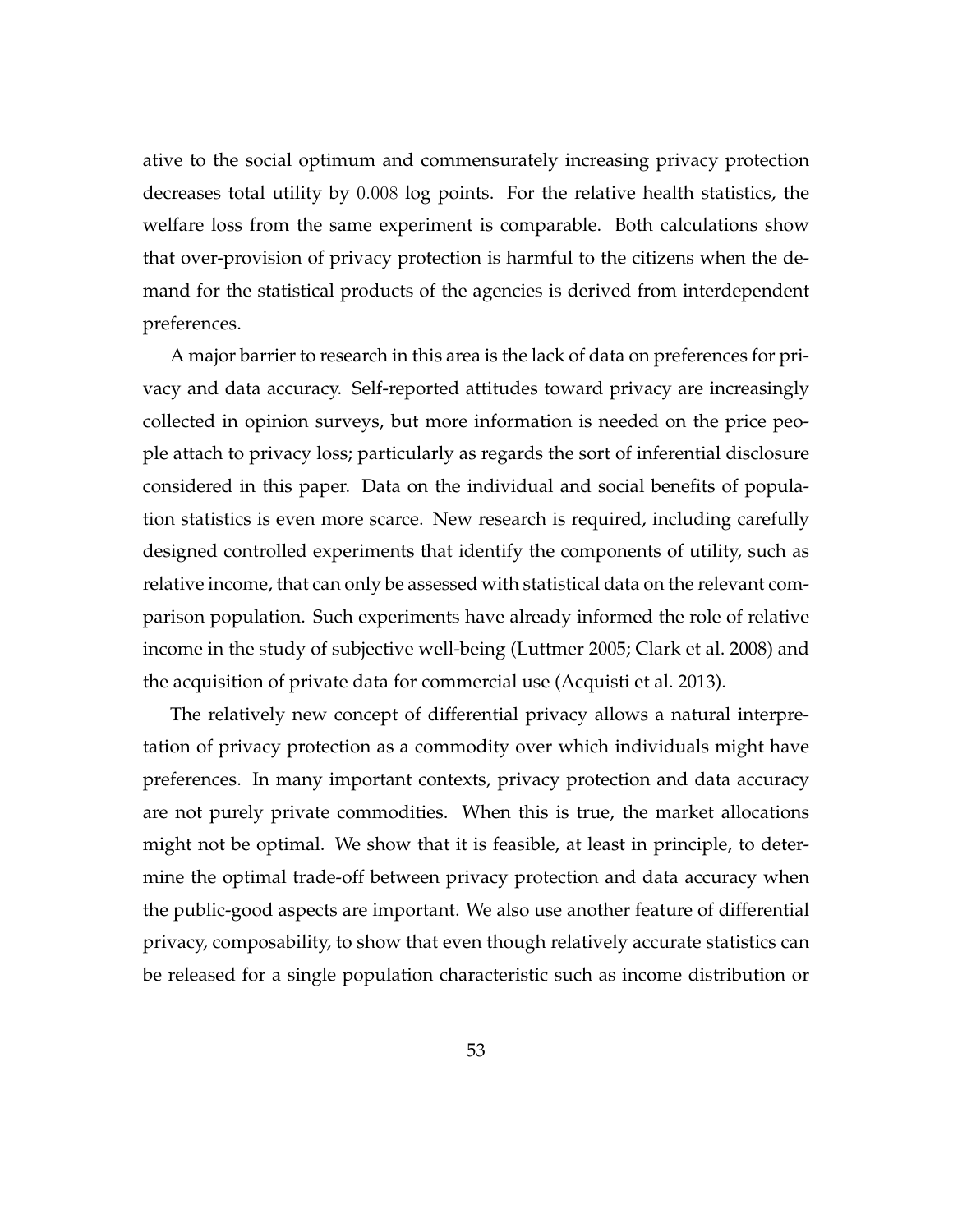relative health status, each statistic requires its own budget. If an agency is releasing data on many detailed characteristics of the population, a small privacy budget will not allow any of the statistics to be released with accuracy comparable to the accuracy shown in our applications. This is an important warning for the Information Age.

# **References**

- <span id="page-55-3"></span>Acquisti, A., John, L. K. and Loewenstein, G. (2013). What Is Privacy Worth?, *Journal of Legal Studies* **42**(2): 249–274.
- Acquisti, A., Taylor, C. and Wagman, L. (2016). The economics of privacy, *Journal of Economic Literature* **54**(2): 442–492.
- Acquisti, A. and Varian, H. R. (2005). Conditioning prices on purchase history, *Marketing Science* **24**(3): 367–381.
- Agrawal, R. and Srikant, R. (2000). Privacy-preserving data mining, *Proceedings of the 2000 ACM SIGMOD international conference on Management of data - SIGMOD '00* **29**(2): 439–450.
- <span id="page-55-0"></span>Akerlof, G. A. (1997). Social distance and social decisions, *Econometrica* **65**(5): 1005–1027.
- <span id="page-55-1"></span>Alessie, R. and Kapteyn, A. (1991). Habit formation, interdependent preferences and demographic effects in the almost ideal demand system, *The Economic Journal* **101**(406): 404–419.
- <span id="page-55-2"></span>Aronsson, T. and Johansson-Stenman, O. (2008). When the joneses' consumption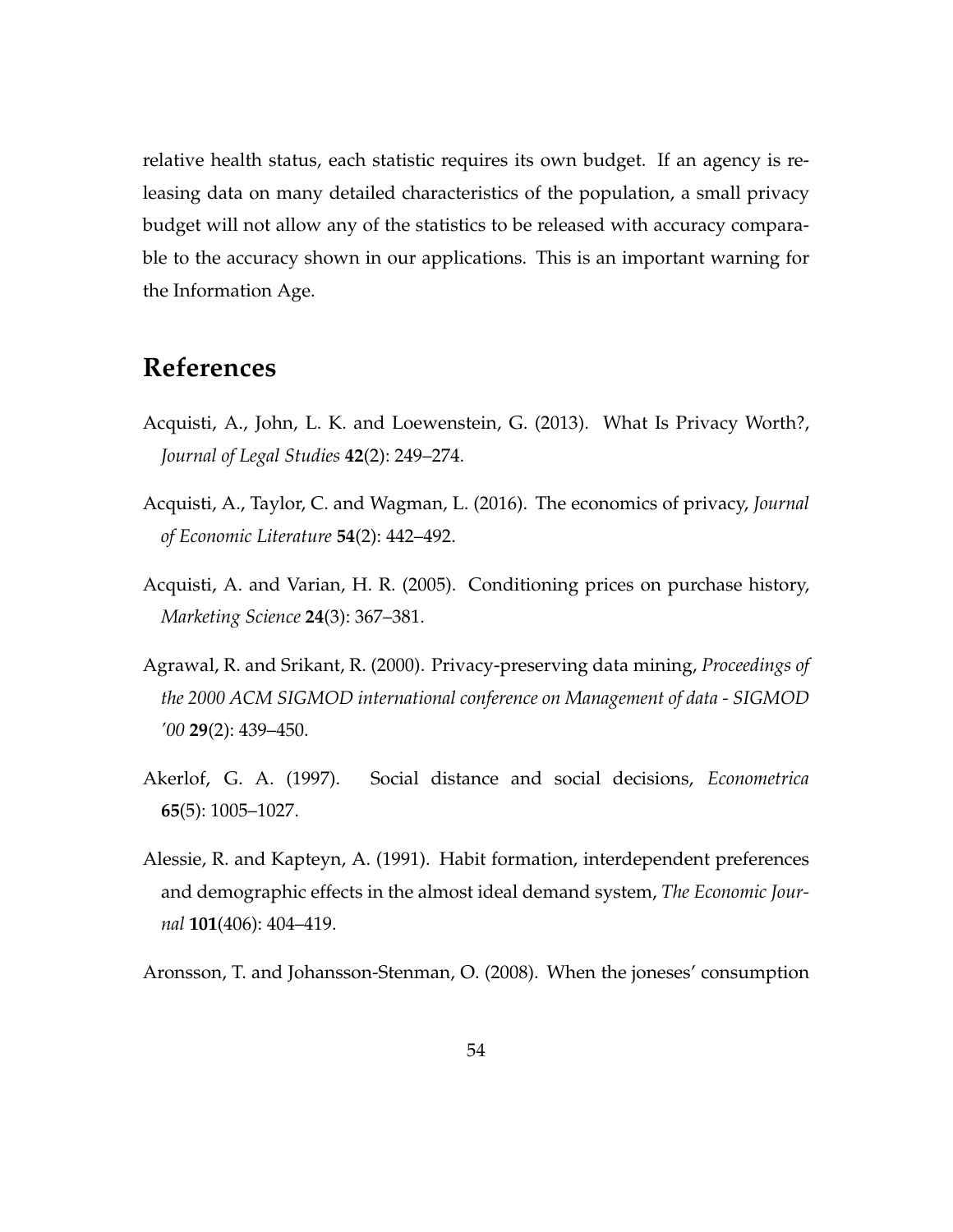hurts: optimal public good provision and nonlinear income taxation, *Journal of Public Economics* **92**(5-6): 986–997.

- <span id="page-56-0"></span>Card, D., Mas, A., Moretti, E. and Saez, E. (2012). Inequality at work: the effect of peer salaries on job satisfaction, *American Economic Review* **102**(6): 2981–3003.
- <span id="page-56-1"></span>Childs, J. H., Willson, S., Martinez, S. W., Rasmussen, L. and Wroblewski, M. (2012). Development of the Federal Statistical System Public Opinion Survey, *JSM Proceedings Survey Research Methods Section*.
- <span id="page-56-2"></span>Childs, J., King, R. and Fobia, A. (2015). Confidence in U.S. federal statistical agencies, *Survey Practice* **8**(5).
- <span id="page-56-4"></span>Clark, A. E., Frijters, P. and Shields, M. A. (2008). Relative income, happiness, and utility: An explanation for the Easterlin paradox and other puzzles, *Journal of Economic Literature* **46**(1): 95–144.
- <span id="page-56-3"></span>Cornell Institute for Social and Economic Research and Survey Research Institute (n.d.). Cornell national social survey (cnss) integrated (beta version), Online.
- Dalenius, T. (1977). Towards a methodology for statistical disclosure control, *Statistik Tidskrift* **15**: 429–444.
- Denning, D. (1980). Secure statistical databases with random sample queries, *ACM Transactions on Database Systems* **5**(3): 291–315.
- Duncan, G., Fienberg, S., Krishnan, R., Padman, R. and Roehrig, S. (2001). Disclosure limitation methods and information loss for tabular data, *in* P. Doyle, J. Lane, J. Theeuwes and L. Zayatz (eds), *Confidentiality, Disclosure and Data Access: Theory and Practical Applications for Statistical Agencies*, Elsevier, pp. 135– 166.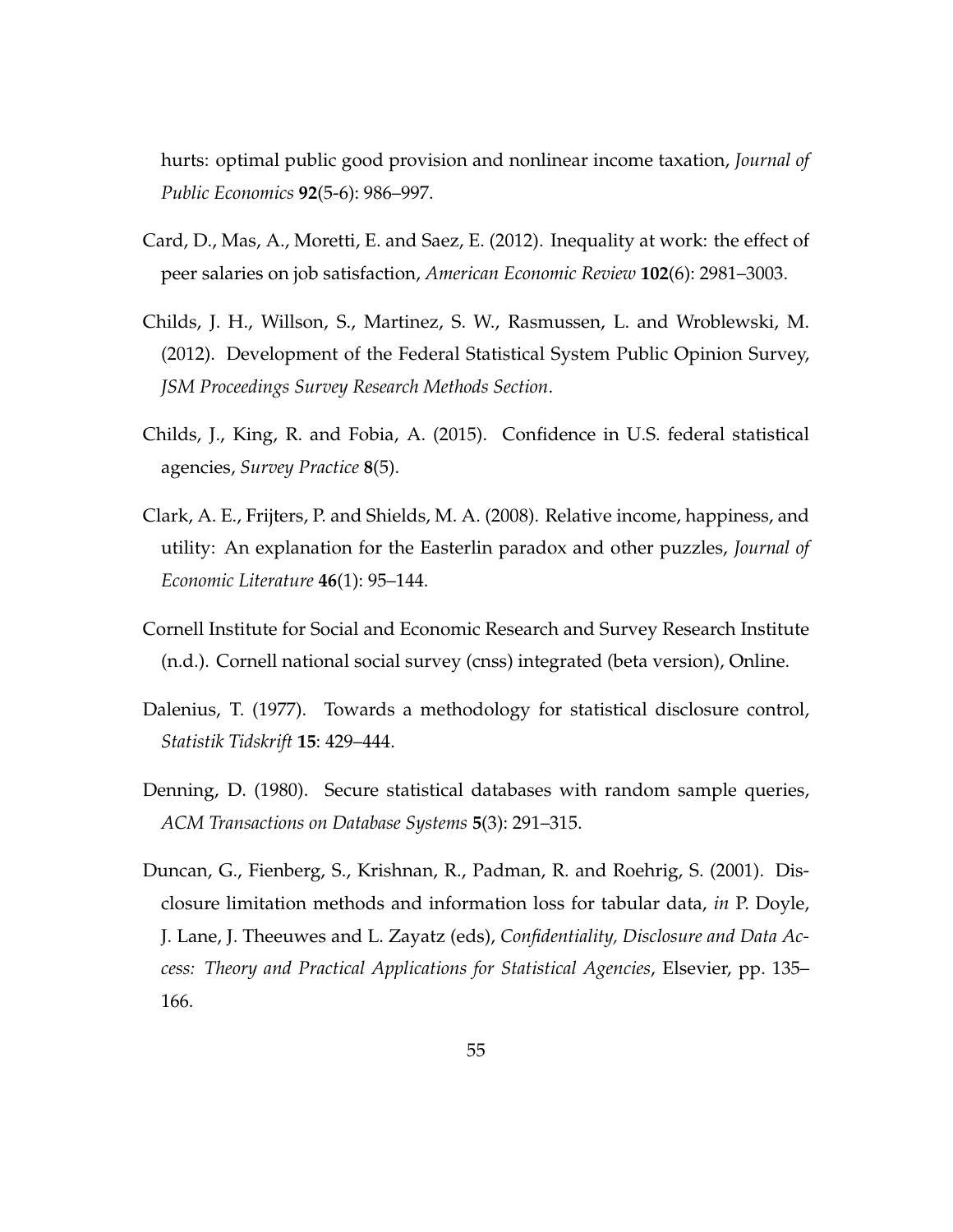- Duncan, G. and Lambert, D. (1986). Disclosure-limited data dissemination, *Journal of the American Statistical Association* **81**(393): 10–18.
- Duncan, G. T., Elliot, M. and Salazar-Gonzalez, J.-J. (2011). ´ *Statistical confidentiality principles and practice*, Statistics for Social and Behavioral Sciences, Springer New York.
- Duncan, G. T. and Fienberg, S. E. (1999). Obtaining information while preserving privacy: a markov perturbation method for tabular data, *Statistical Data Protection (SDP '98)*, Eurostat, pp. 351–362.
- Dwork, C. (2006). Differential privacy, *Proceedings of the International Colloquium on Automata, Languages and Programming (ICALP)*, pp. 1–12.
- Dwork, C. (2008). Differential privacy: a survey of results, *Theory and Applications of Models of Computation* pp. 1–19.
- <span id="page-57-0"></span>Dwork, C., McSherry, F., Nissim, K. and Smith, A. (2006). Calibrating noise to sensitivity in private data analysis, *Proceedings of the Third conference on Theory of Cryptography*, TCC'06, Springer-Verlag, Berlin, Heidelberg, pp. 265–284.
- Dwork, C. and Naor, M. (2008). On the difficulties of disclosure prevention in statistical databases or the case for differential privacy, *Journal of Privacy and Confidentiality* (1): 93–107.
- <span id="page-57-1"></span>Dwork, C. and Roth, A. (2014). *The algorithmic foundations of differential privacy*, now publishers, Inc. Also published as "Foundations and Trends in Theoretical Computer Science" Vol. 9, Nos. 3–4 (2014) 211-407.
- Evfimievski, A., Gehrke, J. and Srikant, R. (2003). Limiting privacy breaches in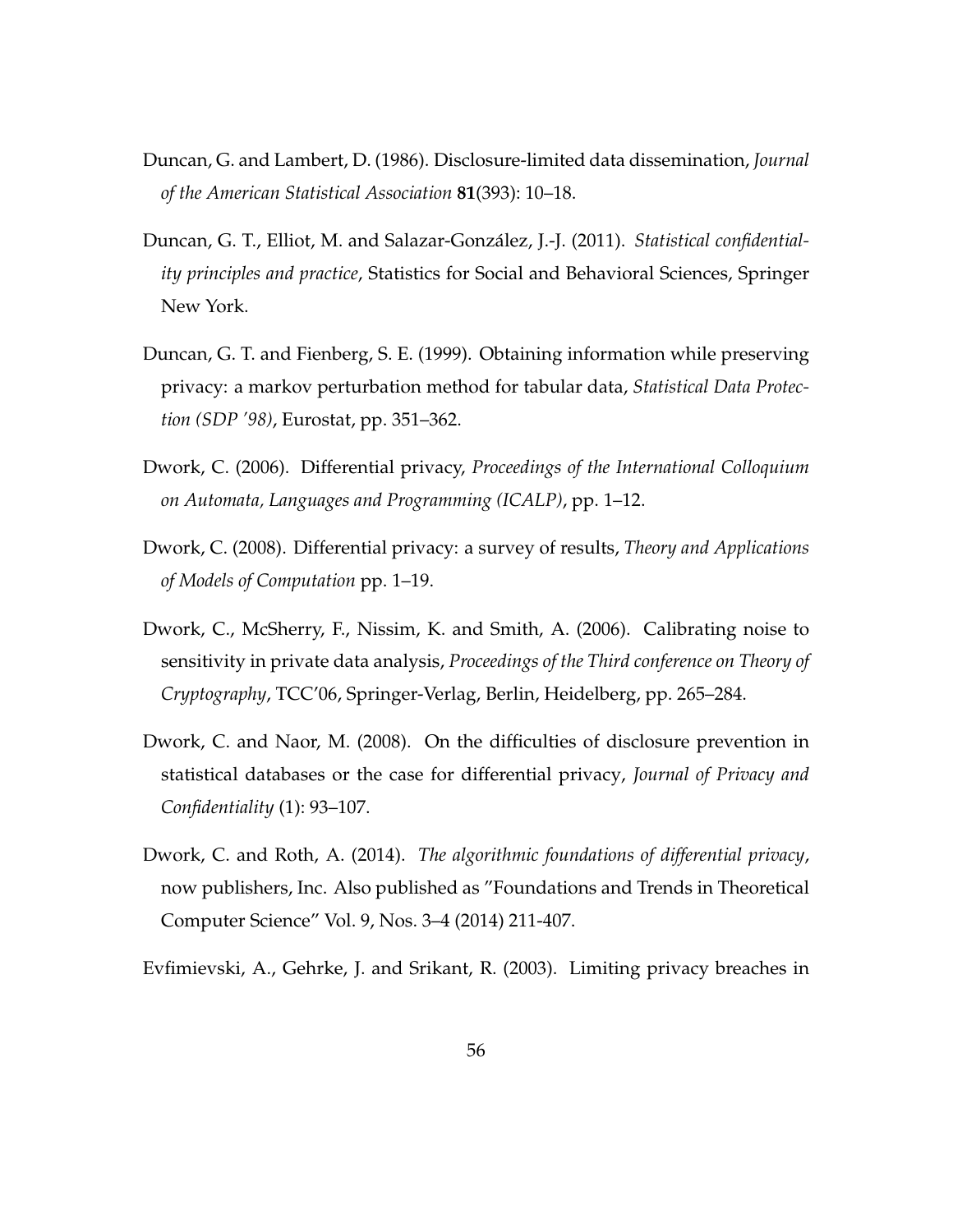privacy preserving data mining, *ACM SIGMOD Principles of Database Systems (PODS)*, pp. 211–222.

- Federal Committee on Statistical Methodology (2005). Report on statistical disclosure limitation methodology, *Technical report*, Statistical and Science Policy, Office of Information and Regulatory Affairs, Office of Management and Budget.
- Fellegi, I. P. (1972). On the question of statistical confidentiality, *Journal of the American Statistical Association* **67**(337): 7–18.
- Futagami, K. and Shibata, A. (1998). Keeping one step ahead of the Joneses: status, the distribution of wealth, and long run growth, *Journal of Economic Behavior and Organization* **36**(1): 109–126.
- <span id="page-58-1"></span>Ghosh, A. and Roth, A. (2011). Selling privacy at auction, *Proceedings of the 12th ACM conference on Electronic commerce*, EC '11, ACM, New York, NY, USA, pp. 199–208.
- Goldwasser, S. and Micali, S. (1982). Probabilistic encryption & how to play mental poker keeping secret all partial information, *STOC '82 Proceedings of the fourteenth annual ACM symposium on Theory of computing* pp. 365–377.
- Goldwasser, S. and Micali, S. (1984). Probabilistic encryption, *Journal of Computer and System Sciences* **28**(2): 270–299.
- <span id="page-58-0"></span>Hardt, M., Ligett, K. and McSherry, F. (2012). A Simple and Practical Algorithm for Differentially Private Data Release., *Nips* pp. 1–9.
- Hardt, M. and Rothblum, G. N. (2010). A Multiplicative Weights Mechanism for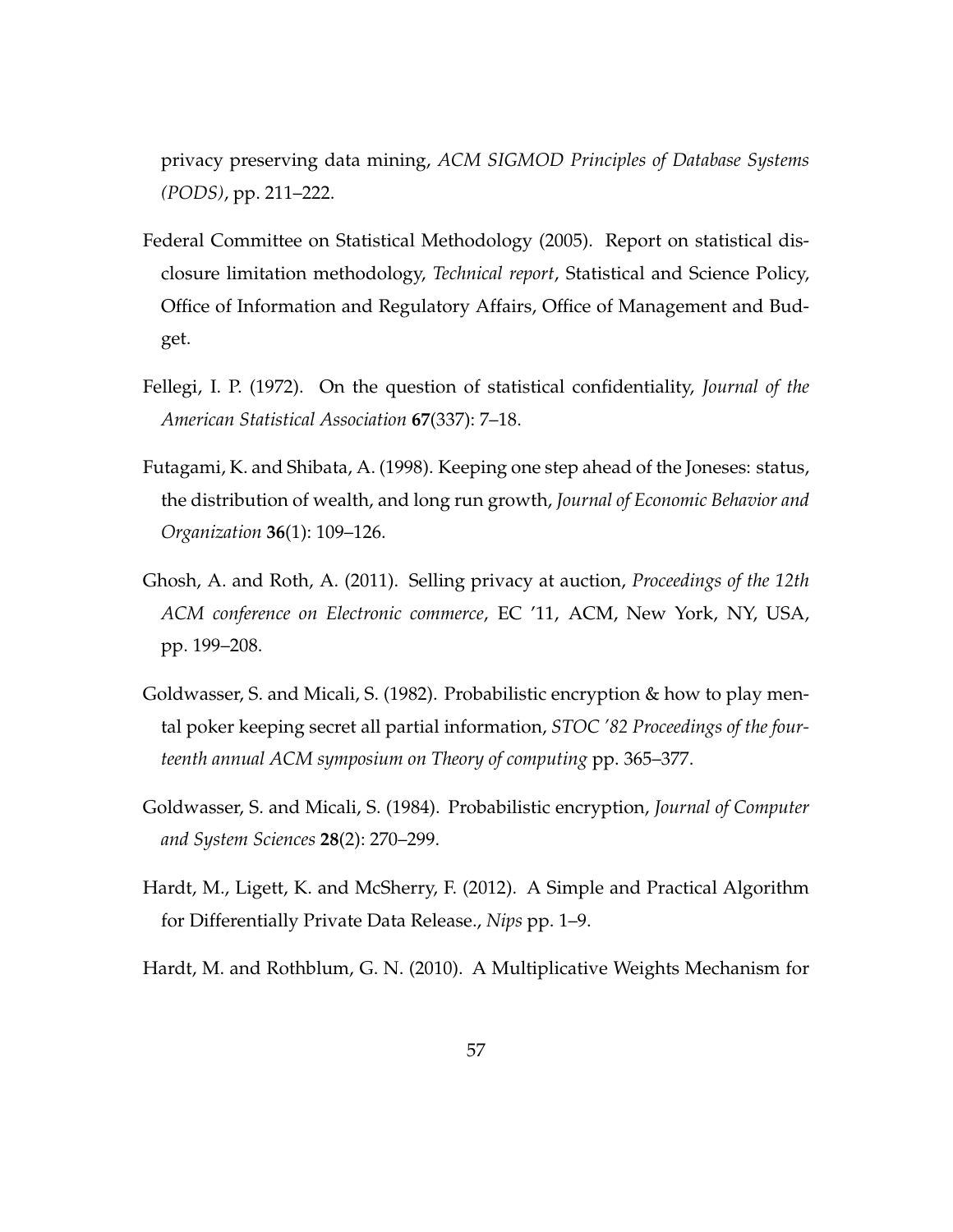Privacy-Preserving Data Analysis, *2010 IEEE 51st Annual Symposium on Foundations of Computer Science* pp. 61–70.

- Heffetz, O. and Ligett, K. (2014). Privacy and data-based research, *Journal of Economic Perspectives* **28**(2): 75–98.
- <span id="page-59-1"></span>Luttmer, E. F. P. (2005). Neighbors as negatives: relative earnings and well-being, *The Quarterly Journal of Economics* **120**(3): 963–1002.
- Machanavajjhala, A., Kifer, D., Gehrke, J. and Venkitasubramaniam, M. (2007). L-diversity: privacy beyond k-anonymity, *ACM Transactions on Knowledge Discovery from Data* **1**(1).
- Mas-Colell, A., Whinston, M. and Green, J. (1995). *Microeconomic theory*, Oxford student edition, Oxford University Press.
- McSherry, F. and Talwar, K. (2007). Mechanism design via differential privacy, *48th Annual IEEE Symposium on Foundations of Computer Science 2007 (FOCS '07)*, pp. 94–103.
- <span id="page-59-0"></span>Pollak, R. A. (1976). Interdependent preferences, *The American Economic Review* **66**(3): 309–320.
- Posner, R. A. (1981). The economics of privacy, *The American economic review* pp. 405–409.
- Postlewaite, A. (1998). The social basis of interdependent preferences, *European Economic Review* **42**(3-5): 779–800.
- Samuelson, P. A. (1954). The pure theory of public expenditure, *Review of Economics and Statistics* **37**: 387–389.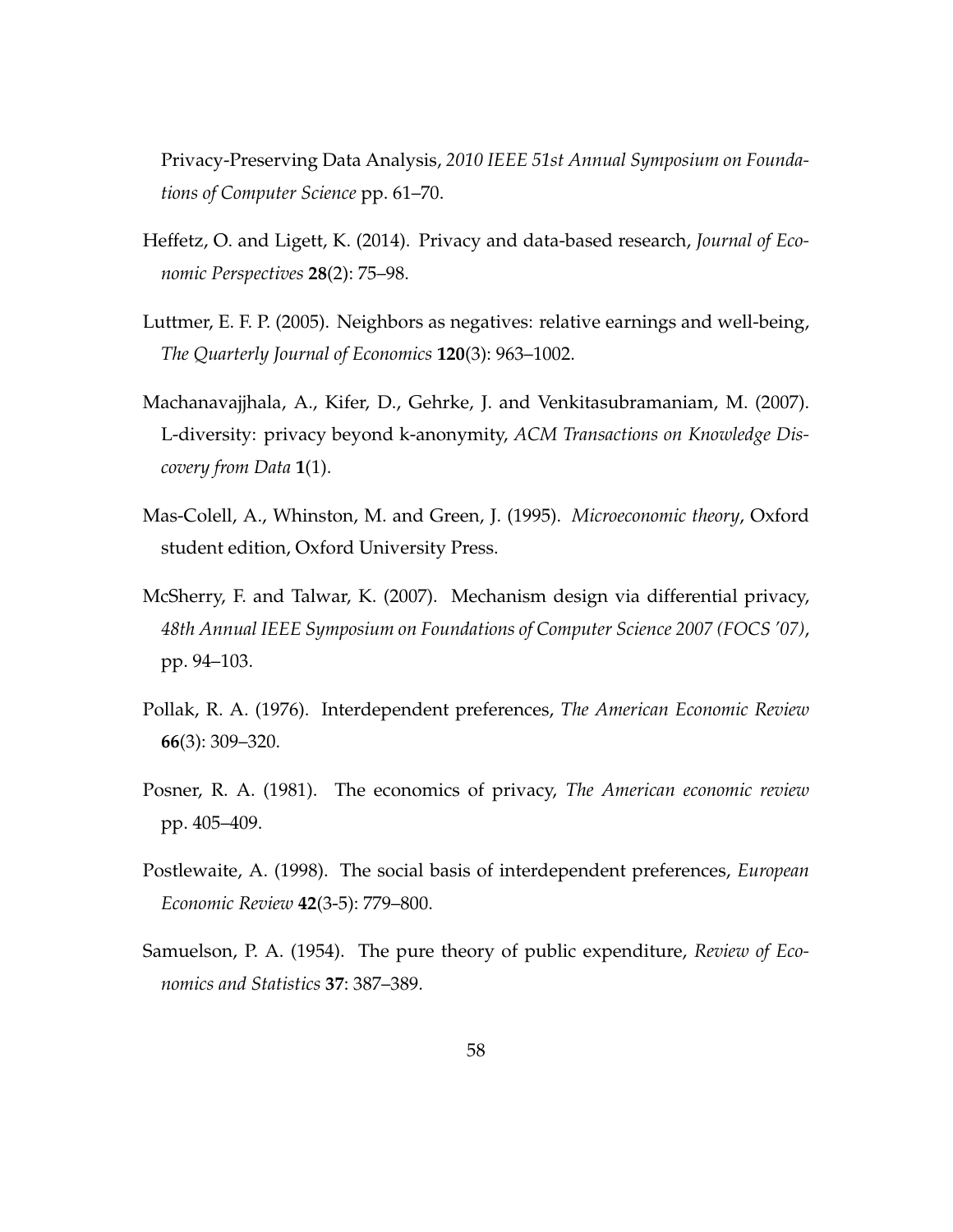- <span id="page-60-0"></span>Schmutte, I. M. (2016). Differentially private publication of data on wages and job mobility, *Statistical Journal of the IAOS* **32**(1): 81–92.
- Stigler, G. J. (1980). An introduction to privacy in economics and politics, *Journal of Legal Studies* **9**(4): 623–644.
- Sweeney, L. (2002). Achieving k-anonymity privacy protection using generalization and suppression, *International Journal on Uncertainty, Fuzziness and Knowledge-based Systems* **10**(5): 571–588.
- U.S. Code (1954). USC: title 13 Census.
- U.S. Code (2002). Confidential Information Protection and Statistical Efficency Act.
- Wasserman, L. and Zhou, S. (2010). A Statistical Framework for Differential Privacy, *Journal of the American Statistical Association* **105**(489): 375–389. ISSN: 0162- 1459, 1537-274X.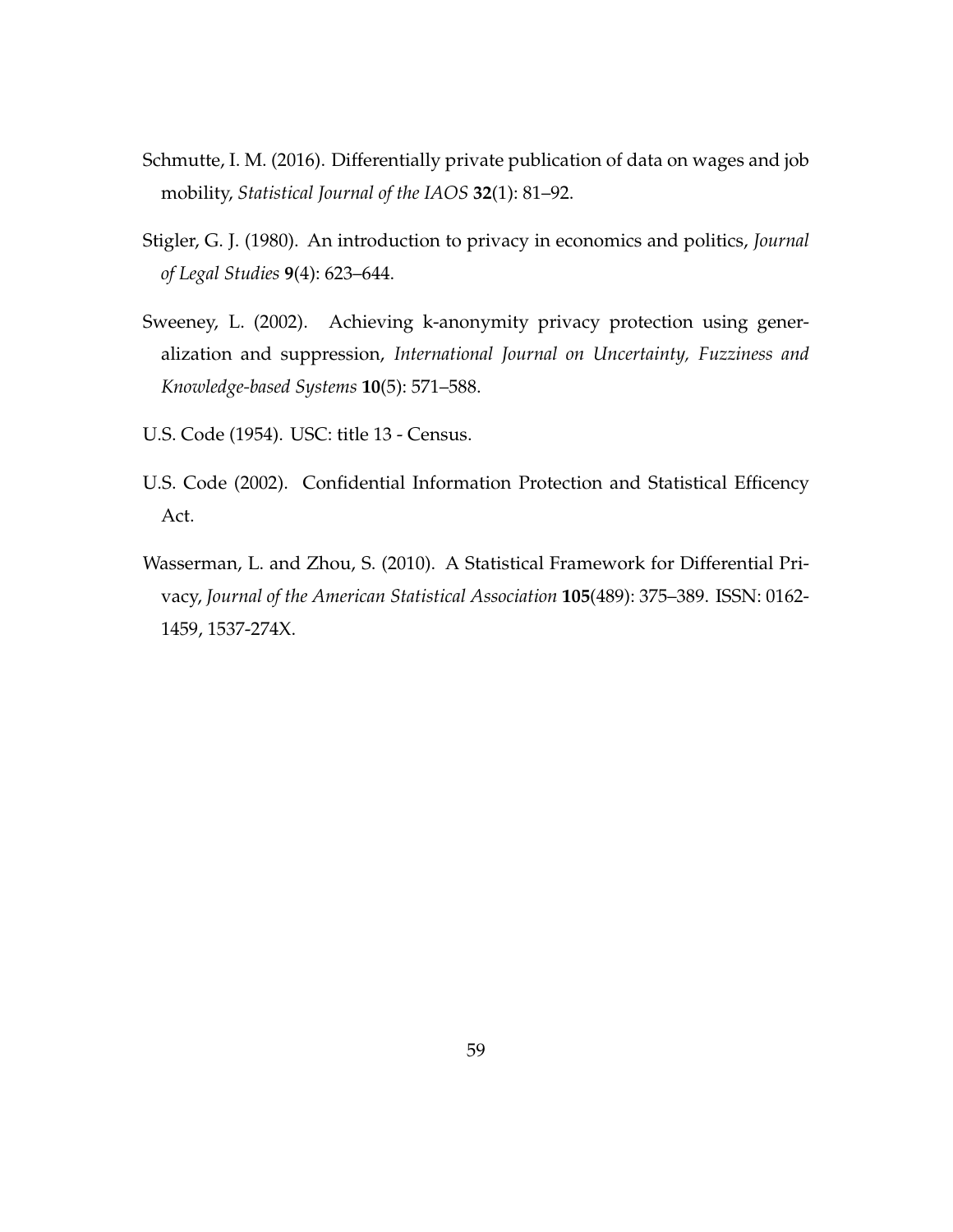# **APPENDIX**

# **A.1 Proofs Omitted from the Text**

**Proof of Theorem [1](#page-30-1) Proof.** Given a target accuracy α, corresponding to data quality level  $I = (1 - \alpha)$ , the private producer must procure confidential data with  $\varepsilon(I)$ units of privacy protection from a measure of  $H(I)$  individuals. Define

$$
p_{\varepsilon}^{VCG} = Q\left(\frac{H(I)}{N}\right).
$$

Note that  $p_{\varepsilon}^{VCG}$  is the disutility of privacy loss for the marginal participant in the VCG mechanism. The total cost of producing  $I = (1 - \alpha)$  using the VCG mechanism is equation [\(7\)](#page-27-0):

$$
C^{VCG}(I) = Q\left(\frac{H(I)}{N}\right)H(I)\varepsilon(I).
$$

Differentiating with respect to  $I$ 

$$
\frac{dC^{VCG}(I)}{dI} = Q\left(\frac{H(I)}{N}\right)H(I)\varepsilon'(I) + \left[Q\left(\frac{H(I)}{N}\right) + Q'\left(\frac{H(I)}{N}\right)\frac{H(I)}{N}\right]H'(I)\varepsilon(I).
$$

Comparison of the preceding marginal cost expressions establishes that  $0 < \frac{dC^L(I)}{dI} \le$  $\frac{dC^{VCG}(I)}{dI}$  for all *I*, since  $N \int_0^{Q(\frac{H(I)}{N})} F_\gamma(\gamma) d\gamma > 0$ ,  $H'(I) > 0$ , and  $Q'($   $) > 0$  The result in the theorem follows by using the private equilibrium equation for the market price of *I*, which is  $p_I$  in equation [\(3\)](#page-24-0),

$$
p_I = \bar{\eta} = \frac{dC^{VCG}(I^{VCG})}{dI}.
$$

### App. 1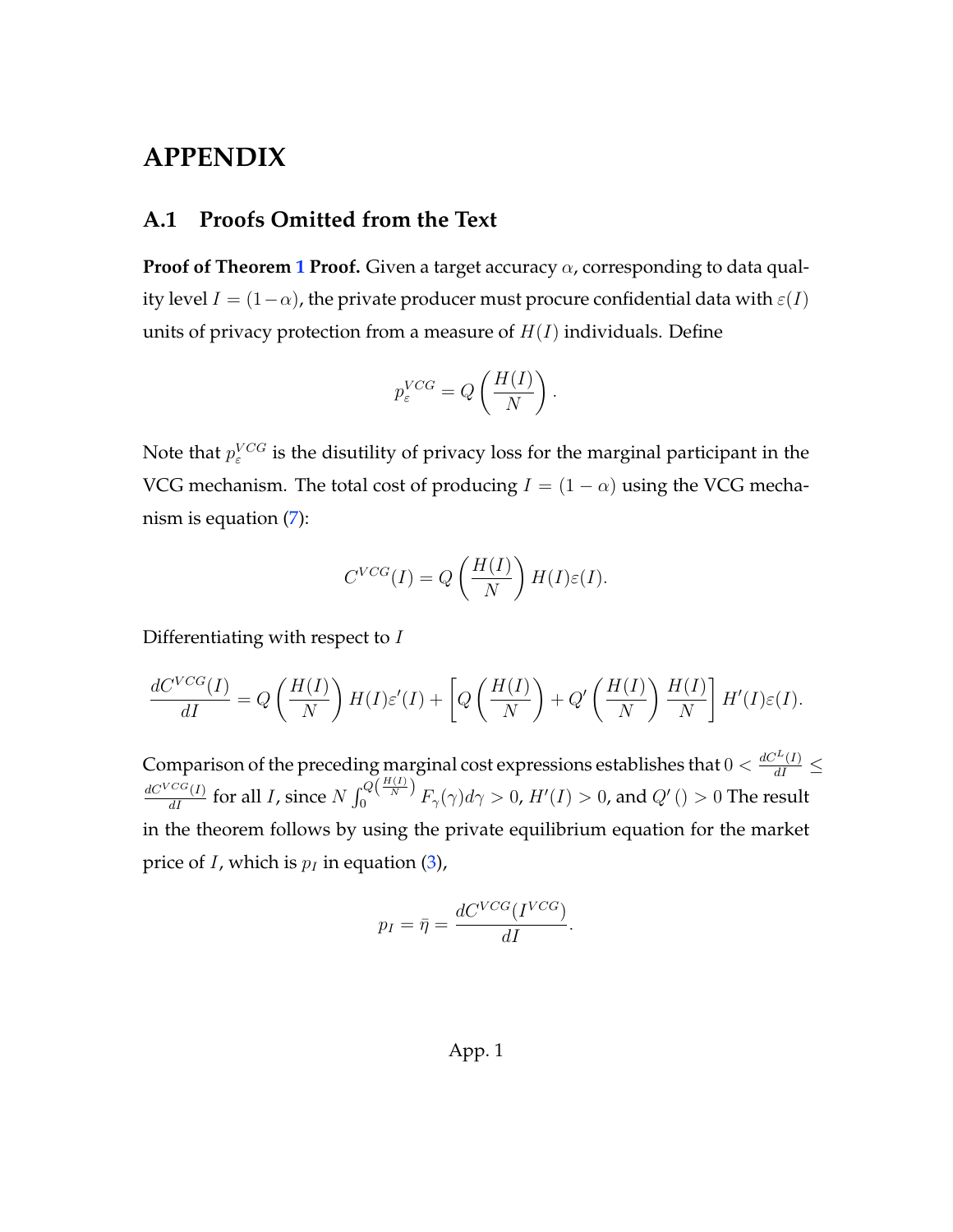Hence,  $I^{VCG}\leq I^0$ , since  $\sum_{i=1}^N \eta_i\geq \bar{\eta}$ , and the conditions on  $Q$  that imply  $\frac{d^2C^{VCG}(I)}{dI^2}\geq$  $0.$   $\blacksquare$ 

# **A.2 Translation of the Ghosh-Roth Model in Section [4](#page-21-0) to Our Notation**

In this appendix we show that the results in our Section [4,](#page-21-0) based on the definitions in the text using database histograms and normalized queries, are equivalent to the results in [Ghosh and Roth](#page-58-1) [\(2011\)](#page-58-1). In what follows, definitions and theorems tagged GR refer to the original Ghosh and Roth (GR, hereafter) paper. Untagged definitions and theorems refer to our results in the text.

GR model a database  $D \in \{0,1\}^n$  where there is a single bit,  $b_i$ , taking values in  $\{0, 1\}$  for a population of individuals  $i = 1, \ldots, n$ . In GR-Definition 2.1, they define a query release mechanism  $A\left( D\right)$ , a randomized algorithm that maps  $\left\{ 0,1\right\} ^{n}\rightarrow\mathbb{R}$ , as  $\varepsilon_i$ -differentially private if for all measurable subsets S of  $\mathbb R$  and for any pair of databases D and  $D^{(i)}$  such that  $H(D, D^{(i)}) = 1$ 

$$
\frac{\Pr\left[A\left(D\right) \in S\right]}{\Pr\left[A\left(D^{(i)}\right) \in S\right]} \le e^{\varepsilon_i}
$$

where  $H(D, D^{(i)})$  is the Hamming distance between D and  $D^{(i)}$ .

Notice that this is not the standard definition of  $\varepsilon$ -differential privacy, which they take from [Dwork et al.](#page-57-0) [\(2006\)](#page-57-0), because a "worst-case" extremum is not included. The parameter  $\varepsilon_i$  is specific to individual i. The amount of privacy loss algorithm  $A$  permits for individual  $i$ , whose bit  $b_i$  is the one that is toggled in  $D^{(i)}$ , is potentially different from the privacy loss allowed for individual  $j \neq i$ , whose privacy loss may be  $\varepsilon_j > \varepsilon_i$  from the same algorithm. In this case individual j could also achieve  $\varepsilon_i$ -differentially privacy if the parameter  $\varepsilon_i$  were substituted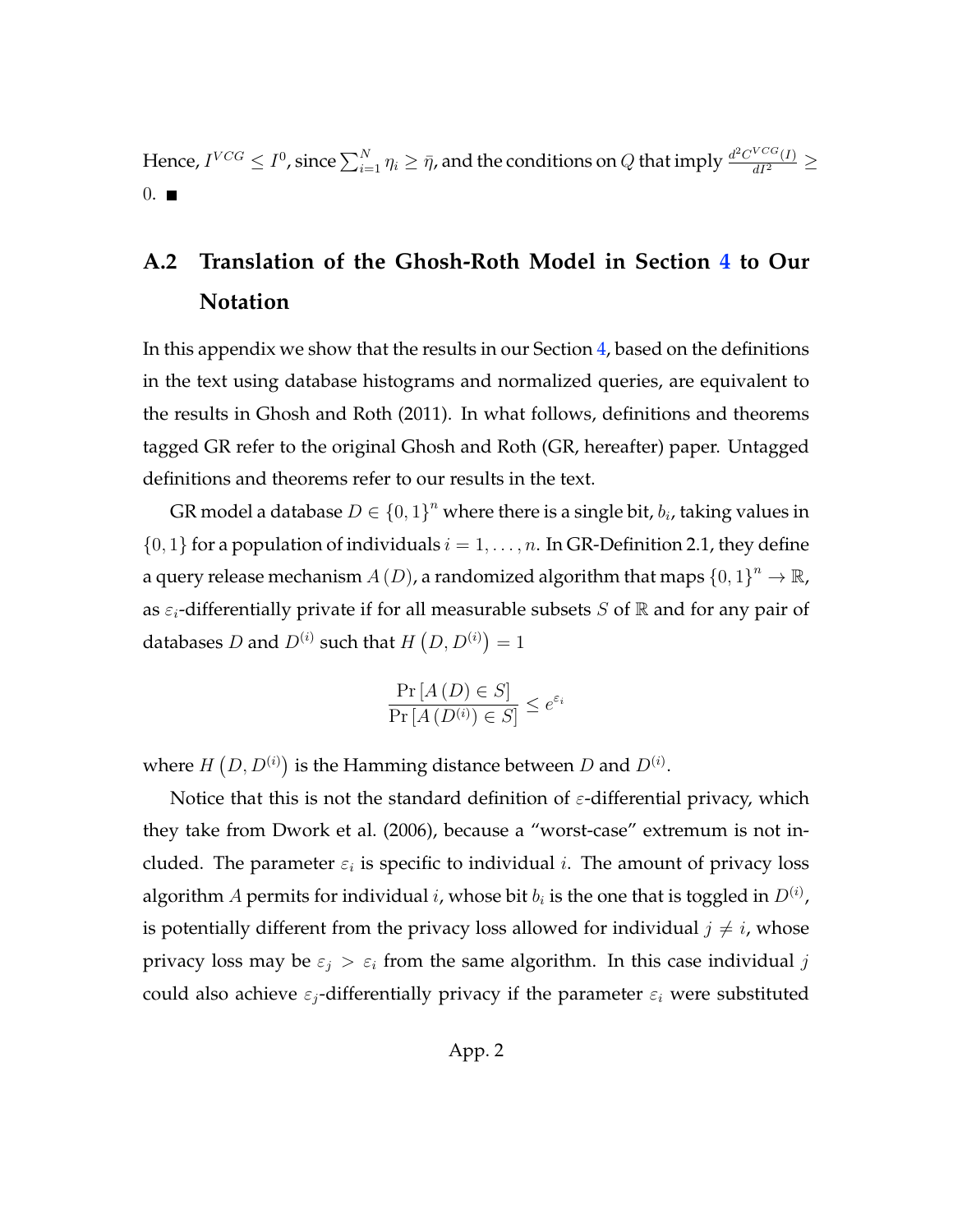for  $\varepsilon_j$ . To refine this definition so that it also corresponds to an extremum with respect to each individual, GR-Definition 2.1 adds the condition that algorithm  $A$ is  $\varepsilon_i$ -minimally differentially private with respect to individual i if

$$
\varepsilon_i = \arg\inf_{\varepsilon} \left\{ \frac{\Pr\left[A\left(D\right) \in S\right]}{\Pr\left[A\left(D^{(i)}\right) \in S\right]} \leq e^{\varepsilon} \right\},\,
$$

which means that for individual  $i$ , the level of differential privacy afforded by the algorithm  $A(D)$  is the smallest value of  $\varepsilon$  for which algorithm A achieves  $\varepsilon$ differential privacy for individual *i*. In GR  $\varepsilon_i$ -differentially private always means  $\varepsilon_i$ -minimally differentially private.

GR-Fact 1 (stated without proof, but see [Dwork and Roth](#page-57-1) [\(2014,](#page-57-1) p. 42-43 ) for a proof) says that  $\varepsilon_i$ -minimal differential privacy composes. That is, if algorithm  $A(D)$  is  $\varepsilon_i$ -minimally differentially private,  $T \subset \{1, \ldots, n\}$ , and  $D, D^{(T)} \in \{0, 1\}^n$ with  $H\left( D,D^{(T)}\right) =\left\vert T\right\vert$ , then

$$
\frac{\Pr\left[A\left(D\right) \in S\right]}{\Pr\left[A\left(D^{\left(T\right)}\right) \in S\right]} \le e^{\left\{\sum_{i \in T} \varepsilon_{i}\right\}},
$$

where  $D^{(T)}$  differs from D only on the indices in T.

In the population, the statistic of interest is an unnormalized query

$$
s = \sum_{i=1}^{n} b_i.
$$

The  $\varepsilon_i$ -minimally differentially private algorithm  $A(D)$  delivers an output  $\hat{s}$  that is a noisy estimate of  $s$ , where the noise is induced by randomness in the query release mechanism embedded in A. Each individual in the population when offered a payment  $p_i > 0$  in exchange for the privacy loss  $\varepsilon_i > 0$  computes an individual privacy cost equal to  $v_i \varepsilon_i$ , where  $v_i > 0$ , where  $p \equiv (p_1, \ldots, p_n) \in \mathbb{R}^n_+$  and  $v \equiv$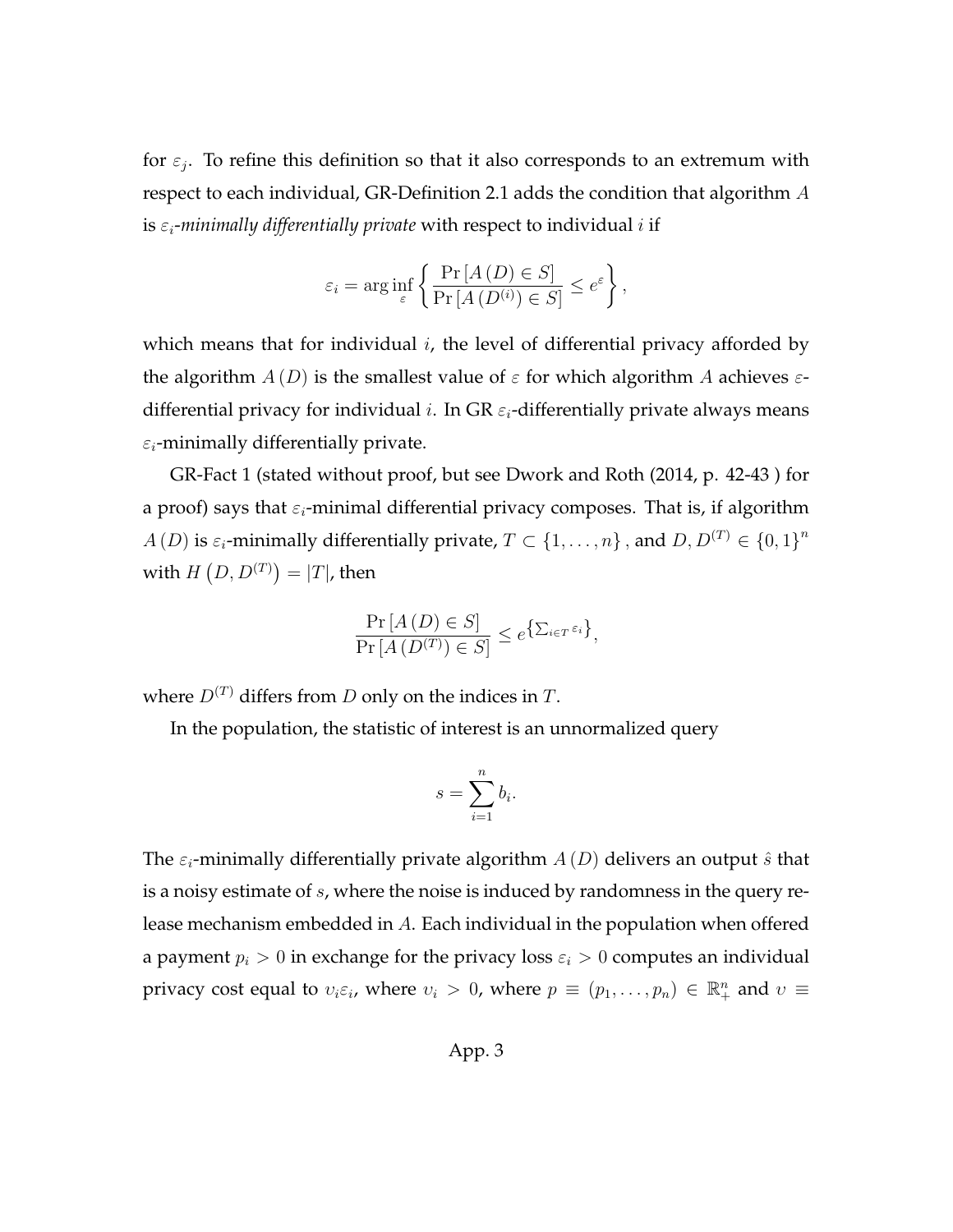$(v_1,\ldots,v_n)\in\mathbb{R}^n_+.$ 

GR define a mechanism  $M$  as a function that maps  $\mathbb{R}^n_+ \times \{0,1\}^n \to \mathbb{R} \times \mathbb{R}^n_+$ using an algorithm  $A(D)$  that is  $\varepsilon_i(v)$ -minimally differentially private to deliver a query response  $\hat{s} \in \mathbb{R}$  and a vector of payments  $p(v) \in \mathbb{R}_+^n$ . GR-Definition 2.4 defines individually rational mechanisms. GR-Definition 2.5 defines dominantstrategy truthful mechanisms. An individually rational, dominant-strategy truthful mechanism M provides individual i with utility  $p_i(v) - v_i \varepsilon_i(v) \geq 0$  and  $p_i(v) - v_i \varepsilon_i(v) \geq p_i(v^{\varepsilon_i}, v'_i) - v_i \varepsilon_i(v^{\varepsilon_i}, v'_i)$  for all  $v'_i \in \mathbb{R}^n_+$ , where  $v^{\varepsilon_i}$  is the vector  $v$  with element  $v_i$  removed.

GR define  $\left(k,\frac{1}{3}\right)$ -accuracy in GR-Definition 2.6 using the deviation  $\left|\hat{s}-s\right|$  from the output  $\hat{s}$  produced by algorithm  $A(D)$  using mechanism M as

$$
\Pr\left[|\hat{s} - s| \le k\right] \ge \left(1 - \frac{1}{3}\right)
$$

where we have reversed the direction of the inequalities and taken the complementary probability to show that this is the unnormalized version of our Definition [3](#page-21-1) for a query sequence of length 1. GR also define the normalized query accuracy level as  $\alpha$ , which is identical to our usage in Definition [3.](#page-21-1)

GR-Theorem 3.1 uses the GR definitions of  $\varepsilon_i$ -minimal differential privacy,  $(k, \frac{1}{3})$ -accuracy, and GR-Fact 1 composition to establish that any differentially private mechanism  $M$  that is  $\left(\frac{\alpha n}{4}\right)$  $\frac{\nu n}{4}$ ,  $\frac{1}{3}$  $\frac{1}{3}$ )-accurate must purchase privacy loss of at least  $\varepsilon_i \geq \frac{1}{\alpha_i}$  $\frac{1}{\alpha n}$  from at least  $H \geq (1-\alpha) \, n$  individuals in the population. GR-Theorem 3.3 establishes the existence of a differentially private mechanism that is  $\left(\frac{1}{2} + \ln 3\right) \alpha n$ accurate and selects a set of individuals  $H \subset \{1, \ldots, n\}$  with  $\varepsilon_i = \frac{1}{\alpha_i}$  $\frac{1}{\alpha n}$  for all  $i \in H$ and  $|H| = (1 - \alpha) n$ .

In order to understand the implications of GR-Theorems 3.1 and 3.3 and our arguments about the public-good properties of differential privacy, consider the ap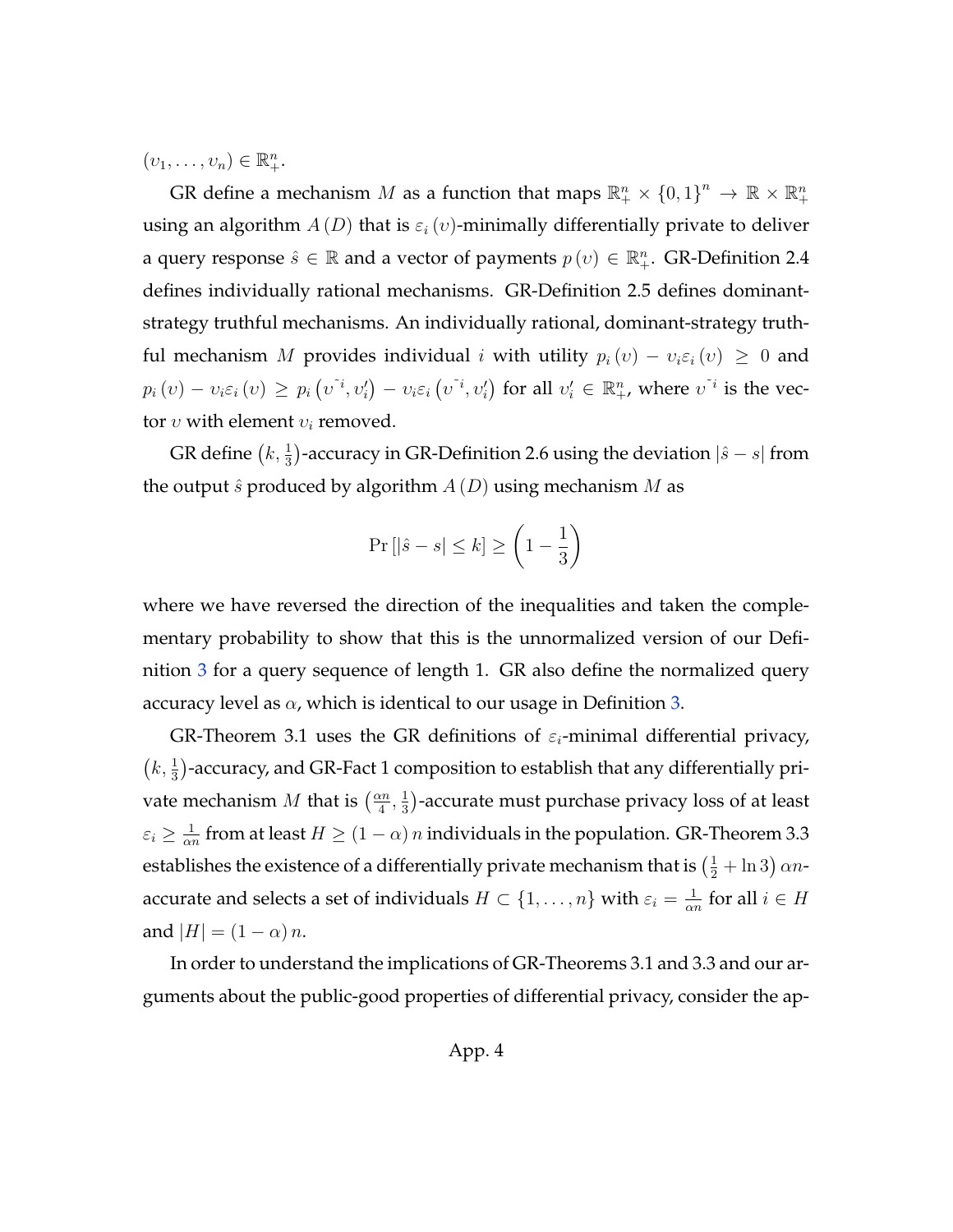plication of GR-Definition 2.3 (Lap  $(\sigma)$  noise addition) to construct an  $\varepsilon$ -differentially private response to the counting query based on GR-Theorem 3.3 with  $|H| =$  $(1 - \alpha)$  *n* and the indices ordered such that  $H = \{1, \ldots, |H|\}$ . Assume, as we do in Theorem [1](#page-30-1) and as GR do in their proof of GR-Theorem 3.3, that  $n$  is sufficiently large that we can ignore the difference between  $(1 - \alpha) n$  and ceil  $((1 - \alpha) n)$ . The resulting answer from the query response mechanism is

$$
\hat{s} = \frac{1}{N} \left[ \sum_{i=1}^{H} b_i + \frac{\alpha N}{2} \right] + \text{Lap} \left( \frac{1}{\varepsilon} \right),
$$

which is equation  $(5)$  in the text. Because of GR-Theorem 3.3, we can use a common  $\varepsilon = \frac{1}{\alpha}$  $\frac{1}{\alpha n}$  in equation [\(5\)](#page-26-0).

If this were not true, then we would have to consider query release mechanisms that had different values of  $\varepsilon$  for each individual in the population and therefore the value that enters equation  $(5)$  would be much more complicated. To ensure that each individual in H received  $\varepsilon_i$ -minimally differential privacy, the algorithm would have to use the smallest  $\varepsilon_i$  that the algorithm produced. In addition, the FairQuery and MinCostAuction algorithms described next would not work because they depend upon being able to order the cost functions  $v_i \varepsilon_i$  by  $v_i$ , which is not possible unless  $\varepsilon_i$  is a constant or  $v_i$  and  $\varepsilon_i$  are perfectly positively correlated. Effectively, GR-Theorem 3.3 proves that achieving  $(\alpha, \beta)$ -accuracy with  $\varepsilon$ differential privacy requires a mechanism in which everyone who sells a data-use right gets the best protection (minimum  $\varepsilon_i$  over all  $i \in H$ ) offered to anyone in the analysis sample. If a modification of the algorithm results in a lower minimum  $\varepsilon_i$ , everyone who opts into the new algorithm receives this improvement. In addition, we argue in the text that when such mechanisms are used by a government agency they are also non-excludable because exclusion from the database violates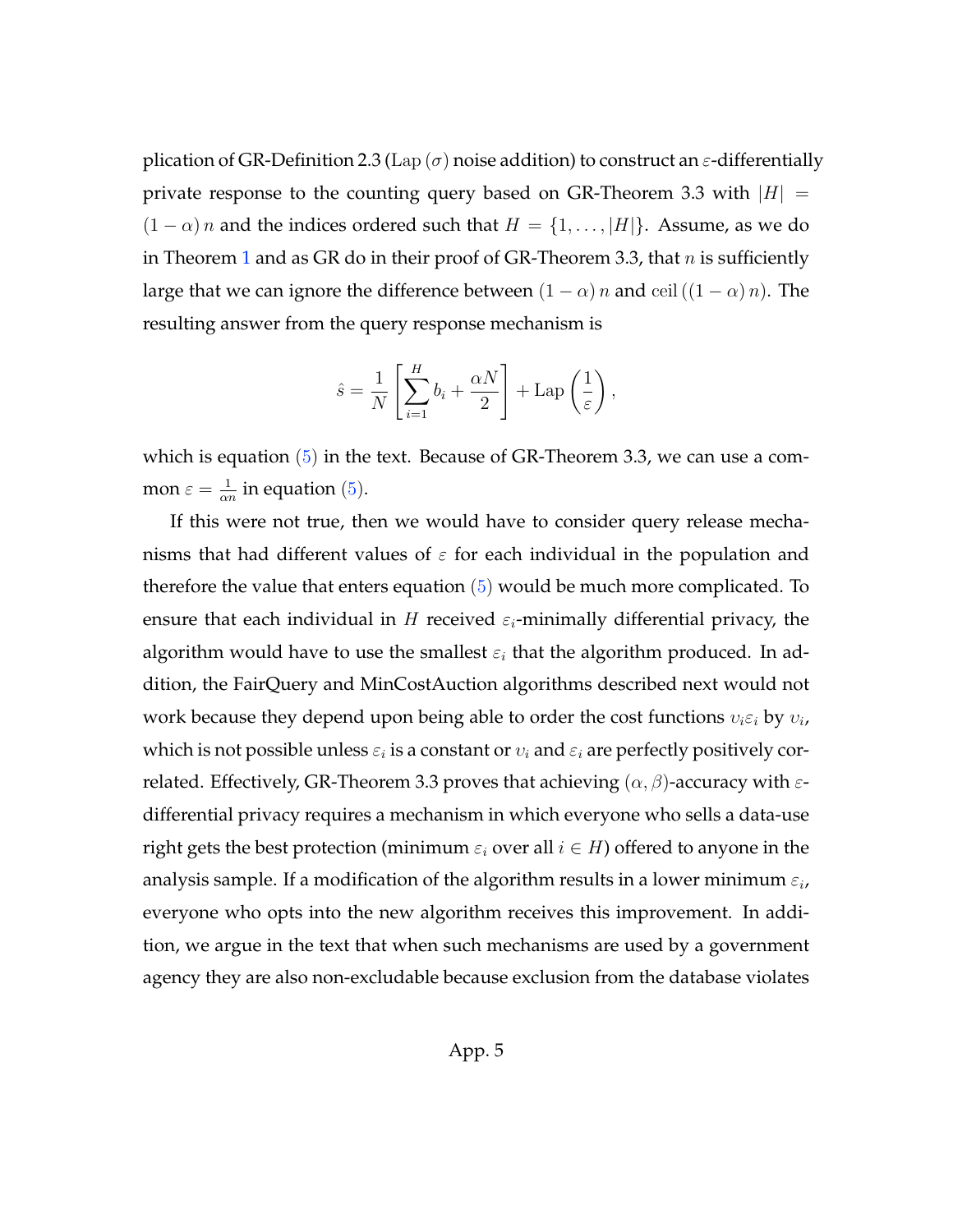equal protection provisions of the laws that govern these agencies.

Next, GR analyze algorithms that achieve  $O(an)$ -accuracy by purchasing exactly  $\frac{1}{\alpha n}$  units of privacy loss from exactly  $(1 - \alpha) n$  individuals. Their algorithms *FairQuery* and *MinCostAuction* have the same basic structure:

- Sort the individuals in increasing order of their privacy cost,  $v_1 \le v_2 \le \ldots \le v_n$  $v_n$ .
- Find the cut-off value  $v_k$  that either exhausts a budget constraint (FairQuery) or meets an accuracy constraint (MinCostAuction).
- Assign the set  $H = \{1, \ldots, k\}$ .
- Calculate the statistic  $\hat{s}$  using a differentially private algorithm that adds Laplace noise with just enough dispersion to achieve the required differential privacy for the privacy loss purchased from the members of  $H$ .
- Pay all members of H the same amount, a function of  $v_{k+1}$ ; pay all others nothing.

To complete the summary of GR, we note that GR-Theorem 4.1 establishes that FairQuery is dominant-strategy truthful and individually rational. GR-Proposition 4.4 establishes that FairQuery maximizes accuracy for a given total privacy purchase budget in the class of all dominant-strategy truthful, individually rational, envy-free, fixed-purchase mechanisms. GR-Proposition 4.5 proves that their algorithm MinCostAuction is a VCG mechanism that is dominant-strategy truthful, individually rational and  $O(\alpha n)$ -accurate. GR-Theorem 4.6 provides a lower bound on the total cost of purchasing k units of privacy of  $kv_{k+1}$  GR-Theorem 5.1 establishes that for  $v \in \mathbb{R}^n_+$ , no individually rational mechanism can protect the privacy of valuations  $v$  with  $\left(k,\frac{1}{3}\right)$ -accuracy for  $k<\frac{n}{2}$ .

App. 6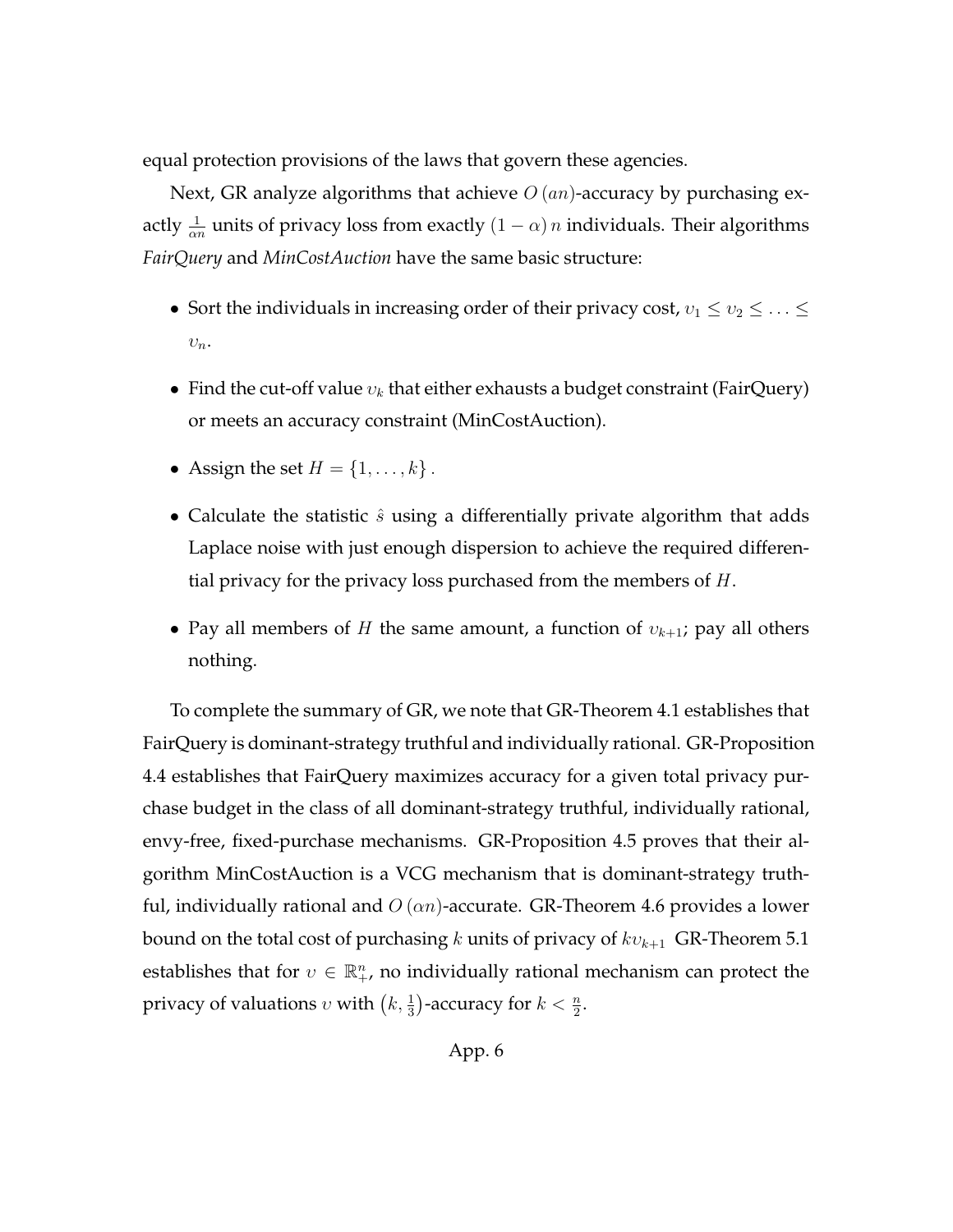In our application of GR, we use  $N$  as the total population. Our  $\gamma_i$  is identical to the GR  $v_i$ . We define the query as a normalized query, which means that query accuracy is defined in terms of  $\alpha$  instead of k; hence, our implementation of the VCG mechanism achieves  $(\alpha, \frac{1}{3})$ -accuracy rather than  $(\alpha N, \frac{1}{3})$ -accuracy. We define the individual amount of privacy loss in the same manner as GR.

# <span id="page-67-0"></span>**A.3 Properties of the Indirect Utility Function in Section [5](#page-30-0)**

We specify the indirect utility function for a given consumer as

$$
v_i\left(y_i, \varepsilon, I, y^{\tilde{i}}, p\right) = -\sum_{\ell=1}^L \xi_\ell \ln p_\ell + \ln y_i - \gamma_i \left(1 + \ln y_i - \operatorname{E}\left[\ln y_i\right]\right) \varepsilon + \eta_i \left(1 + \ln y_i - \operatorname{E}\left[\ln y_i\right]\right) I
$$

where  $(\gamma_i, \eta_i) > 0, \, \xi_\ell > 0, \, \sum_{\ell=1}^L \xi_\ell = 1$  and  $\mathrm{E}\left[ \ln y_i \right] = \frac{1}{N} \sum_{i=1}^N y_i$ . To establish that this is an indirect utility function for a rational preference relation, we prove that the vector v is homogeneous of degree zero in  $(p, y)$ , nonincreasing in p, strictly increasing in y, quasiconvex in  $(p, y)$ , and continuous in  $(p, y)$ .

To prove that  $v_i\left( y_i, I, \phi, y, p \right)$  is homogeneous of degree zero in  $(p, y)$ , note that for all  $\lambda > 0$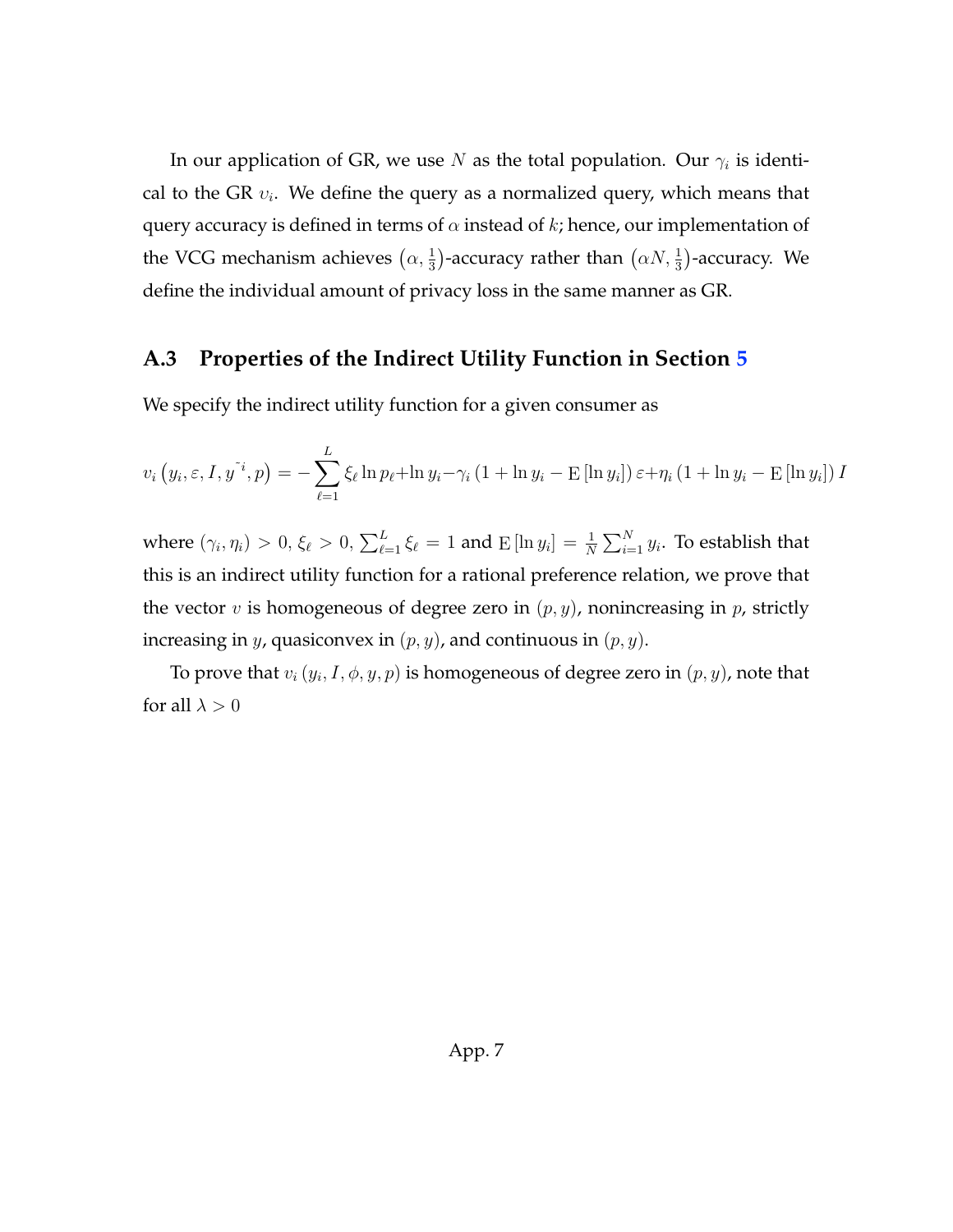$$
v_i(\lambda y_i, \varepsilon, I, \lambda y^{\tilde{i}}, \lambda p) = -\sum_{\ell=1}^L \xi_{\ell} \ln(\lambda p_{\ell}) + \ln(\lambda y_i) - \gamma_i (1 + \ln(\lambda y_i) - \text{E} [\ln \lambda y_i]) \varepsilon
$$
  
+  $\eta_i (1 + \ln(\lambda y_i) - \text{E} [\ln \lambda y_i]) I$   
=  $-\sum_{\ell=1}^L \xi_{\ell} \ln \lambda - \sum_{\ell=1}^L \xi_{\ell} \ln p_{\ell} + \ln \lambda + \ln y_i$   
 $-\gamma_i (1 + \ln \lambda + \ln y_i - \text{E} [\ln \lambda] - \text{E} [\ln y_i]) \varepsilon$   
 $+\eta_i (1 + \ln \lambda + \ln y_i - \text{E} [\ln \lambda] - \text{E} [\ln y_i]) I$   
=  $-\sum_{\ell=1}^L \xi_{\ell} \ln p_{\ell} + \ln y_i - \gamma_i (1 + \ln y_i - \text{E} [\ln y_i]) \varepsilon$   
 $+\eta_i (1 + \ln y_i - \text{E} [\ln y_i]) I$   
=  $v_i (y_i, \varepsilon, I, y^{\tilde{i}}, p)$  (29)

since  $\sum \xi_\ell = 1$  and  $\ln \lambda = \mathrm{E} [\ln \lambda]$ . Since homogeneity of degree zero holds for every  $v_i$ , it holds for  $v$ .

For all  $\lambda > 1$ 

$$
v_i (y_i, \varepsilon, I, y^{\tilde{i}}, \lambda p) = -\ln \lambda - \sum_{\ell=1}^L \xi_\ell \ln p_\ell + \ln y_i - \gamma_i (1 + \ln y_i - \text{E}[\ln y_i]) \varepsilon
$$
  
+ 
$$
\eta_i (1 + \ln y_i - \text{E}[\ln y_i]) I
$$
  

$$
< - \sum_{\ell=1}^L \xi_\ell \ln p_\ell + \ln y_i - \gamma_i (1 + \ln y_i - \text{E}[\ln y_i]) \varepsilon
$$
  
+ 
$$
\eta_i (1 + \ln y_i - \text{E}[\ln y_i]) I
$$
  
= 
$$
v_i (y_i, \varepsilon, I, y^{\tilde{i}}, p)
$$

since  $\lambda > 1$ ,  $\xi_{\ell} > 0$  for all  $\ell$  and  $\sum \xi_{\ell} = 1$ . Therefore, v is nondecreasing in  $p$ .

# App. 8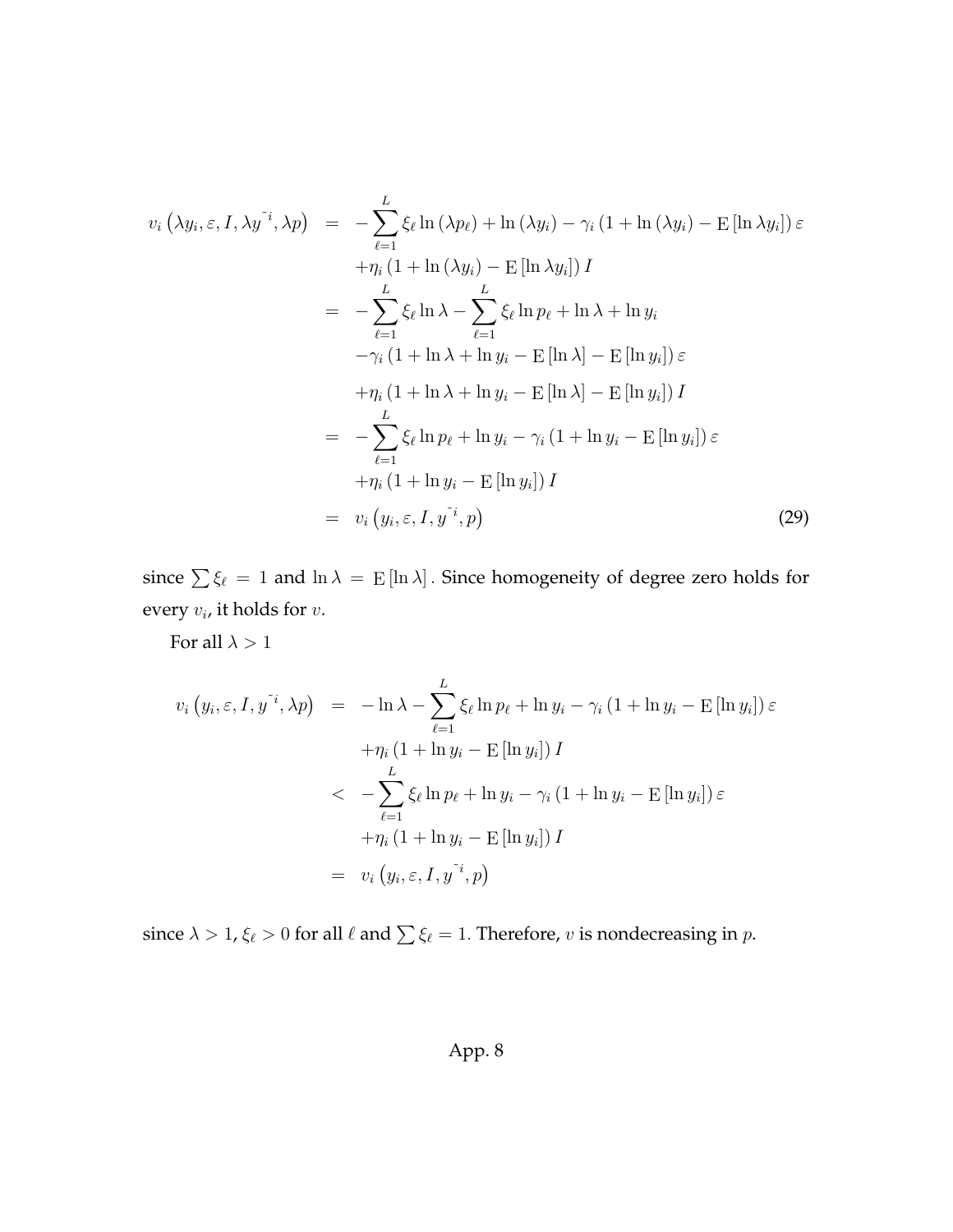For all  $\lambda > 1$ 

$$
v_i(\lambda y_i, \varepsilon, I, \lambda y^{\tilde{i}}, p) = -\sum_{\ell=1}^L \xi_\ell \ln p_\ell + \ln(\lambda y_i) - \gamma_i (1 + \ln(\lambda y_i) - \text{E} [\ln \lambda y_i]) \varepsilon
$$
  
+  $\eta_i (1 + \ln(\lambda y_i) - \text{E} [\ln \lambda y_i]) I$   
=  $-\sum_{\ell=1}^L \xi_\ell \ln p_\ell + \ln \lambda + \ln y_i$   
 $-\gamma_i (\ln \lambda + \ln y_i - \text{E} [\ln \lambda] - \text{E} [\ln y_i]) \varepsilon$   
+  $\eta_i (\ln \lambda + \ln y_i - \text{E} [\ln \lambda] - \text{E} [\ln y_i]) I$   
>  $v_i (y_i, \varepsilon, I, y^{\tilde{i}}, p)$ 

since  $\lambda > 1$  and  $\ln \lambda =$   $E[\ln \lambda]$ . Therefore, v is strictly increasing in y.

To prove quasiconvexity in  $(p,y)$ , consider  $(p,y)$  and  $(p',y')$  such that  $v_i$   $\left(y_i,\varepsilon, I, y^{\varepsilon i}, p\right) \leq$  $\bar v$  and  $v_i\left(y'_i,\varepsilon, I, y^{\tilde{\imath}i\prime},p'\right)\,\leq\,\bar v$  for all  $i.$  For any  $\lambda\,\in\,[0,1]$  let  $(p'',y'')\,=\,\lambda\,(p,y)\,+\,1$  $(1 - \lambda)(p', y')$ . Then,

$$
v_i (y_i'', \varepsilon, I, y^{\tilde{\iota}w}, p'') = -\sum_{\ell=1}^L \xi_\ell \ln (\lambda p_\ell + (1 - \lambda) p'_\ell) + \ln (\lambda y_i + (1 - \lambda) y'_i)
$$
  

$$
-\gamma_i (1 + \ln (\lambda y_i + (1 - \lambda) y'_i) - \operatorname{E} [\ln (\lambda y_i + (1 - \lambda) y'_i)]) \varepsilon
$$
  

$$
+\eta_i (1 + \ln (\lambda y_i + (1 - \lambda) y'_i) - \operatorname{E} [\ln (\lambda y_i + (1 - \lambda) y'_i)]) I
$$
  

$$
\leq \overline{v}
$$

by the concavity of  $ln(x)$ .

Continuity in  $(p, y)$  follows from the continuity of  $\ln(x)$ . Therefore, v is a vector of proper indirect utility functions.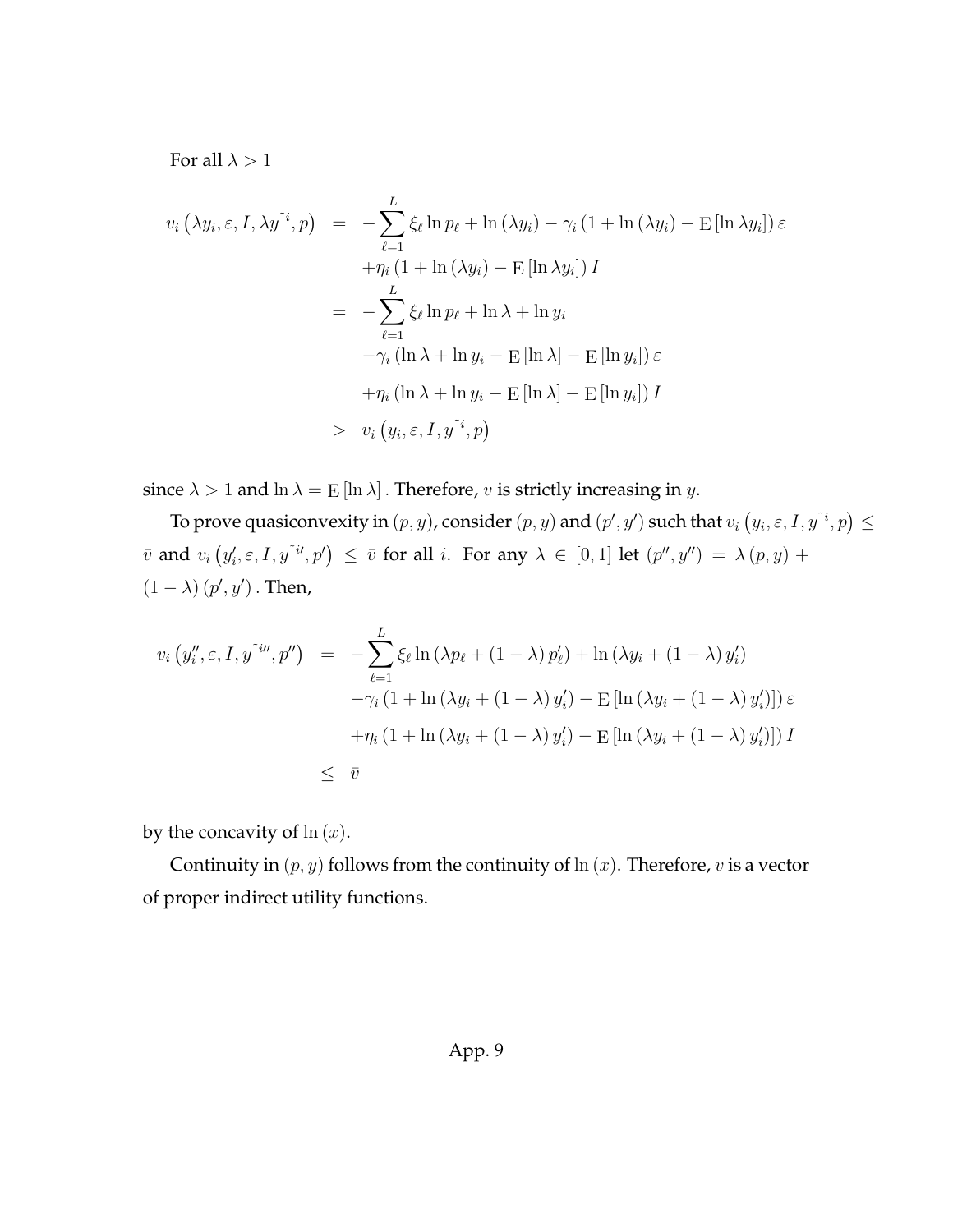# <span id="page-70-0"></span>**A.4 The Multiplicative Weights Exponential Mechanism Algorithm**

We provide a complete description of the MWEM mechanism based on the presentation in [Hardt, Ligett and McSherry](#page-58-0) [\(2012\)](#page-58-0), henceforth HLM.

To maintain consistency with the presentation in Sections [3](#page-16-0) and [5,](#page-30-0) we present the MWEM algorithm using an unnormalized histogram to represent both the confidential and synthetic databases, and normalized linear queries operating on both the confidential and synthetic databases. This represents a departure from the original presentation by HLM, which they give using an unnormalized histogram and unnormalized queries. All symbols in the algorithm described below have the same meaning as in our main text.

#### **Algorithm** *Multiplicative Weights Exponential Mechanism*

- **Input:** An unnormalized histogram, x, from a database whose elements have cardinality  $|\chi|$ ; number of records in the original database,  $||x||_1 = N$ ; differential privacy parameter  $\varepsilon > 0$ ; a number, T, of iterations; a list of allowable normalized linear queries  $Q \subseteq \mathcal{F}$  with cardinality  $|Q|$ . Each normalized linear query,  $f(x) \equiv \frac{1}{N} m^T x$  where  $m \in [-1, 1]^N$ .
- 1. Set the Laplace scale parameter:  $\sigma = 2T/\varepsilon$ .
- 2. Initialize the synthetic database:  $\tilde{x}_0 = \frac{N}{|x|}$  $\frac{N}{|\chi|} u_{|\chi|}$ , where  $u_{|\chi|}$  is the unit vector of length  $|\chi|$ .
- 3. Initialize a probability distribution over  $\mathcal{Q}$ :  $p_0 = \frac{1}{|\mathcal{Q}|} u_{|\mathcal{Q}|}$ .
- 4. **for**  $t \leftarrow 1$  **to**  $T$
- 5. **for** each  $f \in \mathcal{Q}$
- 

6. Define score  $s(x, f) \leftarrow |N(f(\tilde{x}_{i-1}) - f(x))|$ .

- 7. Define  $r(f) \leftarrow \exp(\varepsilon \times s(x, f)/4T)$ .
- 8. **end for**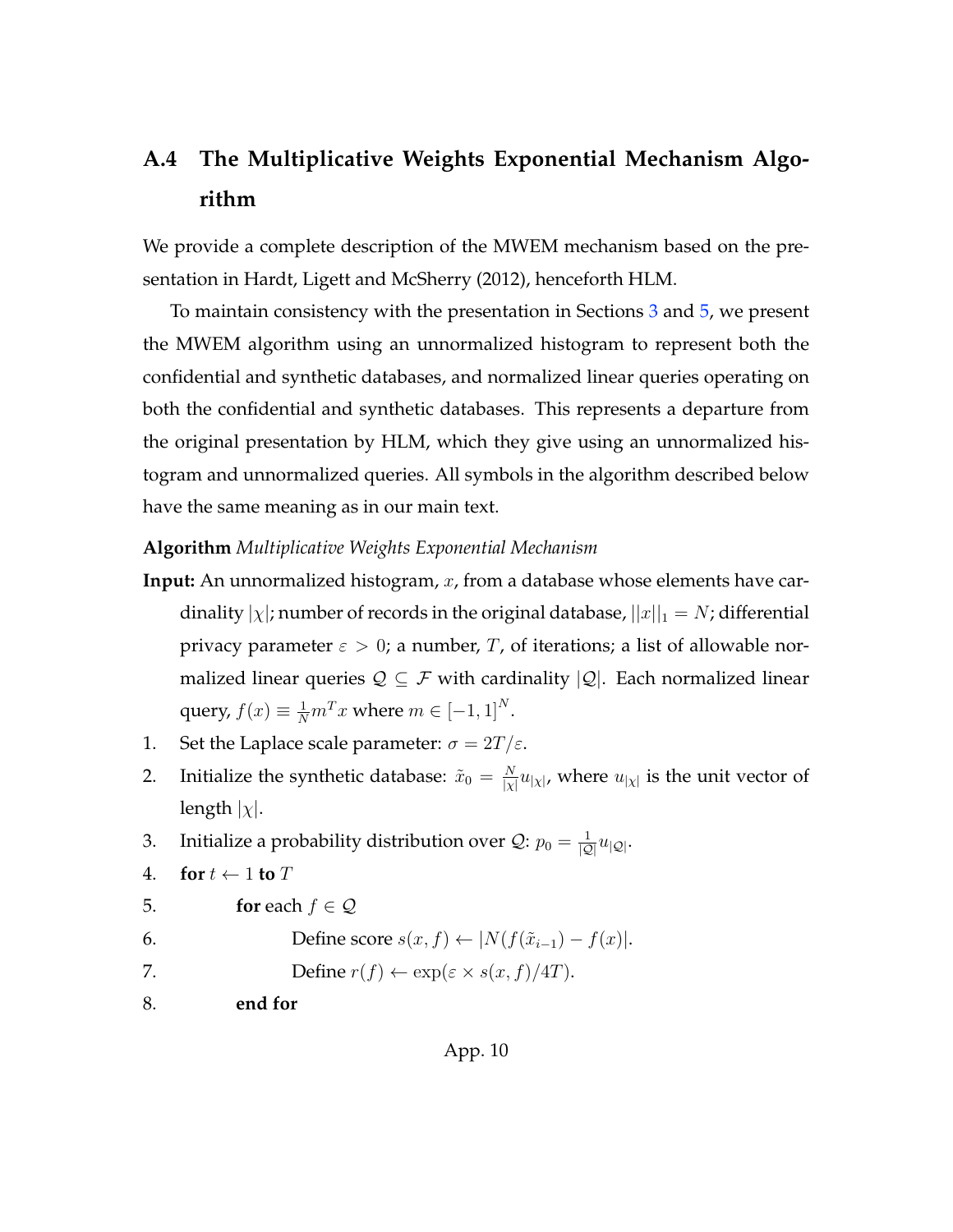9. Update:  $p_t \leftarrow [r(f)]_{f \in \mathcal{Q}}$ . 10. Normalize:  $p_t \leftarrow \frac{p_t}{||p_t||_1}$ . 11. Sample  $f_t$  from  $\mathcal Q$  given probability distribution  $d_t$  over  $\mathcal Q$  (This is the exponential mechanism component). 12. Sample  $A_t$  from Lap( $\sigma$ ). 13. Compute the noisy answer to  $f_t$  using the original database,  $\hat{a}_t \leftarrow$  $f_t(x) + A_t$ . (This is the Laplace mechanism component). 14. Compute the answer to  $f_t$  using the synthetic database,  $\tilde{a}_t \leftarrow f_t(\tilde{x}_{[t-1]})$ . 15. Compute the difference between the noisy and synthetic answers:  $d_t \leftarrow$  $\hat{a}_t - \tilde{a}_t.$ 16. (update mechanism: expend some of the privacy budget to update the synthetic data). 17. **for**  $i \leftarrow 1$  **to**  $|\chi|$ 18. Update:  $y_t[i] \leftarrow \tilde{x}_{t-1}[i] \times \exp(f_t(i) \times d_t/2).$ 19. Normalize:  $\tilde{x}_t[i] \leftarrow N \times \frac{y_t[i]}{\sum_i y_t}$  $\frac{y_t[i]}{y_t[i]}.$ 20. **end for** 21. **end for**

22. Output:  $\tilde{x} \leftarrow Avg_{t < T} \tilde{x}_t$ 

Here we highlight the key ideas as they relate directly to the notation we use in our analysis. HLM establish that the MWEM algorithm is  $(\varepsilon, 0)$ -differentially private (their Theorem 2.1). In each of the  $T$  iterations, both the exponential mechanism and the Laplace mechanism are parametrized by  $\varepsilon/2T$ . Composition therefore implies  $(\varepsilon, 0)$ -differential privacy. HLM state an error bound for MWEM in their Theorem 2.2. Their reported bound for unnormalized queries is  $2N\sqrt{\frac{\log |x|}{T}} +$  $10T \log |\mathcal{Q}|$  $\frac{\log |\mathcal{Q}|}{\varepsilon}$ . We simply rescale the error bound by database size to account for the normalization. Converting to normalized queries gives  $2\sqrt{\frac{\log |\chi|}{T}} + \frac{10T\log |\mathcal{Q}|}{N\varepsilon}.$   ${\rm HLM}$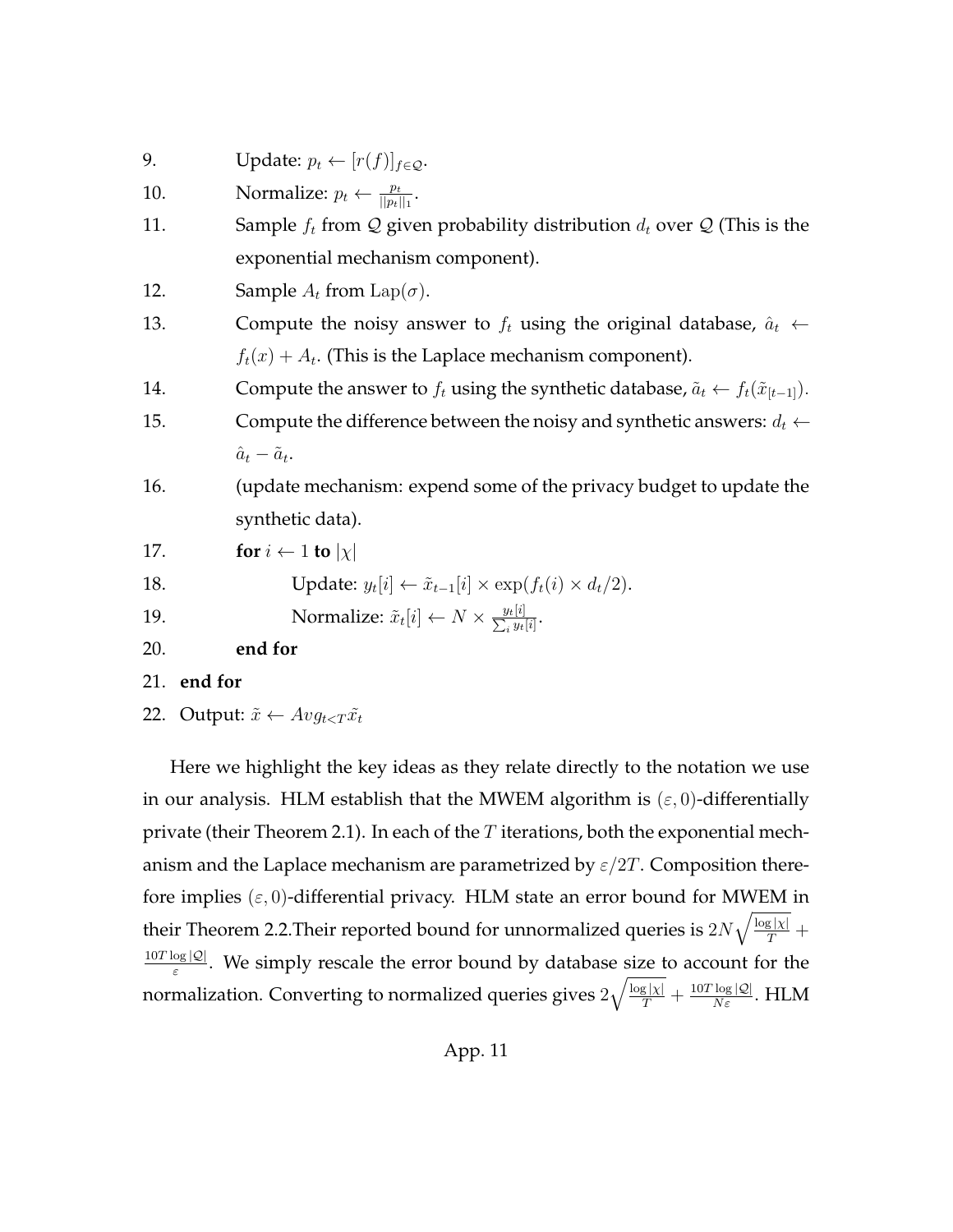note that the optimal number of iterations is the value of  $T$  that minimizes the bound. The optimal value is easily found to be  $T=\emptyset$  $\left(\frac{\varepsilon N\sqrt{\log |\chi|}}{10\log |Q|}\right)^{2/3}$ .

In practice, the basic algorithm requires some adjustment to give acceptable performance. None of these adjustments affect the privacy or accuarcy guarantees. HLM suggest such adjustments in their Sections 2.3.1 and 2.3.2. In particular, within each iteration the update rule may be applied to all previously sampled queries, multiple times, which can improve the fit of the synthetic database to the full query set without additional privacy loss. We include these variations in our own experiment. The exact implementation details are reported in our code archive, which is permanently archived in the Digital Commons space of the Cornell Labor Dynamics Institute [http://digitalcommons.ilr.cornell.](http://digitalcommons.ilr.cornell.edu/ldi/22/) [edu/ldi/22/](http://digitalcommons.ilr.cornell.edu/ldi/22/).

## **A.5 Data Sources**

We use raw data from the the Cornell National Social Survey(CNSS). The input data files sources are:

- American Community Survey (ACS)
- National Center for Health Statistics (NCHS)
- Federal Statistical System Public Opinion Survey
- Cornell National Social Survey: obtained from the CNSS integrated data application <http://www.ciser.cornell.edu/beta/cnss/> by selecting all variables for all years. The original variable names include the "@" symbol, which is not recognized in Stata. The analysis is conducted on an edited version of the file also available in the public archive of this paper.